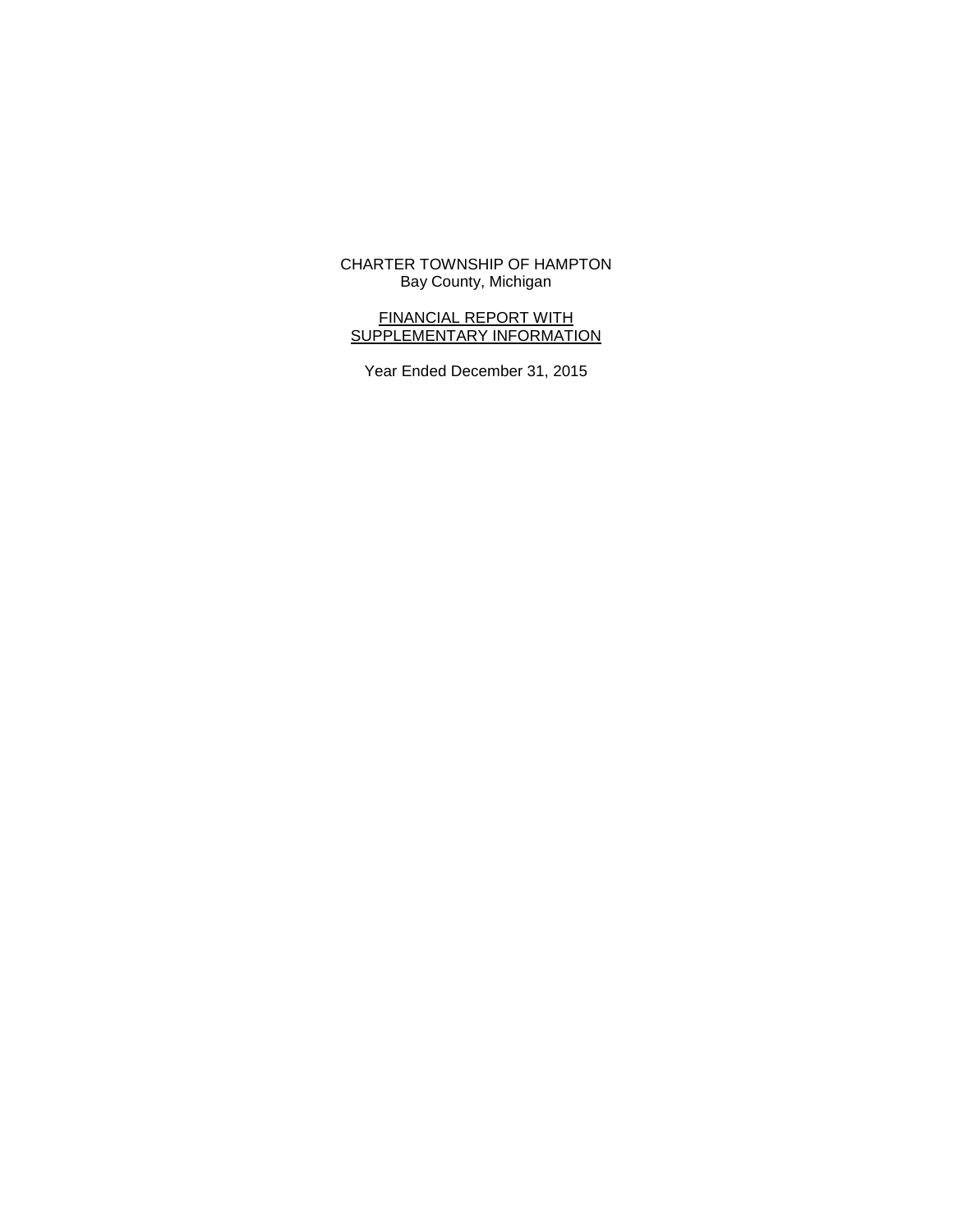# TABLE OF CONTENTS

|                                                                                                                                                 | Page           |
|-------------------------------------------------------------------------------------------------------------------------------------------------|----------------|
| Independent Auditors' Report                                                                                                                    | $1 - 2$        |
| Management's Discussion and Analysis                                                                                                            | $3-5$          |
| <b>Basic Financial Statements:</b>                                                                                                              |                |
| <b>Government-wide Financial Statements:</b>                                                                                                    |                |
| Government-wide Statement of Net Position                                                                                                       | 6              |
| Government-wide Statement of Activities                                                                                                         | $\overline{7}$ |
| <b>Fund Financial Statements:</b>                                                                                                               |                |
| <b>Governmental Funds:</b>                                                                                                                      |                |
| <b>Balance Sheet</b>                                                                                                                            | 8              |
| Reconciliation of Balance Sheet of Governmental Funds to the Statement of<br><b>Net Position</b>                                                | 9              |
| Statement of Revenues, Expenditures, and Changes in Fund Balances                                                                               | $10 - 11$      |
| Reconciliation of the Statement of Revenues, Expenditures, and Changes<br>in Fund Balances of Governmental Funds to the Statement of Activities | 12             |
| Business - Type Funds:                                                                                                                          |                |
| <b>Statement of Net Position</b>                                                                                                                | 13             |
| Statement of Revenues, Expenses and Changes in Net Position                                                                                     | 14             |
| <b>Statement of Cash Flows</b>                                                                                                                  | 15             |
| Agency Funds:                                                                                                                                   |                |
| Combining Balance Sheet - All Agency Funds                                                                                                      | 16             |
| Combining Statement of Changes in Assets and Liabilities - All Agency Funds                                                                     | 17             |
| Current Tax Collection Fund Schedule of Cash Receipts and Disbursements                                                                         | 18             |
| Agency Fund Schedule of Cash Receipts and Disbursements                                                                                         | 19             |
| <b>Notes to Financial Statements</b>                                                                                                            | 20-33          |
| Required Supplemental Information:                                                                                                              |                |
| Budgetary Comparison Schedule - General Fund                                                                                                    | 34-35          |
| Budgetary Comparison Schedule - Downtown Development Authority                                                                                  | 36             |
| Budgetary Comparison Schedule - Public Safety Fund                                                                                              | 37             |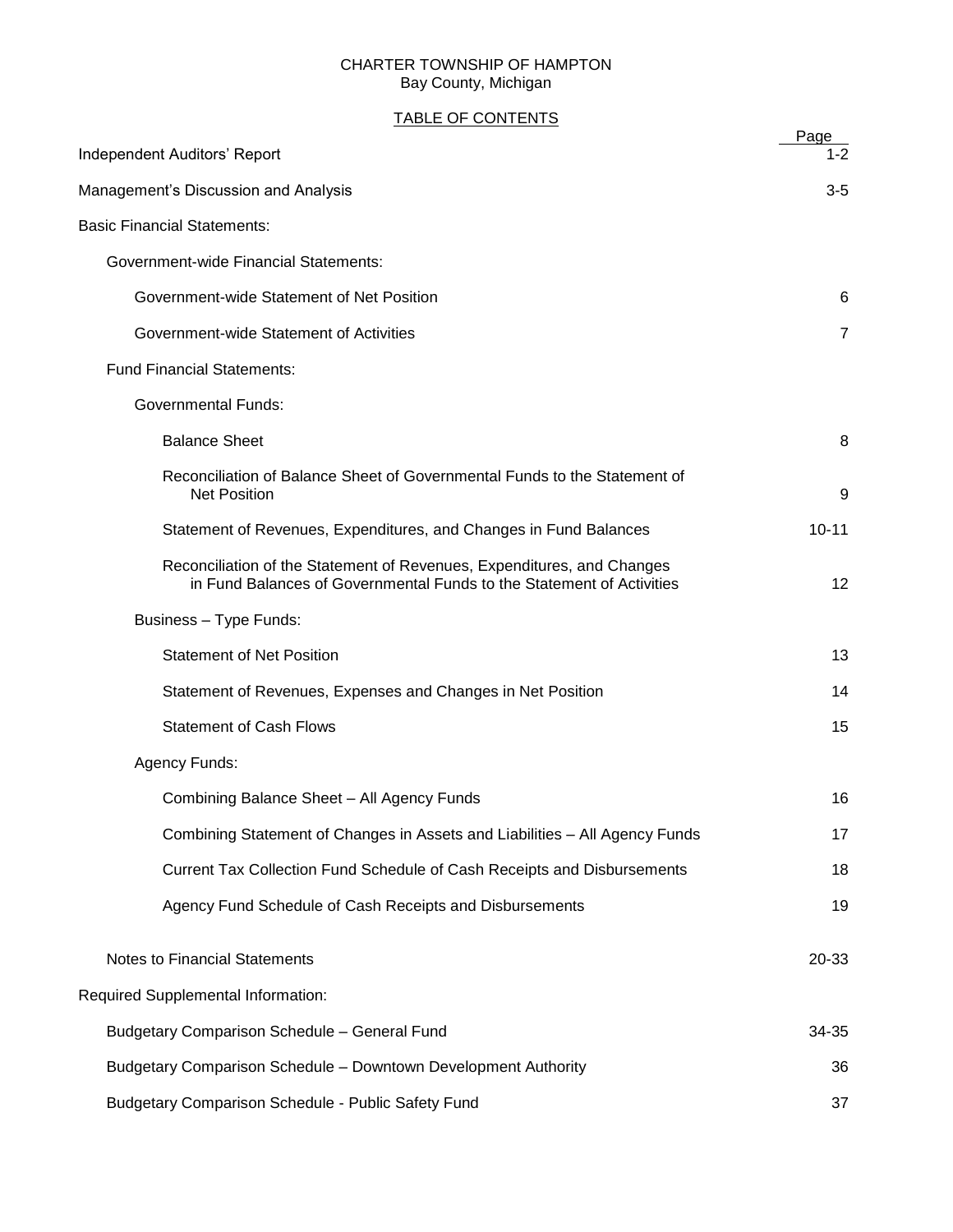# TABLE OF CONTENTS (continued)

|                                                                                                                                                                               | Page  |
|-------------------------------------------------------------------------------------------------------------------------------------------------------------------------------|-------|
| Other Supporting Information:                                                                                                                                                 |       |
| General Fund Revenues by Detailed Account                                                                                                                                     | 38    |
| General Fund Expenditures by Detailed Account                                                                                                                                 | 39-42 |
| Report on Compliance and on Internal Control Over Financial Reporting Based on An<br>Audit of Financial Statements Performed In Accordance With Government Auditing Standards | 43    |
| Report on Compliance with Requirements Applicable to Each Major Program and Internal Control<br>Over Compliance in Accordance with OMB Circular A-133                         | 44-45 |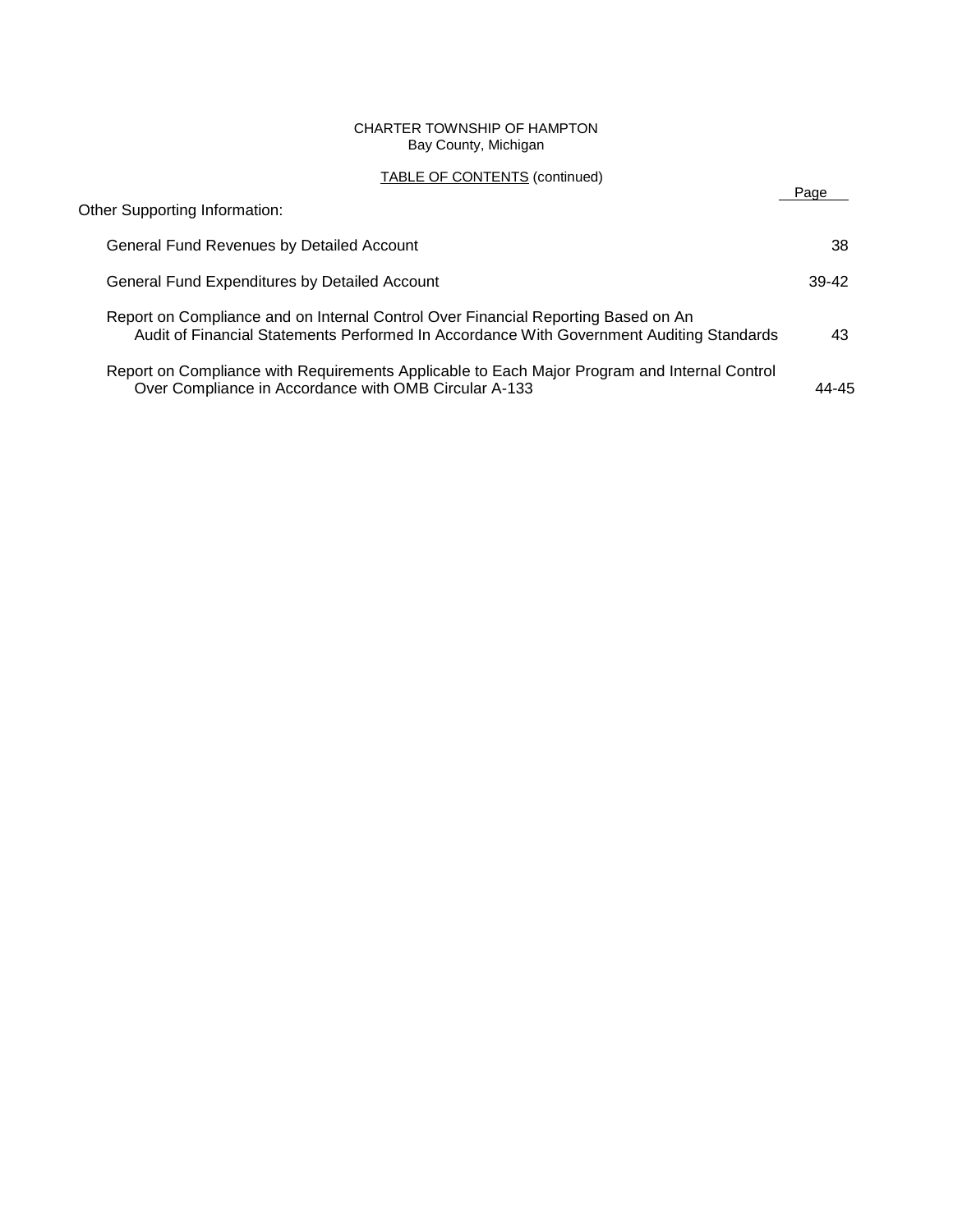# **CAMPBELL AUDITING CPA, PLC**

CERTIFIED PUBLIC ACCOUNTANTS

MARK J. CAMPBELL, CPA

1205 WASHINGTON AVE. - SUITE 100 P.O. BOX 686 BAY CITY, MICHIGAN 48707

TEL (989) 894-1040 FAX (989) 894-5494 campbell.co@sbcglobal.net

#### INDEPENDENT AUDITOR'S REPORT

To the Township Board Charter Township of Hampton Bay County, Michigan

June 20, 2016

We have audited the accompanying financial statements of the governmental activities, business-type activities, each major fund, and the aggregate remaining fund information of the Charter Township of Hampton, Bay County, Michigan, as of and for the year ended December 31, 2015, and the related notes to the financial statements, which collectively comprise the Township's basic financial statements as listed in the table of contents.

Management is responsible for the preparation and fair preparation of these financial statements in accordance with accounting principles generally accepted in the United States of America; this includes the design, implementation, and maintenance of internal control relevant to the preparation and fair presentation of financial statements that are free from material misstatement, whether due to fraud or error.

Our responsibility is to express opinions on these financial statements based on our audit. We conducted our audit in accordance with auditing standards generally accepted in the United States of America. Those standards require that we plan and perform the audit to obtain reasonable assurance about whether the financial statements are free from material misstatement.

An audit involves performing procedures to obtain audit evidence about the amounts and disclosures in the financial statements. The procedures selected depend on the auditor's judgment, including the assessment of the risks of material misstatement of the financial statements, whether due to fraud or error. In making those risk assessments, the auditor considers internal control relevant to the entity's preparation and fair presentation of the financial statements in order to design audit procedures that are appropriate in the circumstances, but not for the purpose of expressing an opinion on the effectiveness of the entity's internal control. Accordingly, we express no such opinion. An audit also includes evaluating the appropriateness of accounting policies used and the reasonableness of significant accounting estimates made by management, as well as evaluating the overall presentation of the financial statements.

We believe that the audit evidence we have obtained is sufficient and appropriate to provide a basis for our audit opinions.

In our opinion, the financial statements referred to above present fairly, in all material respects, the respective financial position of the governmental activities, the business-type activities, each major fund, and the aggregate remaining fund information of the Charter Township of Hampton, Bay County, Michigan as of December 31, 2015, and the respective changes in financial position and, where applicable, cash flows thereof for the year then ended in accordance with accounting principles generally accepted in the United States of America.

Accounting principles generally accepted in the United States of America require that the management's discussion and analysis and budgetary comparison information as identified in the table of contents be presented to supplement the basic financial statements. Such information, although not a part of the basic financial statements, is required by the Governmental Accounting Standards Board, who considers it to be an essential part of financial reporting for placing the basic financial statements in an appropriate operational, economic, or historical context. We have applied certain limited procedures to the required supplementary information in accordance with auditing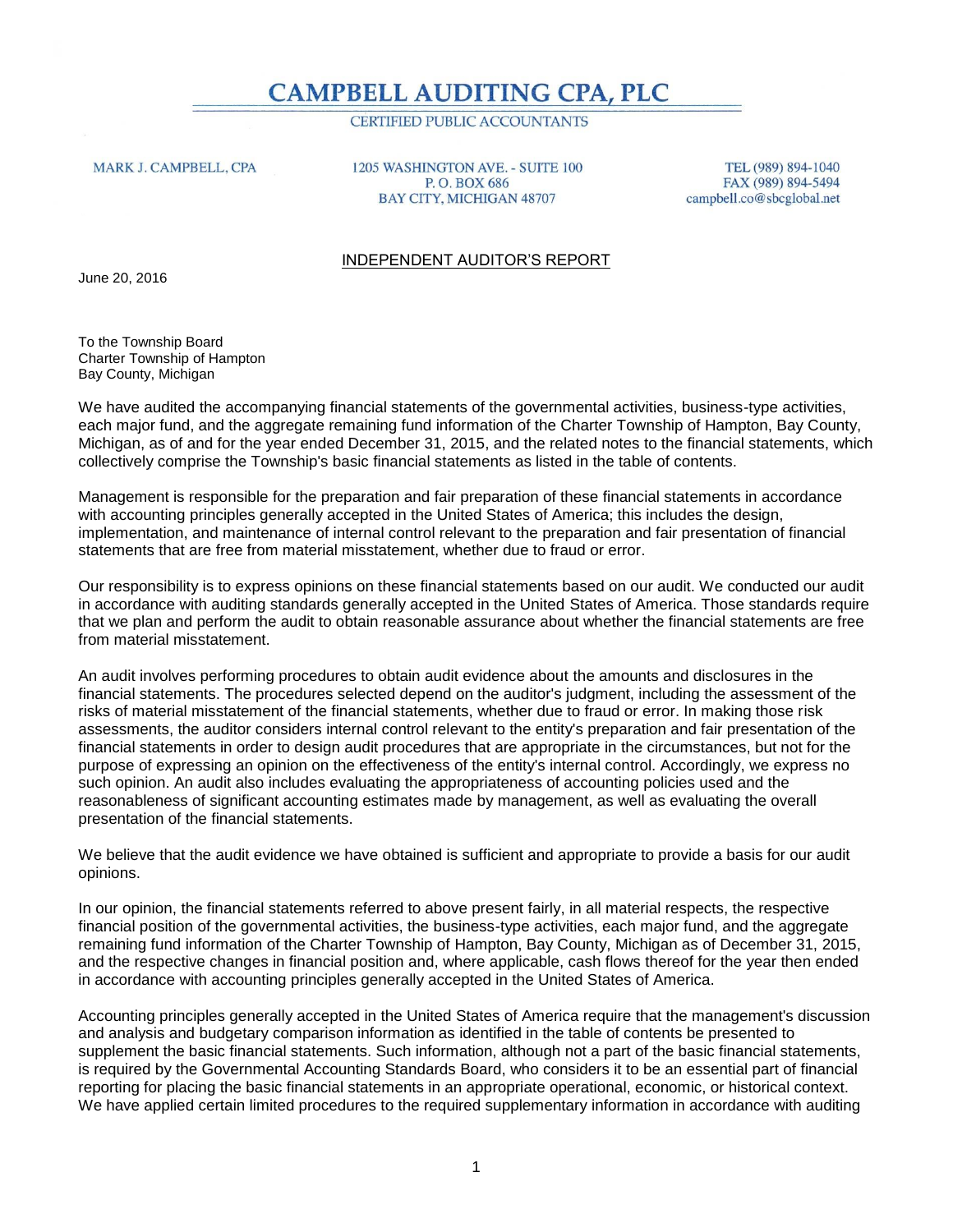standards generally accepted in the United States of America, which consisted of inquiries of management about the methods of preparing the information and comparing the information for consistency with management's responses to our inquiries, the basic financial statements, and other knowledge we obtained during our audit of the basic financial statements. We do not express an opinion or provide any assurance on the information because the limited procedures do not provide us with sufficient evidence to express an opinion or provide any assurance.

Our audit was conducted for the purpose of forming opinions on the financial statements that collectively comprise the Charter Township of Hampton's basic financial statements. The introductory section is presented for purposes of additional analysis and is not a required part of the basic financial statements.

The combining and individual nonmajor fund financial statements are the responsibility of management and were derived from and relate directly to the underlying accounting and other records used to prepare the basic financial statements. Such information has been subjected to the auditing procedures applied in the audit of the basic financial statements and certain additional procedures, including comparing and reconciling such information directly to the underlying accounting and other records used to prepare the basic financial statements or to the basic financial statements themselves, and other additional procedures in accordance with auditing standards generally accepted in the United States of America. In our opinion, the combining and individual nonmajor fund financial statements are fairly stated, in all material respects, in relation to the basic financial statements as a whole.

The introductory section has not been subjected to the auditing procedures applied in the audit of the basic financial statements and, accordingly, we do not express an opinion or provide any assurance on it.

Campbell auditing CPA, PLC

CAMPBELL AUDITING CPA, PLC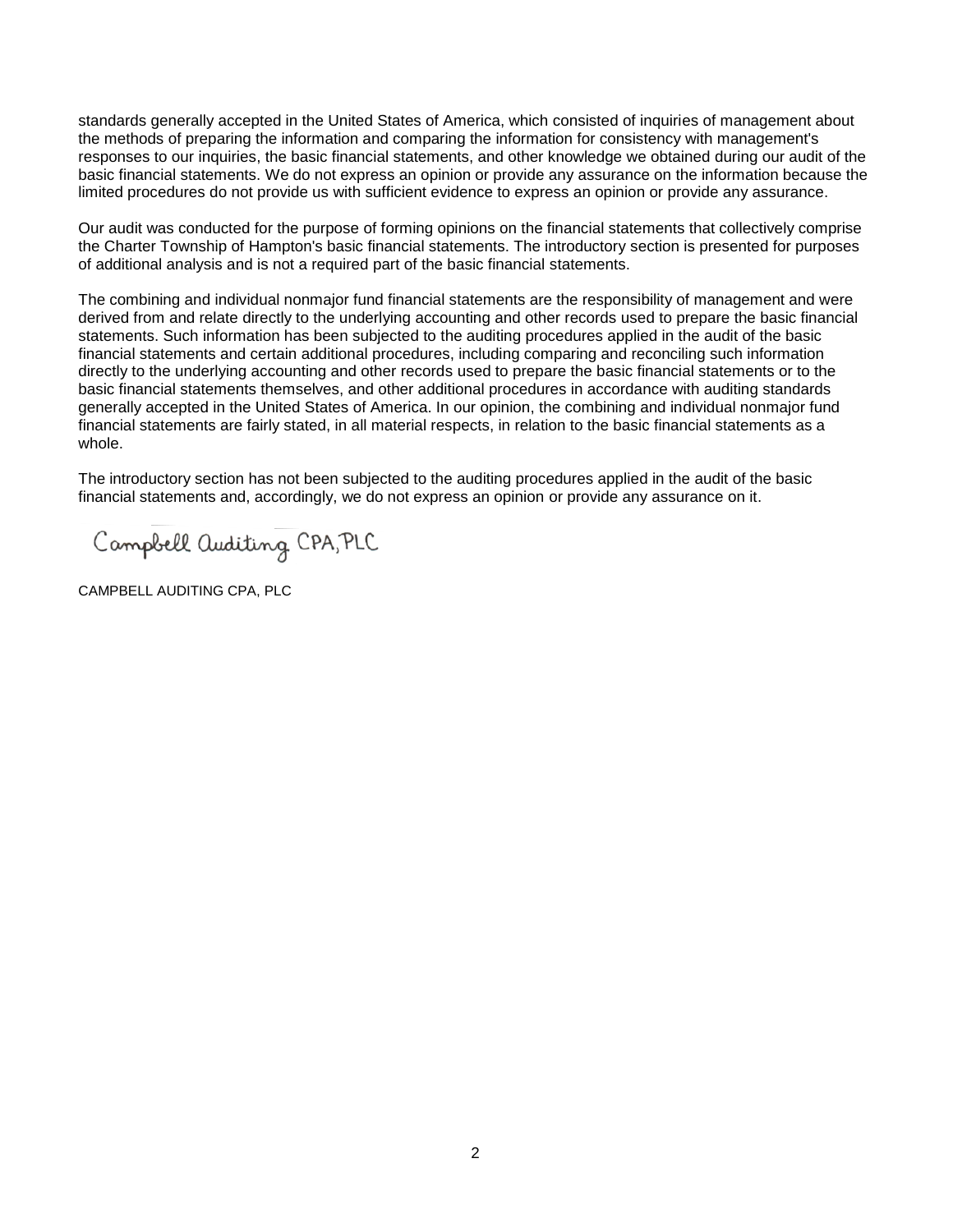# MANAGEMENT'S DISCUSSION AND ANALYSIS

For the year ended December 31, 2015

The Management's Discussion and Analysis report for the Charter Township of Hampton covers the Township's financial performance during the year ended December 31, 2015.

## FINANCIAL HIGHLIGHTS

Our financial status remained approximately the same over the last year. Net position at December 31, 2015 totaled \$6,732,939.80 for all funds. Overall total net position decreased by \$1,154,008.44 for the year ended December 31, 2015.

General Fund revenues were \$3,588,121.37 and General Fund expenditures were \$2,254,028.77.

Taxable value was \$390,181,401.00.

# OVERVIEW OF FINANCIAL STATEMENTS

This annual report consists of three parts, management's discussion and analysis, the basic financial statements and required supplementary information. The basic financial statements include two different kinds of statements that present different views of the Township and the notes to the financial statements.

The first two statements are entity-wide financial statements and provide both long and short-term information about our overall financial status. These statements present governmental and business-type activities.

The remaining statements are fund financial statements, which focus on individual parts of the Township in more detail.

The notes to the financial statements explain some of the information in the statements and provide more detailed data.

Required supplementary information further explains and supports the financial statement information with budgetary comparisons.

### ENTITY-WIDE FINANCIAL STATEMENTS

The entity-wide statements report information about the Township as a whole using accounting methods used by private companies. The statement of net position includes all of the Township's assets and liabilities. The statement of activities records all of the current year revenues and expenditures regardless of when received or paid.

The two entity-wide statements report net position and how it has changed. Net position is the difference between the entity's assets and liabilities and this is one method to measure the entity's financial health or position.

Over time increases/decreases in the entity's net position are an indicator of whether financial position is improving or deteriorating.

To assess overall health of the entity you may also have to consider additional factors such as tax base changes, facility conditions and personnel changes.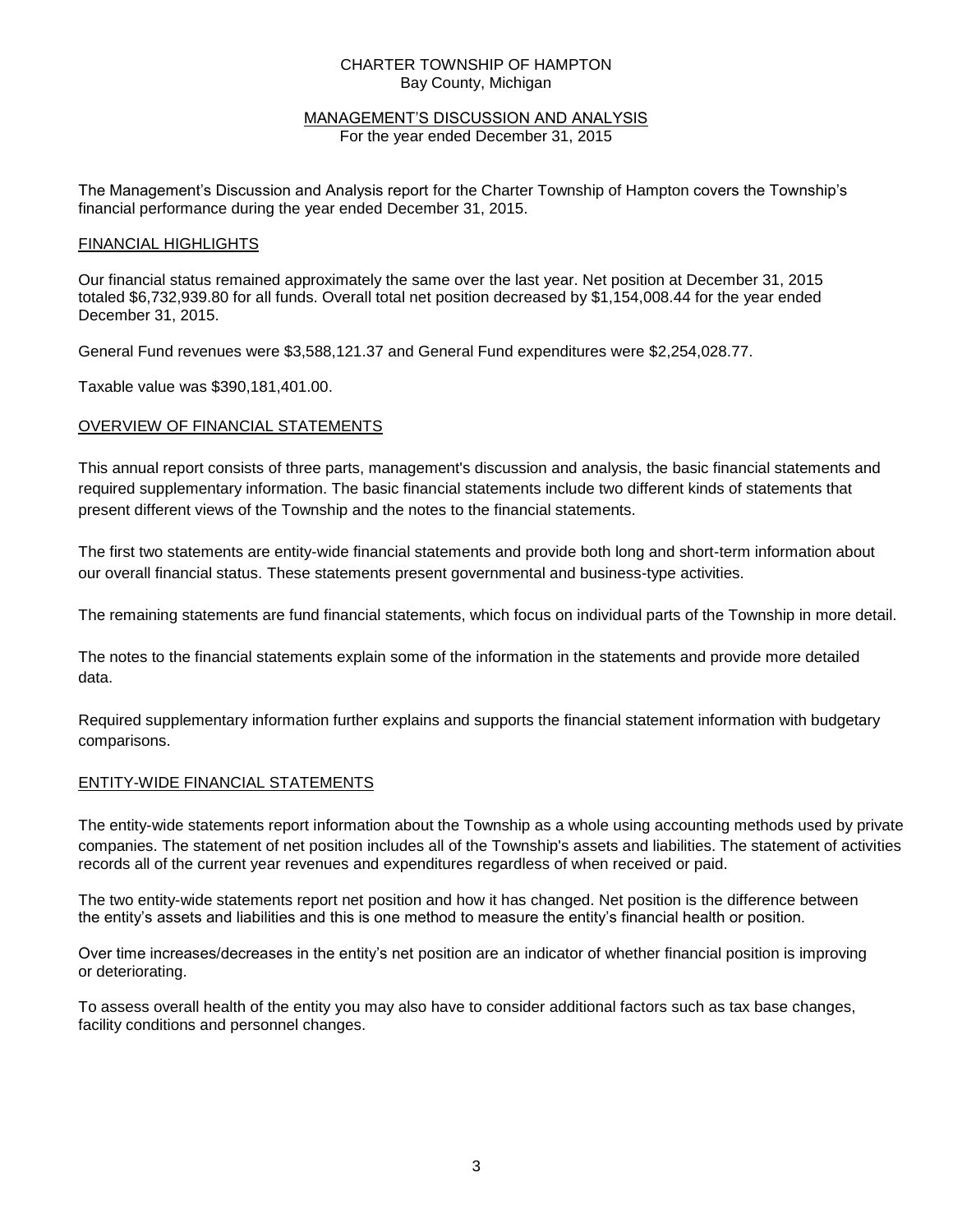# CHARTER TOWNSHIP OF HAMPTON

# Bay County, Michigan

# MANAGEMENT'S DISCUSSION AND ANALYSIS- ENTITY-WIDE FINANCIAL INFORMATION – CONDENSED FINANCIAL INFORMATION December 31, 2015

|                                      | Governmental<br>Activities<br>2015 | Governmental<br>Activities<br>2014 | Business-type<br>Activities<br>2015 | <b>Business type</b><br>Activities<br>2014 | Total<br>2015 | Total<br>2014 |
|--------------------------------------|------------------------------------|------------------------------------|-------------------------------------|--------------------------------------------|---------------|---------------|
| <b>Current Assets</b>                | 4 280 108                          | 5 2 2 4 5 1 3                      | 1 462 517                           | 1 508 436                                  | 5742625       | 6732949       |
| Capital Assets                       | 3 711 734                          | 3881773                            | 15 925 587                          | 16 739 716                                 | 19 637 321    | 20 621 489    |
| <b>Total Assets</b>                  | 7991842                            | 9 106 286                          | 17 388 104                          | 18 248 152                                 | 25 379 946    | 27 354 438    |
| <b>Current Liabilities</b>           | 2 911 277                          | 3 086 283                          | 436 789                             | 396 919                                    | 3 348 066     | 3 483 202     |
| Non-current Liabilities              | 4 212 941                          | 4 419 288                          | 086 000<br>11                       | 565 000<br>11                              | 15 298 941    | 15 984 288    |
| <b>Total Liabilities</b>             | 7 124 218                          | 7 505 571                          | 522789<br>11                        | 11 961 919                                 | 18 647 007    | 19 467 490    |
| Net Position:<br>Invested in Capital |                                    |                                    |                                     |                                            |               |               |
| Assets                               | 867 624                            | 1 600 715                          | 4 839 587                           | 5 174 716                                  | 5707211       | 6775431       |
| Restricted                           |                                    |                                    | 672727                              | 516 340                                    | 672 727       | 516 340       |
| Unrestricted                         |                                    |                                    | 353 001                             | 595 177                                    | 353 001       | 595 177       |
| <b>Total Net Position</b>            | 867 624                            | 600 715                            | 5 865 315                           | 6 286 233                                  | 6 732 939     | 7 886 948     |

|                               | Governmental | Governmental |            | Business-type Business-type |             |               |
|-------------------------------|--------------|--------------|------------|-----------------------------|-------------|---------------|
|                               | Activities   | Activities   | Activities | Activities                  | Total       | Total         |
|                               | 2015         | 2014         | 2015       | 2014                        | 2015        | 2014          |
| Program Revenues:             |              |              |            |                             |             |               |
| Fees and Charges              |              |              |            |                             |             |               |
| for Services                  | 536 652      | 467 608      | 3 347 689  | 3 363 354                   | 3884341     | 3830962       |
| <b>General Revenues:</b>      |              |              |            |                             |             |               |
| <b>Property Taxes</b>         | 2861550      | 3 0 24 3 33  |            |                             | 2861550     | 3 0 24 3 33   |
| <b>State Revenue Sharing</b>  | 772 123      | 749 364      |            |                             | 772 123     | 749 364       |
| Interest                      | 14 5 27      | 15 706       | 633        | 865                         | 15 160      | 16 571        |
| Miscellaneous                 | 333 910      | 244 001      |            |                             | 333 910     | 244 001       |
| Transfer in (out)             |              | (100 000)    |            | 100 000                     |             |               |
| <b>Total Revenues</b>         | 4 518 762    | 4 401 012    | 3 348 322  | 3 464 219                   | 7 867 084   | 7865231       |
| Program Expenses:             |              |              |            |                             |             |               |
| <b>General Government</b>     |              |              |            |                             |             |               |
| and Administration            | 788 731      | 773 027      |            |                             | 788 731     | 773 027       |
| <b>Public Safety</b>          | 2 068 803    | 2 158 771    |            |                             | 2 068 803   | 2 158 771     |
| <b>Public Works</b>           | 1 261 710    | 1 261 262    | 3769240    | 3 155 176                   | 5 030 950   | 4 4 1 6 4 3 8 |
| <b>Recreation and Culture</b> | 120 205      | 108 979      |            |                             | 120 205     | 108 979       |
| Other                         | 948 346      | 951 084      |            |                             | 948 346     | 951 084       |
| Interest on long-term debt    | 64 058       | 65 608       |            |                             | 64 058      | 65 608        |
| <b>Total Expenses</b>         | 5 251 853    | 5 318 731    | 3769240    | 3 155 176                   | 9 0 21 0 93 | 8 473 907     |
| Change in Net Position        | (733091)     | (917719)     | (420918)   | 309 043                     | (1154009)   | (608 676)     |
| Net Position,                 |              |              |            |                             |             |               |
| January 1                     | 1 600 715    | 2 518 434    | 6 286 233  | 5 977 190                   | 7886948     | 8 495 624     |
| Net Position,                 |              |              |            |                             |             |               |
| December 31                   | 867 624      | 1 600 715    | 5 865 315  | 6 286 233                   | 6732939     | 7886948       |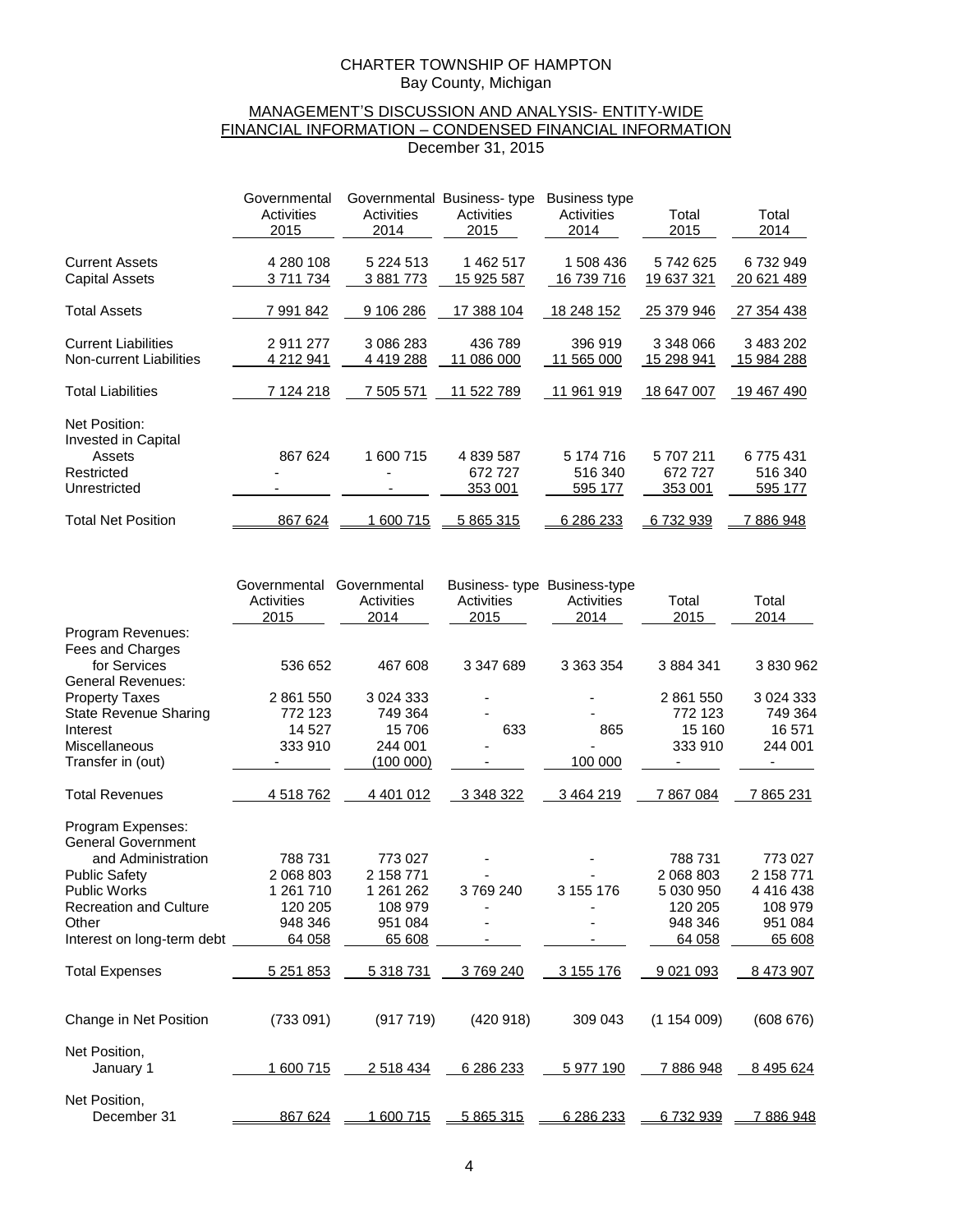### MANAGEMENT'S DISCUSSION AND ANALYSIS

For the year ended December 31, 2015

#### FUND FINANCIAL STATEMENTS

The fund financial statements provide more detailed information about the Township's funds, focusing on significant (major) funds not the Township as a whole. Funds are used to account for specific activities or funding sources. Some funds are required by law or bond covenants. The Township Board also may create them. Funds are established to account for funding and spending of specific financial resources and to show proper expenditures of those resources.

The Township has Governmental Funds. These funds are presented on the modified accrual basis, which is designed to show short-term financial information. You will note that the differences between the Township's entity-wide statements and the fund statements are disclosed in reconciling statements to explain the differences between them.

The Township also has a Business-type Fund. The Sewer fund is presented on the full accrual basis of accounting.

## FINANCIAL ANALYSIS OF THE TOWNSHIP AS A WHOLE

Total expenses were \$9,021,093.66 with program revenues of \$3,884,340.22 and general revenues of \$3,982,744.00. Refer to Page 4 for summary of the Township's financial activities and changes in net position.

#### FINANCIAL ANALYSIS OF THE TOWNSHIP'S FUNDS

The General Fund pays for most of the Township services with the exception of the blacktopping of the roads and police and fire protection. The most significant costs to the Township are the Department of Public Works (which consists of our parks, landfill, water and sewer departments), the Police Department and the Fire Department.

#### BUDGETARY HIGHLIGHTS

The Township's budget was adopted and compiled prior to the beginning of the fiscal year. Amendments were made during the fiscal year to reflect increased expenses for certain activities. Revenues were significantly higher than budgeted with a variance of \$348,580.37 due to state revenue sharing being much higher this year. Expenses were also significantly lower than budgeted with a variance of \$847,656.72 due to contingency available from the previous year.

### CAPITAL ASSET AND LONG-TERM DEBT ACTIVITY

The Township's governmental activities invested \$85,268.92 in capital assets.

The Township's business-type activities invested \$0 in capital assets.

Refer to Note 4 for a summary of the Township's capital asset activity.

The Township's governmental activities paid \$735,000.00 of principal on long-term debt.

The Township's business type activities paid \$479,000.00 of principal on long-term debt.

Refer to Note 7 for a summary of the Township's changes in long-term debt.

### KNOWN FACTORS AFFECTING FUTURE OPERATIONS

The future of state revenue sharing is clouded and it represents a significant portion of our income.

### CONTACTING THE TOWNSHIP'S MANAGEMENT

This financial report is designed to provide our taxpayers, creditors and investors with a general overview of the Township's finances and to demonstrate the Township's accountability for the revenues it receives. If you have any questions concerning this report please contact the Township Supervisor, Township Treasurer or Township Clerk at 989- 893-7541 or e-mail us through our website at www.hamptontownship.org.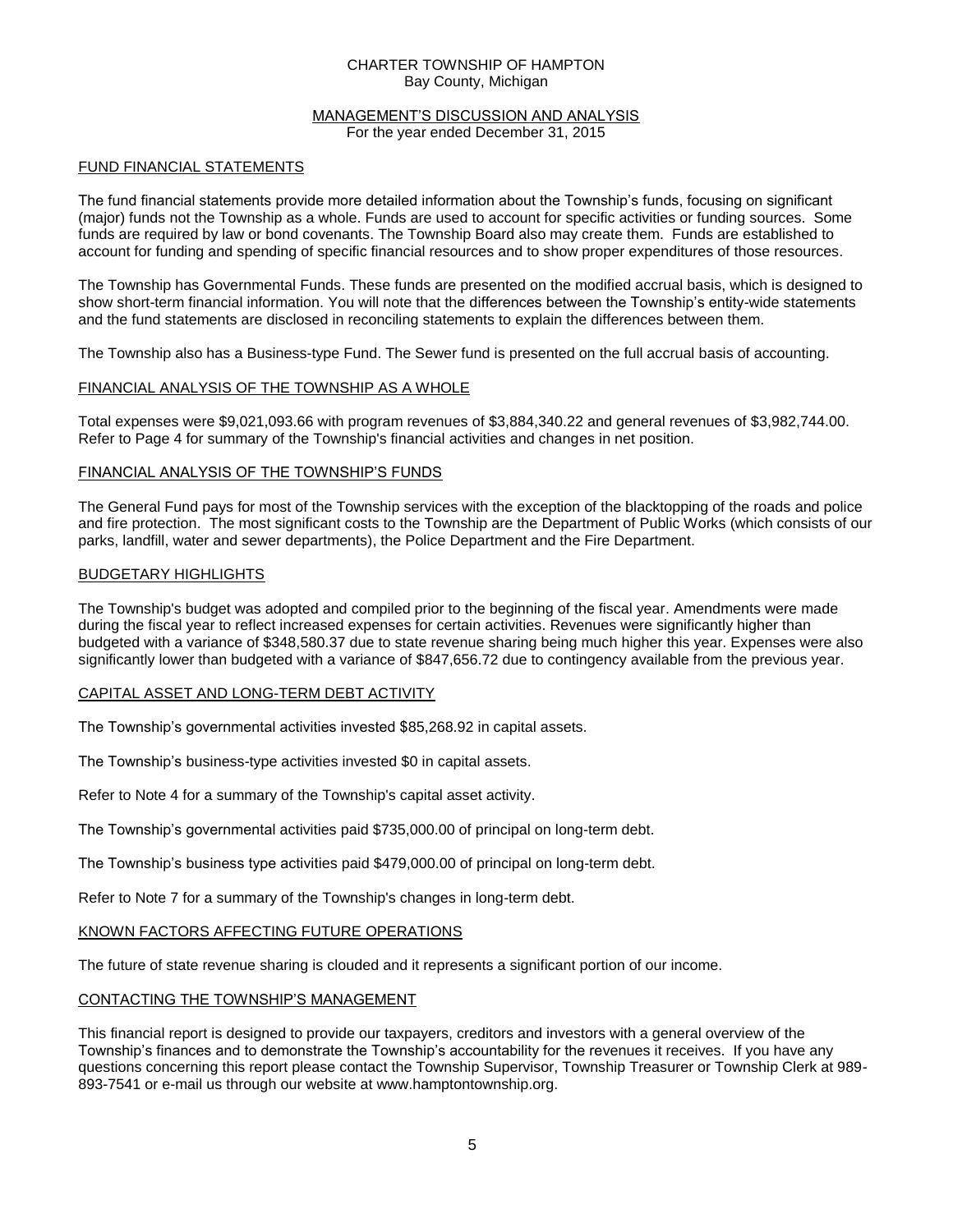# GOVERNMENT-WIDE STATEMENT OF NET POSITION

December 31, 2015

|                                      | Governmental<br>Activities | <b>Business-Type</b><br>Activities | Total         |
|--------------------------------------|----------------------------|------------------------------------|---------------|
| <b>ASSETS:</b>                       |                            |                                    |               |
| <b>CURRENT ASSETS:</b>               |                            |                                    |               |
| Cash in bank                         | 169678468                  | 1 162 033 70                       | 285881838     |
| Cash on hand                         | 715 00                     |                                    | 715 00        |
| Taxes receivable                     | 1910 496 30                |                                    | 1 910 496 30  |
| Accounts receivable                  |                            | 846 375 80                         | 846 375 80    |
| Due from State of Michigan           | 126 220 00                 |                                    | 126 220 00    |
| Internal balances                    | 545 891 79                 | (54589179)                         |               |
| <b>Total Current Assets</b>          | 4 280 107 77               | 1 462 517 71                       | 574262548     |
| <b>NON-CURRENT ASSETS:</b>           |                            |                                    |               |
| <b>Capital Assets</b>                | 8 053 038 01               | 12 403 248 64                      | 20 456 286 65 |
| Less: Accumulated Depreciation       | (434130371)                | (155357838)                        | (589488209)   |
| <b>Connection Costs</b>              |                            | 5 075 916 57                       | 5 075 916 57  |
| <b>Total Non-current Assets</b>      | 371173430                  | 15 925 586 83                      | 19 637 321 13 |
| <b>TOTAL ASSETS</b>                  | 799184207                  | 17 388 104 54                      | 25 379 946 61 |
| LIABILITIES AND NET POSITION:        |                            |                                    |               |
| <b>LIABILITIES:</b>                  |                            |                                    |               |
| <b>CURRENT LIABILITIES:</b>          |                            |                                    |               |
| Accounts payable                     | 1 237 59                   | 436 789 10                         | 438 026 69    |
| Deposits payable                     | 22 838 41                  |                                    | 22 838 41     |
| Deferred revenue                     | 288720068                  |                                    | 2887 200 68   |
| <b>Total Current Liabilities</b>     | 2 911 276 68               | 436 789 10                         | 3 348 065 78  |
| <b>NON-CURRENT LIABILITIES:</b>      |                            |                                    |               |
| Bonds payable                        | 665 000 00                 | 11 086 000 00                      | 11 751 000 00 |
| Accrued compensated absences         | 227 339 08                 |                                    | 227 339 08    |
| Net OPEB obligation                  | 3 320 601 95               |                                    | 3 320 601 95  |
| <b>Total Non-current Liabilities</b> | 4 212 941 03               | 11 086 000 00                      | 15 298 941 03 |
| <b>Total Liabilities</b>             | 7 124 217 71               | 11 522 789 10                      | 18 647 006 81 |
| <b>NET POSITION:</b>                 |                            |                                    |               |
| Invested in Capital Assets and Other |                            |                                    |               |
| Costs, Net of Related Debt           | 867 624 36                 | 483958683                          | 570721119     |
| Restricted                           |                            | 672 727 08                         | 672 727 08    |
| Unrestricted                         |                            | 353 001 53                         | 353 001 53    |
| <b>Total Net Position</b>            | 867 624 36                 | 5 865 315 44                       | 673293980     |
| TOTAL LIABILITIES AND NET POSITION   | 799184207                  | 17 388 104 54                      | 25 379 946 61 |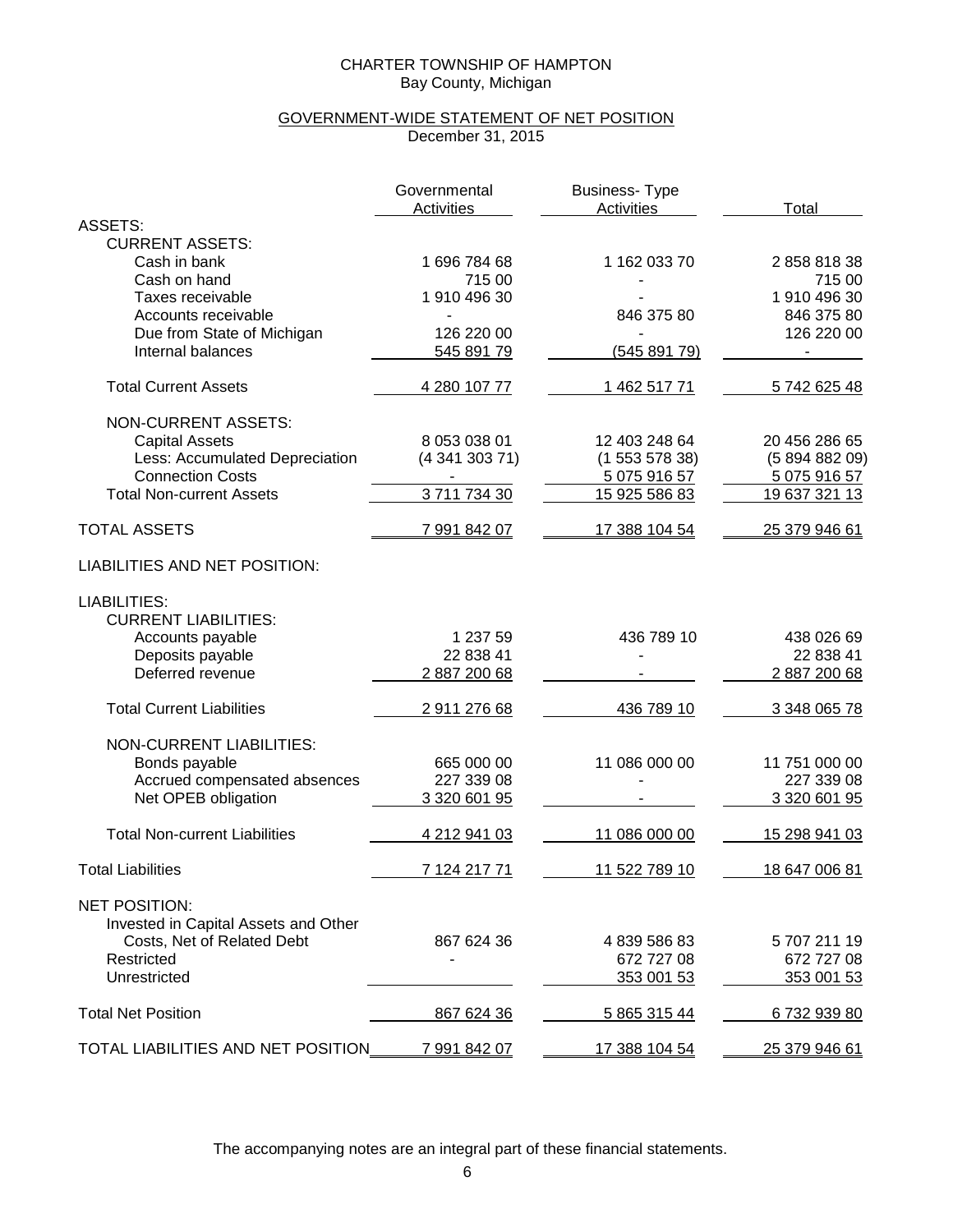# GOVERNMENT-WIDE STATEMENT OF ACTIVITIES

Year ended December 31, 2015

|                                                                                                  |                 | Program<br>Revenue             | Governmental<br><b>Activities</b>                                 |
|--------------------------------------------------------------------------------------------------|-----------------|--------------------------------|-------------------------------------------------------------------|
|                                                                                                  | <b>Expenses</b> | Charges for<br><b>Services</b> | Net (Expense)<br>Revenue and<br>Changes in<br><b>Net Position</b> |
| <b>FUNCTIONS/PROGRAMS</b>                                                                        |                 |                                |                                                                   |
| <b>Governmental Activities:</b><br>Legislative                                                   | 84 536 57       |                                | (8453657)                                                         |
| General government                                                                               | 704 193 93      | 376 433 43                     | (327 760 50)                                                      |
| Public safety                                                                                    | 2 068 803 12    | 109 733 45                     | (195906967)                                                       |
| Public works                                                                                     | 1 261 710 28    |                                | (126171028)                                                       |
| Recreation and culture                                                                           | 120 204 75      | 50 485 10                      | (6971965)                                                         |
| Other                                                                                            | 948 346 54      |                                | (94834654)                                                        |
| Interest on long-term debt                                                                       | 64 058 15       |                                | (6405815)                                                         |
| <b>Total Governmental Activities</b>                                                             | 5 251 853 34    | 536 651 98                     | (471520136)                                                       |
| <b>Business-Type Activities:</b>                                                                 |                 |                                |                                                                   |
| Water and Sewer                                                                                  | 376924032       | 3 347 689 24                   |                                                                   |
| <b>Total Business-Type Activities</b>                                                            | 376924032       | 3 347 689 24                   |                                                                   |
| <b>Total Government</b>                                                                          | 9 021 093 66    | 3 884 341 22                   | (4715 201 36)                                                     |
| <b>General Revenues:</b><br>Property taxes<br>State revenue sharing<br>Interest<br>Miscellaneous |                 |                                | 2 861 550 36<br>772 123 52<br>14 527 03<br>333 909 84             |
| <b>Total General Revenues</b>                                                                    |                 |                                | 3 982 110 75                                                      |
| Change in net position                                                                           |                 |                                | (733 090 61)                                                      |
| Net position, January 1, 2015                                                                    |                 |                                | 1 600 714 97                                                      |
| Net Position, December 31, 2015                                                                  |                 |                                | 867 624 36                                                        |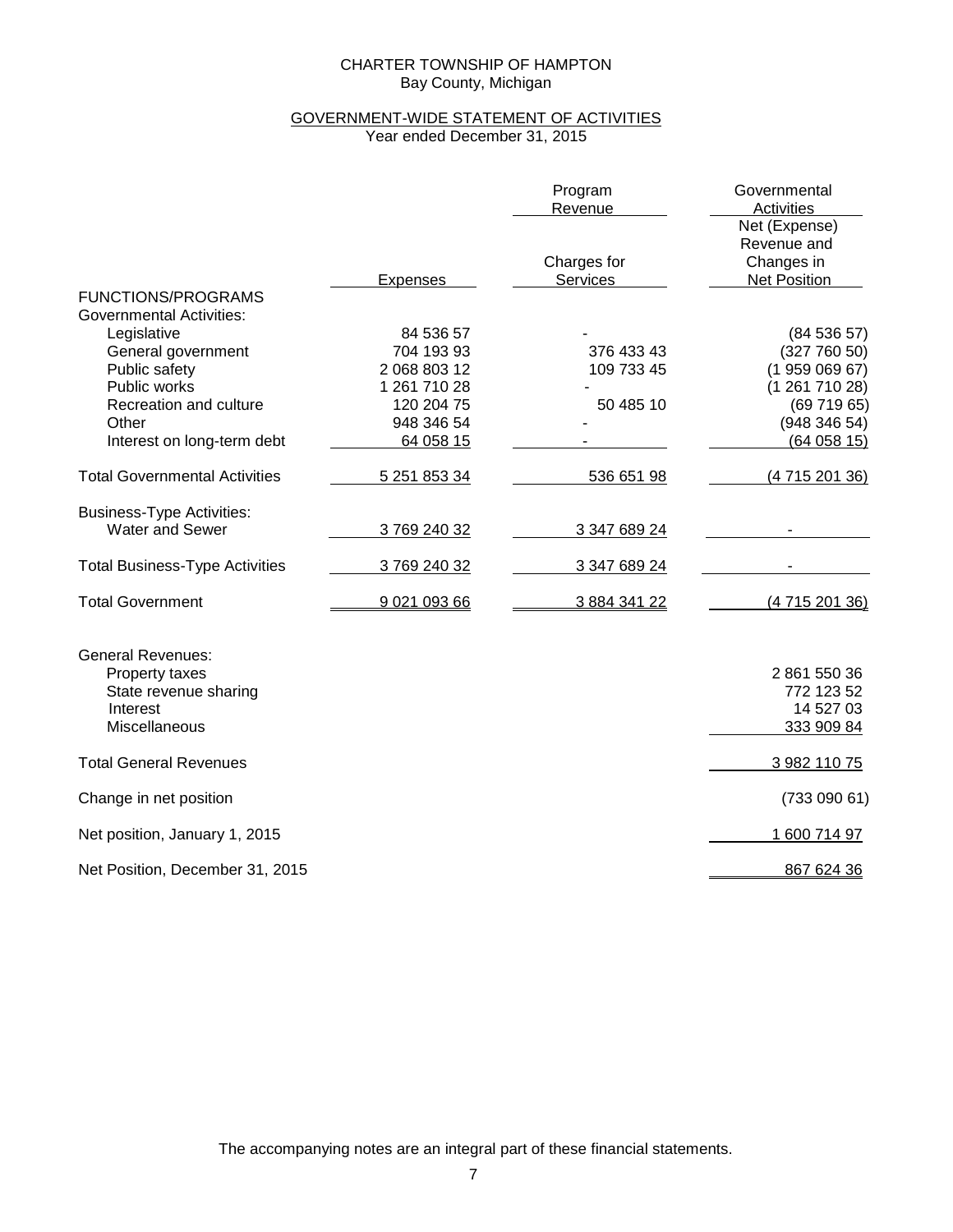| <b>Business-Type</b> |                     |
|----------------------|---------------------|
| Activities           | Total               |
| Net (Expense)        | Net (Expense)       |
| Revenue and          | Revenue and         |
| Changes in           | Changes in          |
| <b>Net Position</b>  | <b>Net Position</b> |
|                      |                     |
|                      |                     |
|                      | (8453657)           |
|                      | (327 760 50)        |
|                      | (195906967)         |
|                      | (126171028)         |
|                      | (6971965)           |
|                      | (94834654)          |
|                      | (6405815)           |
|                      |                     |
| -                    | (4 715 201 36)      |
|                      |                     |
|                      |                     |
| (421 551 08)         | (421 551 08)        |
|                      |                     |
| (421 551 08)         | (421 551 08)        |
|                      |                     |
| (421 551 08)         | (513675244)         |
|                      |                     |
|                      |                     |
|                      |                     |
|                      | 2 861 550 36        |
|                      | 772 123 52          |
| 633 25               | 15 160 28           |
|                      | 333 909 84          |
|                      |                     |
| 633 25               | 3 982 744 00        |
|                      |                     |
| (42091783)           | (115400844)         |
|                      |                     |
| 6 286 233 27         | 788694824           |
|                      |                     |
| 5 865 315 44         | 673293980           |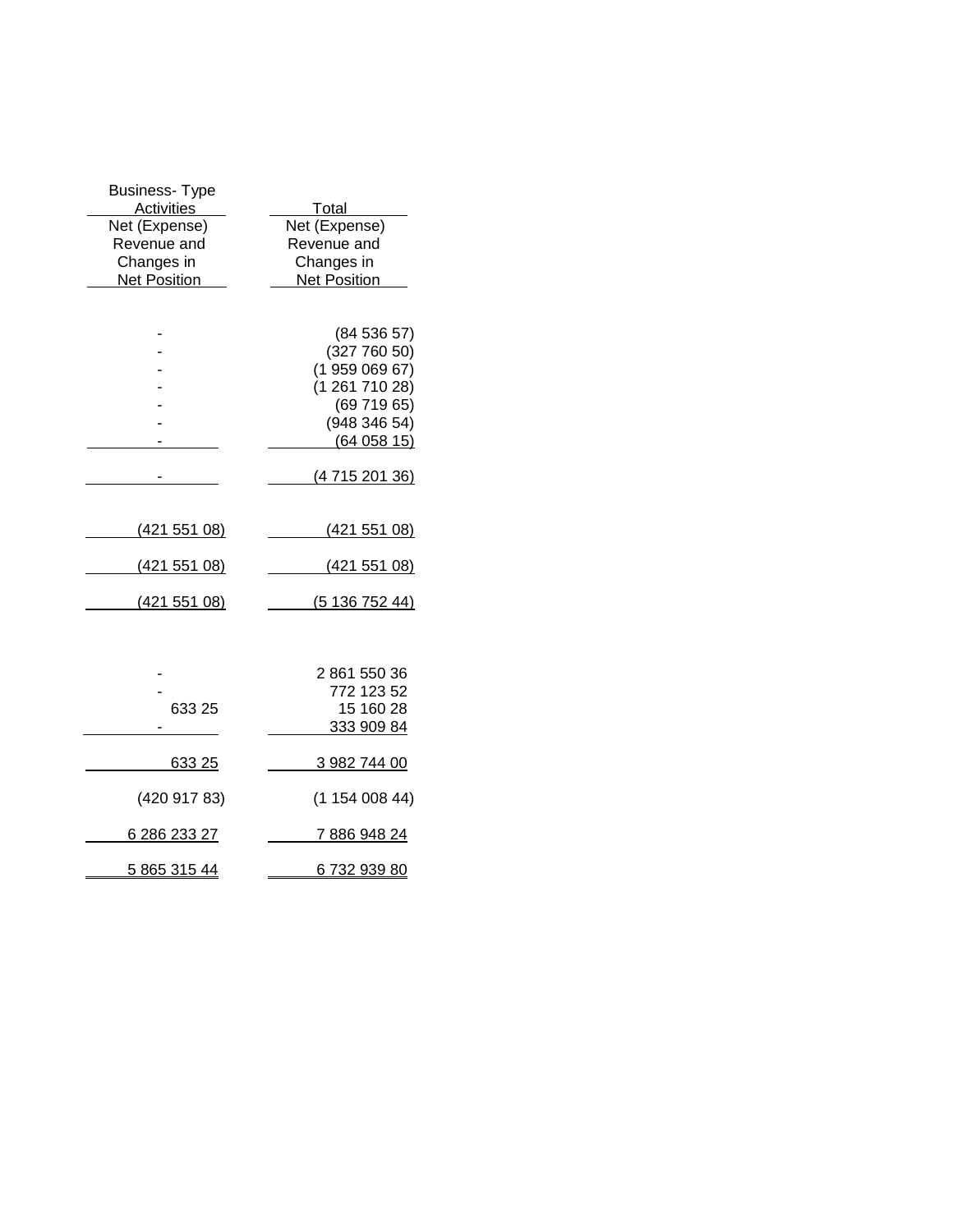# BALANCE SHEET – GOVERNMENTAL FUNDS December 31, 2015

|                                                |              | Downtown    |             |              | Nonmajor   |
|------------------------------------------------|--------------|-------------|-------------|--------------|------------|
|                                                |              | Development | Public      |              |            |
| Assets                                         | General      | Authority   | Safety      | Debt service | Road       |
| Cash in bank                                   | 1 137 388 00 | 46 841 68   | 79 583 74   | 1 573 30     | 18 991 03  |
| Cash on hand                                   | 715 00       |             |             |              |            |
| Due from State                                 | 126 220 00   |             |             |              |            |
| Due from other funds                           | 2 329 115 15 | 108 864 05  | 481 963 67  |              | 248 269 20 |
| <b>Total Assets</b>                            | 3 593 438 15 | 155 705 73  | 561 547 41  | 1 573 30     | 267 260 23 |
| Liabilities and Fund Equity                    |              |             |             |              |            |
| Liabilities:                                   |              |             |             |              |            |
| Accounts payable                               | 200 00       |             | 1 0 3 7 5 9 |              |            |
| Deposits payable                               | 22 838 41    |             |             |              |            |
| Due to other funds                             | 100 000 00   |             | 144 854 04  | 190 000 00   |            |
| Deferred revenue -                             |              |             |             |              |            |
| property taxes                                 | 2 096 642 65 | 160 325 16  | 381 963 67  |              | 248 269 20 |
| Total liabilities                              | 2 219 681 06 | 160 325 16  | 527 855 30  | 190 000 00   | 248 269 20 |
| Fund equity:                                   |              |             |             |              |            |
| Fund balances:                                 |              |             |             |              |            |
| Restricted                                     |              | (461943)    | 33 692 11   | (18842670)   | 18 991 03  |
| Unassigned                                     | 373 757 09   |             |             |              |            |
| Total fund equity                              | 373 757 09   | (4 619 43)  | 33 692 11   | (188 426 70) | 18 991 03  |
| Total Liabilities and Fund Equity 3 593 438 15 |              | 155 705 73  | 561 547 41  | 1 573 30     | 267 260 23 |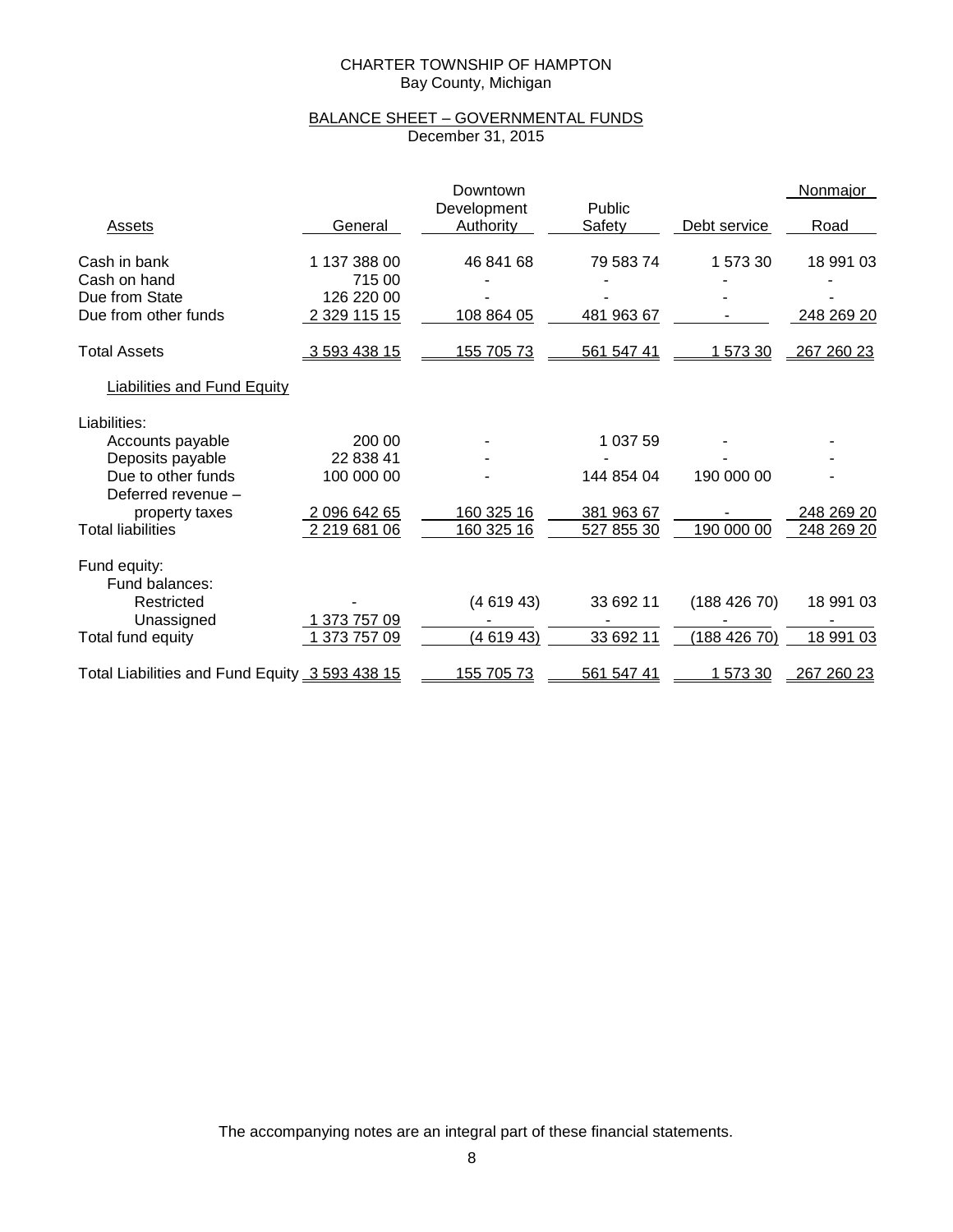| <b>Nonmajor</b> |                     |
|-----------------|---------------------|
| <b>Building</b> |                     |
| Department      | <b>Total</b>        |
|                 |                     |
| 232 526 48      | 151690423           |
|                 | 715 00              |
|                 | 126 220 00          |
|                 |                     |
|                 | 3 168 212 07        |
|                 |                     |
| 232 526 48      | 4 812 051 30        |
|                 |                     |
|                 |                     |
|                 |                     |
|                 |                     |
|                 | 1 237 59            |
|                 | 22 848 41           |
| 97 089 49       | 531 943 53          |
|                 |                     |
|                 | 288722068           |
| 97 089 49       | 3 443 220 21        |
|                 |                     |
|                 |                     |
|                 |                     |
| 135 436 99      | (492600)            |
|                 |                     |
|                 | 1 373 757 09        |
| 135 436 99      | 1 368 831 09        |
|                 |                     |
| 232 526 48      | <u>4 812 051 30</u> |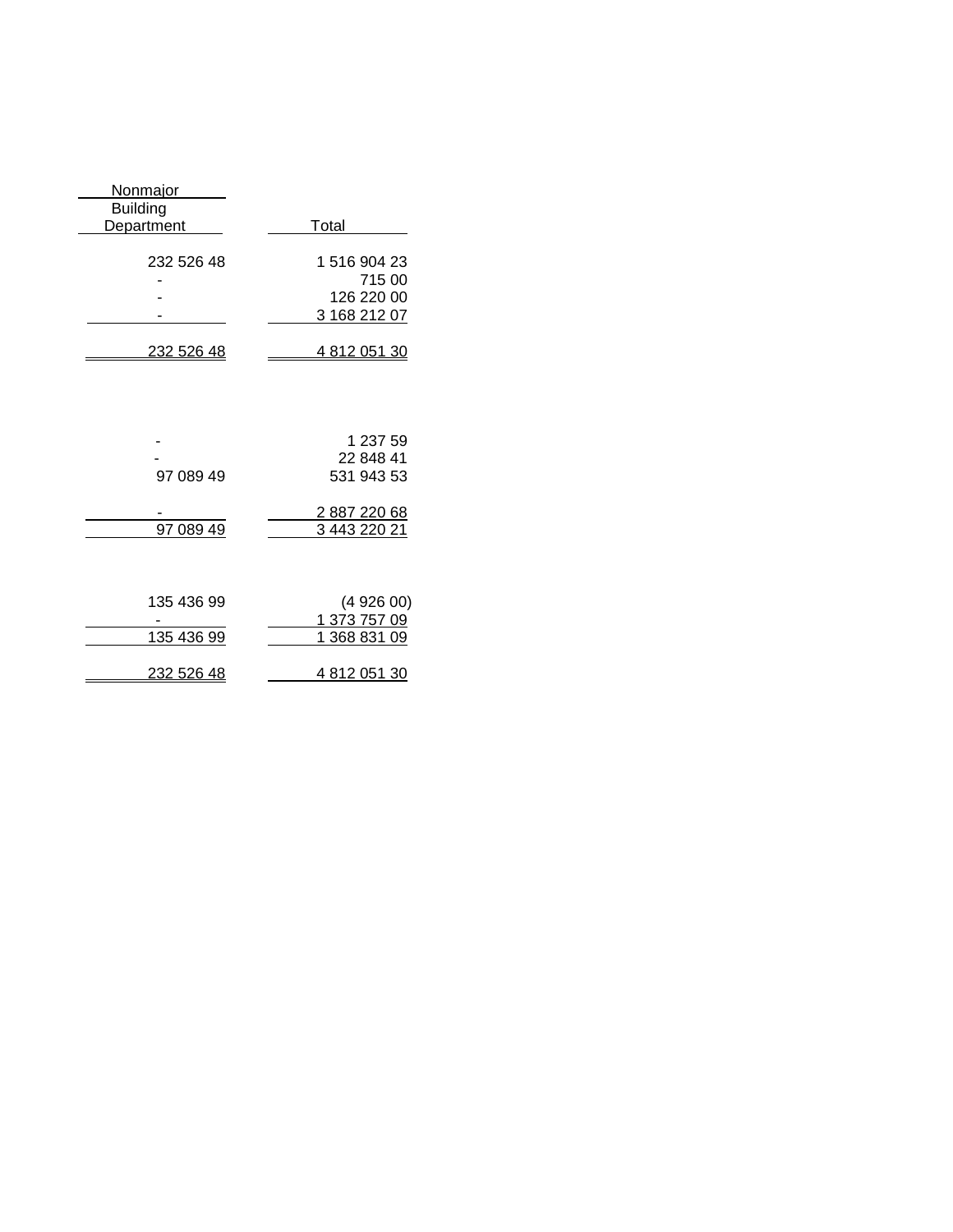#### RECONCILIATION OF BALANCE SHEET OF GOVERNMENTAL FUNDS TO THE STATEMENT OF NET POSITION December 31, 2015

| TOTAL FUND BALANCES - GOVERNMENTAL FUNDS                                                                                                              | 1 368 831 09                |
|-------------------------------------------------------------------------------------------------------------------------------------------------------|-----------------------------|
| Amounts reported for governmental activities in the statement of<br>net position are different because -                                              |                             |
| Capital assets used in governmental activities are not financial resources and<br>therefore are not reported in the governmental funds balance sheet: |                             |
| Capital assets at cost<br>Accumulated depreciation                                                                                                    | 8 053 038 01<br>(434130371) |
| Long-term debt liabilities are not due and payable in the current period and<br>therefore are not reported in the governmental funds:                 |                             |
| Bonds payable                                                                                                                                         | (665 000 00)                |
| Accrued compensated absences<br>Net OPEB liability                                                                                                    | (227 339 08)<br>(332060195) |
| TOTAL NET POSITION- GOVERNMENTAL ACTIVITIES                                                                                                           | 867 624 36                  |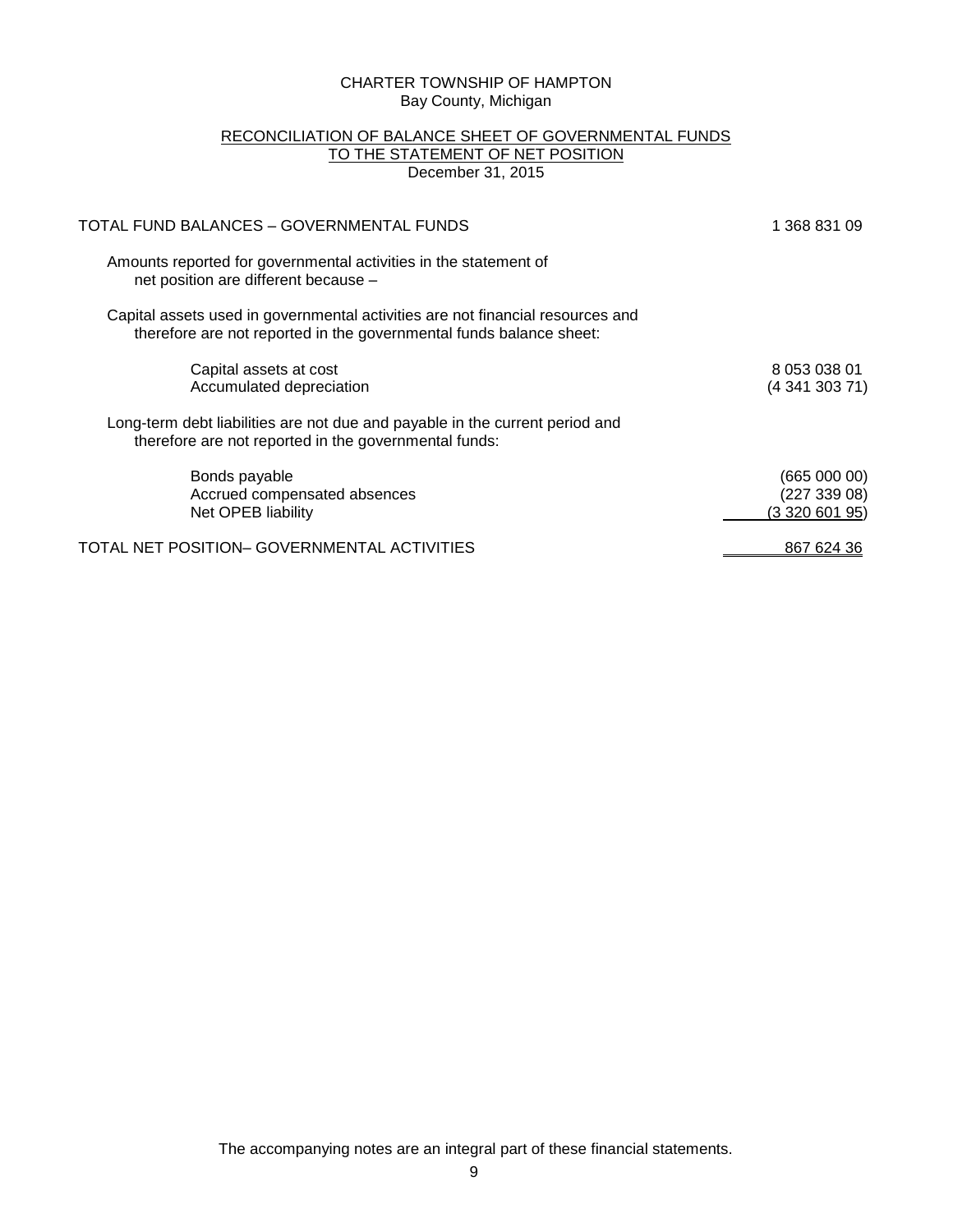# STATEMENT OF REVENUES, EXPENDITURES AND CHANGES IN FUND BALANCES – GOVERNMENTAL FUNDS

| Year ended December 31, 2015 |  |
|------------------------------|--|
|------------------------------|--|

|                                       |              | Downtown    |              |            | Nonmajor   |
|---------------------------------------|--------------|-------------|--------------|------------|------------|
|                                       |              | Development | Public       | Debt       |            |
|                                       | General      | Authority   | Safety       | Service    | Road       |
| Revenues                              |              |             |              |            |            |
| Property taxes                        | 2 243 931 29 | 148 014 39  | 402 722 42   |            | 264 620 80 |
| Licenses and permits                  | 178 394 89   |             |              |            |            |
| State revenue sharing                 | 770 328 29   |             | 179523       |            |            |
| Charges for services                  | 50 485 10    |             |              |            |            |
| Interest                              | 13 919 78    | 292 31      | 7483         |            | 9378       |
| Miscellaneous                         | 331 062 02   |             | 2 847 82     | 21 29      |            |
| Total revenues                        | 3 588 121 37 | 148 306 70  | 407 440 30   | 21 29      | 265 014 58 |
| Expenditures:                         |              |             |              |            |            |
| Legislative:                          |              |             |              |            |            |
| <b>Township Board</b>                 | 84 536 57    |             |              |            |            |
| General government:                   |              |             |              |            |            |
| Supervisor                            | 81 604 14    |             |              |            |            |
| Elections                             | 5 972 38     |             |              |            |            |
| Accounting department                 | 135 036 38   |             |              |            |            |
| Assessor                              | 146 375 74   |             |              |            |            |
| Attorney                              | 22 550 33    |             |              |            |            |
| Consultant                            | 22 550 75    |             |              |            |            |
| Clerk                                 | 84 776 47    |             |              |            |            |
| Geographic information                |              |             |              |            |            |
| system                                | 475971       |             |              |            |            |
| <b>Board of Review</b>                | 1 007 57     |             |              |            |            |
| Treasurer                             | 82 022 09    |             |              |            |            |
| Township hall and grounds             | 59 380 09    |             |              |            |            |
| Citizens community building           | 38 351 73    |             |              |            |            |
| Public relations                      | 361942       |             |              |            |            |
| Public safety:                        |              |             |              |            |            |
| Police department                     |              |             | 1 051 800 36 |            |            |
| Fire department                       |              |             | 873 753 86   |            |            |
| <b>Building inspection</b>            |              |             |              | 60 610 81  |            |
| <b>Planning Commission</b>            | 11 616 23    |             |              |            |            |
| <b>Board of Appeals</b>               | 1 421 62     |             |              |            |            |
| Public works:                         |              |             |              |            |            |
| Department of Public Works 533 783 43 |              |             |              |            |            |
| Weed control                          | 8 640 00     |             |              |            |            |
| <b>Drains</b>                         | 45 645 74    |             |              |            |            |
| Highways and streets                  | 4 8 5 8 6 4  |             |              | 246 972 11 | 246 972 11 |
| Street lighting                       | 114 174 26   |             |              |            |            |
| Sanitation                            | 170 154 86   |             |              |            |            |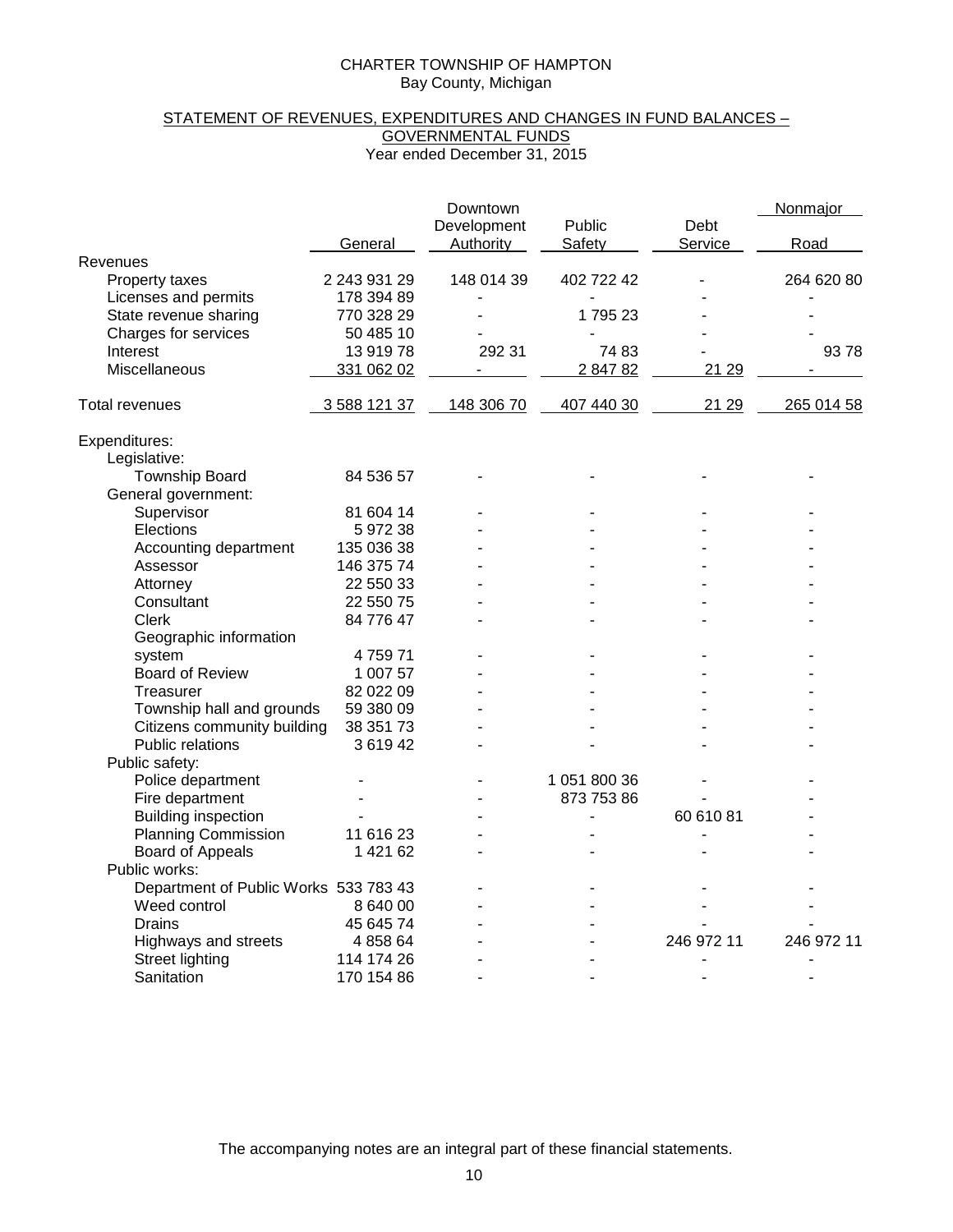| <b>Nonmajor</b>   |                  |
|-------------------|------------------|
| <b>Building</b>   |                  |
| Department        | Total            |
|                   |                  |
|                   | 3 059 588 90     |
| 109 733 45        | 288 128 34       |
|                   | 772 123 52       |
|                   | 50 485 10        |
| 125 04            | 14 527 03        |
|                   |                  |
|                   | 333 909 84       |
|                   |                  |
| <u>109 858 49</u> | <u>451876273</u> |
|                   |                  |
|                   |                  |
|                   |                  |
|                   | 84 536 57        |
|                   |                  |
|                   | 81 604 14        |
|                   | 5 972 38         |
|                   | 135 036 38       |
|                   | 146 375 74       |
|                   | 22 550 33        |
|                   | 22 550 75        |
|                   | 84 776 47        |
|                   |                  |
|                   | 475971           |
|                   | 1 007 57         |
|                   | 82 022 09        |
|                   | 59 380 09        |
|                   | 38 351 73        |
|                   | 361942           |
|                   |                  |
|                   | 1 051 800 36     |
|                   | 873 753 86       |
| 60 610 81         | 60 610 81        |
|                   | 11 616 23        |
|                   |                  |
|                   | 1 421 62         |
|                   |                  |
|                   | 533 783 43       |
|                   | 8 640 00         |
|                   | 45 645 74        |
|                   | 251 830 75       |
|                   | 114 174 26       |
|                   | 170 154 86       |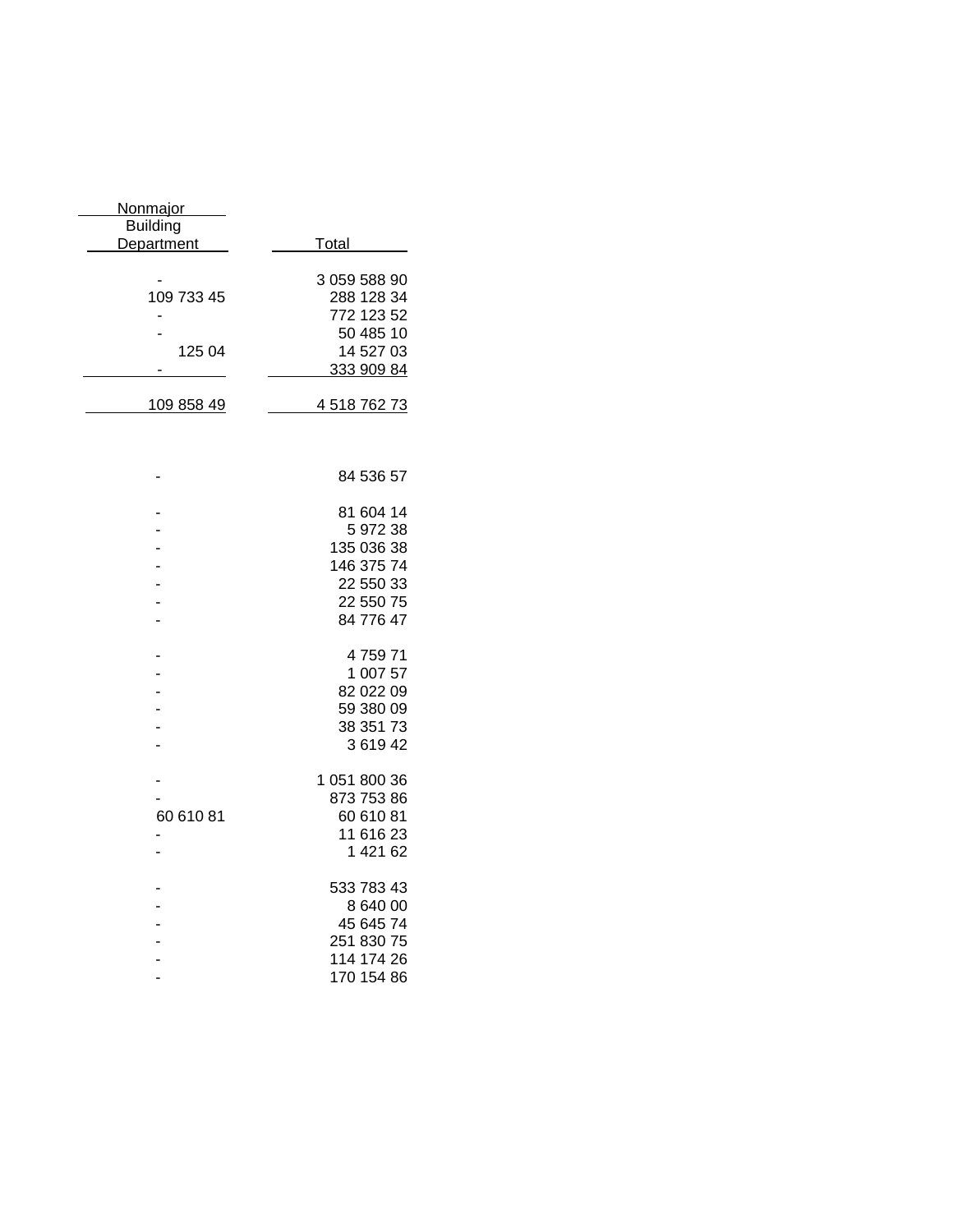# STATEMENT OF REVENUES, EXPENDITURES AND CHANGES IN FUND BALANCES – GOVERNMENTAL FUNDS Year ended December 31, 2015

|                                                      |                   | Downtown                 |                                  |                 | Nonmajor   |
|------------------------------------------------------|-------------------|--------------------------|----------------------------------|-----------------|------------|
|                                                      | General           | Development<br>Authority | Public<br>Safety                 | Debt<br>Service | Road       |
| Recreation and culture:                              |                   |                          |                                  |                 |            |
| Recreation - parks                                   | 66 069 11         |                          |                                  |                 |            |
| Recreation - parks - others                          | 15 997 19         |                          |                                  |                 |            |
| <b>Rail Trail</b>                                    | 6 100 00          |                          |                                  |                 |            |
| Other functions:                                     |                   |                          |                                  |                 |            |
| Downtown Development                                 |                   |                          |                                  |                 |            |
| Authority                                            |                   | 1 937 40                 |                                  |                 |            |
| Insurance                                            | 128 271 67        |                          |                                  |                 |            |
| Hospitalization                                      | 279 483 73        |                          |                                  |                 |            |
| <b>OPEB</b>                                          | 10 000 00         |                          |                                  |                 |            |
| Capital outlay                                       | 85 268 92         |                          |                                  |                 |            |
| <b>Debt Service</b>                                  |                   |                          |                                  | 799 058 15      |            |
| Total expenditures                                   | 2 2 5 4 0 2 8 7 7 | 1 937 40                 | 1 925 554 22                     | 799 058 15      | 246 972 11 |
| Excess (deficiency) of revenues<br>over expenditures | 1 334 092 60      | 146 369 30               | $(1\ 518\ 113\ 92)$ (799 036 86) |                 | 18 042 47  |
|                                                      |                   |                          |                                  |                 |            |
| Other financing sources (uses):                      |                   |                          |                                  |                 |            |
| Transfers in                                         |                   |                          | 1 550 000 00                     | 602 874 36      |            |
| <b>Transfers out</b>                                 | (155000000)       | (602 874 36)             |                                  |                 |            |
| Total other financing                                |                   |                          |                                  |                 |            |
| sources (uses)                                       | (155000000)       | (602 874 36)             | 1 550 000 00                     | 602 874 36      |            |
| Excess (deficiency) of revenues                      |                   |                          |                                  |                 |            |
| and other sources over                               |                   |                          |                                  |                 |            |
| expenditures and other uses                          | (21590740)        | (456 505 06)             | 31 886 08                        | (196 162 50)    | 18 042 47  |
| Fund balances,                                       |                   |                          |                                  |                 |            |
| January 1, 2015                                      | 158966449         | 451 885 63               | 180603                           | 773580          | 948 56     |
| Fund Balances,                                       |                   |                          |                                  |                 |            |
| December 31, 2015                                    | 1 373 757 09      | (461943)                 | 33 692 11                        | (18842670)      | 18 991 03  |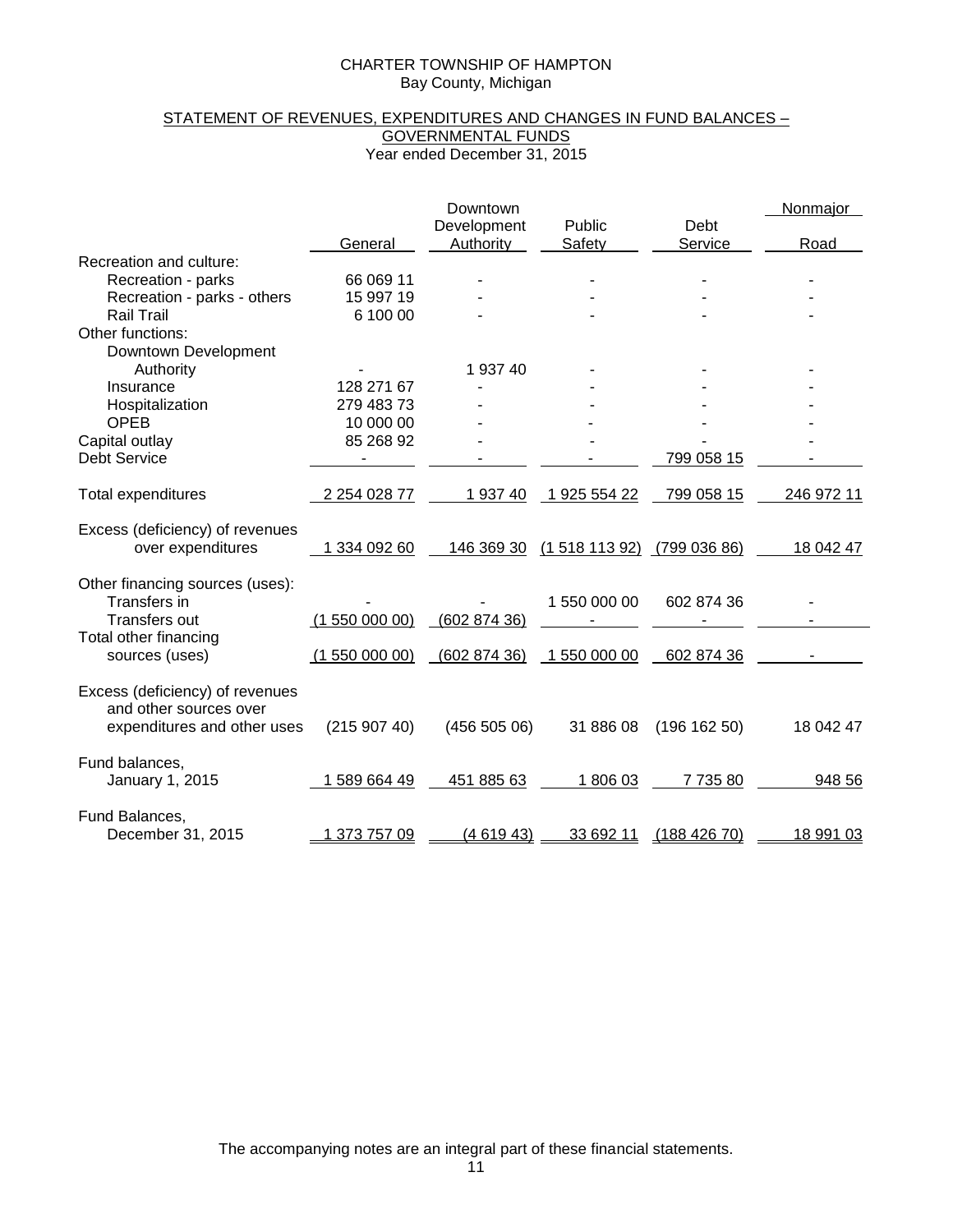| <u>Nonmajor</u>   |                |
|-------------------|----------------|
| <b>Building</b>   |                |
| <b>Department</b> | Total          |
|                   |                |
|                   | 66 069 11      |
|                   | 15 997 19      |
|                   | 6 100 00       |
|                   |                |
|                   | 1 937 40       |
|                   | 128 271 67     |
|                   | 279 483 73     |
|                   | 10 000 00      |
|                   | 85 268 92      |
|                   | 799 058 15     |
|                   |                |
| 60 610 81         | 5 288 161 46   |
|                   |                |
|                   |                |
| 49 247 68         | (769 398 73)   |
|                   |                |
|                   |                |
|                   | 2 152 874 36   |
|                   | (2 152 874 36) |
|                   |                |
|                   |                |
|                   |                |
|                   |                |
|                   |                |
|                   |                |
| 49 247 68         | (769 398 73)   |
|                   |                |
|                   |                |
| 86 189 31         | 2 138 229 82   |
|                   |                |
|                   |                |
| 135 436 99        | 1 368 831 09   |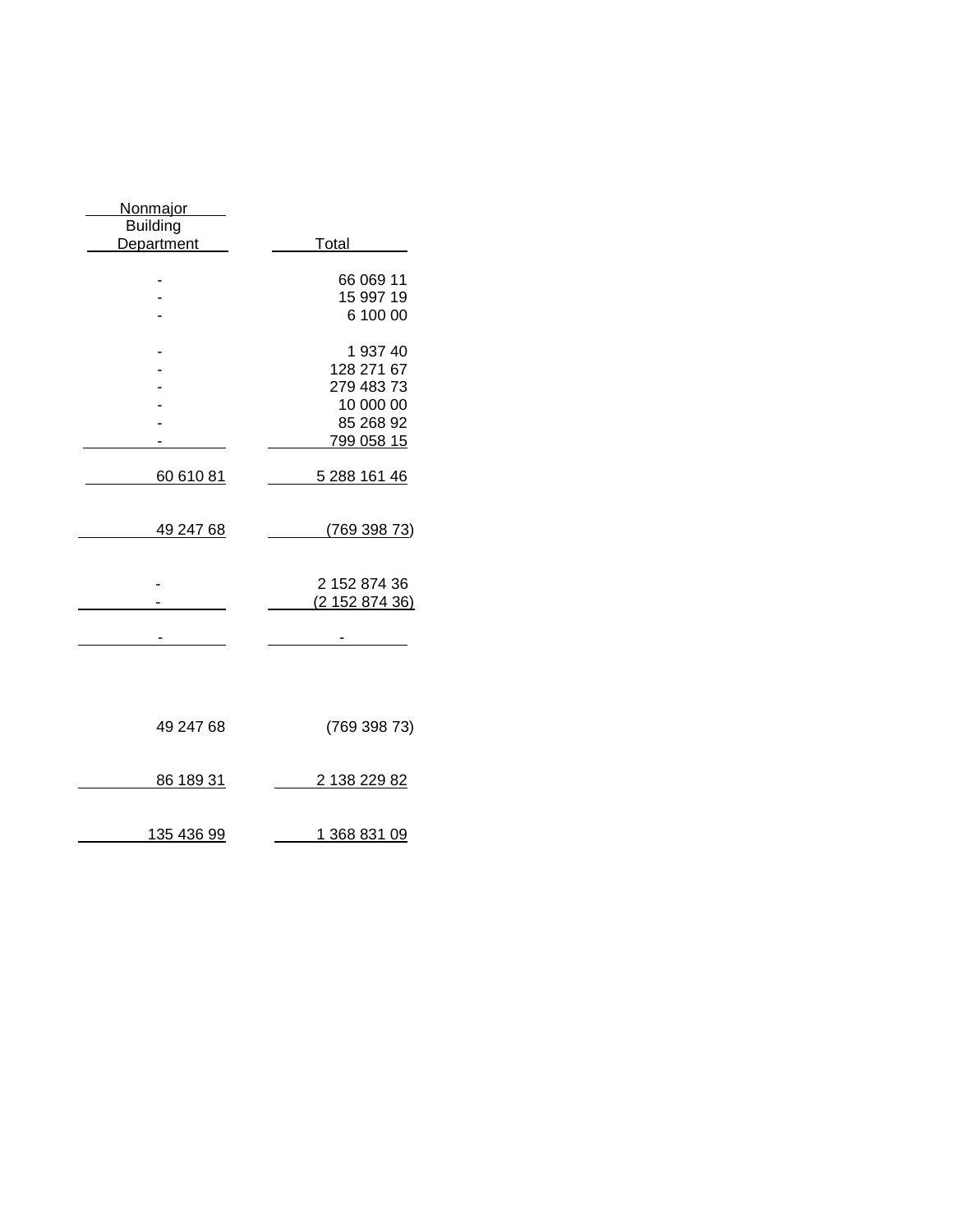## RECONCILIATION OF THE STATEMENT OF REVENUES, EXPENDITURES AND CHANGES IN FUND BALANCES OF GOVERNMENTAL FUNDS TO THE STATEMENT OF ACTIVITIES Year ended December 31, 2015

| NET CHANGES IN FUND BALANCES - TOTAL GOVERNMENTAL FUNDS                                                                                                                                                               | (769 398 73)              |
|-----------------------------------------------------------------------------------------------------------------------------------------------------------------------------------------------------------------------|---------------------------|
| Amounts reported for governmental activities in the Statement of Activities are different because:                                                                                                                    |                           |
| Governmental funds report capital outlays as expenditures; in the Statement of Activities,<br>these costs are allocated over their estimated useful lives as depreciation                                             |                           |
| <b>Depreciation Expense</b><br><b>Capital Outlay</b>                                                                                                                                                                  | (255 307 06)<br>85 268 92 |
| Repayment of debt principal is an expenditure in the governmental funds, the<br>repayment does not have an effect in the statement of activities but does<br>reduce the debt balance in the statement of net position |                           |
| Bonds payable                                                                                                                                                                                                         | 735 000 00                |
| Some expenses reported in the statement of activities do not require the use of<br>current financial resources and therefore are not reported as expenditures<br>in governmental funds:                               |                           |
| (Increase) decrease in the accrual for the net OPEB liability                                                                                                                                                         | (523 628 31)              |
| (Increase) decrease of accrued compensated absences                                                                                                                                                                   | (502543)                  |
| CHANGE IN NET POSITION OF GOVERNMENTAL ACTIVITIES                                                                                                                                                                     | <u>(733 090 61)</u>       |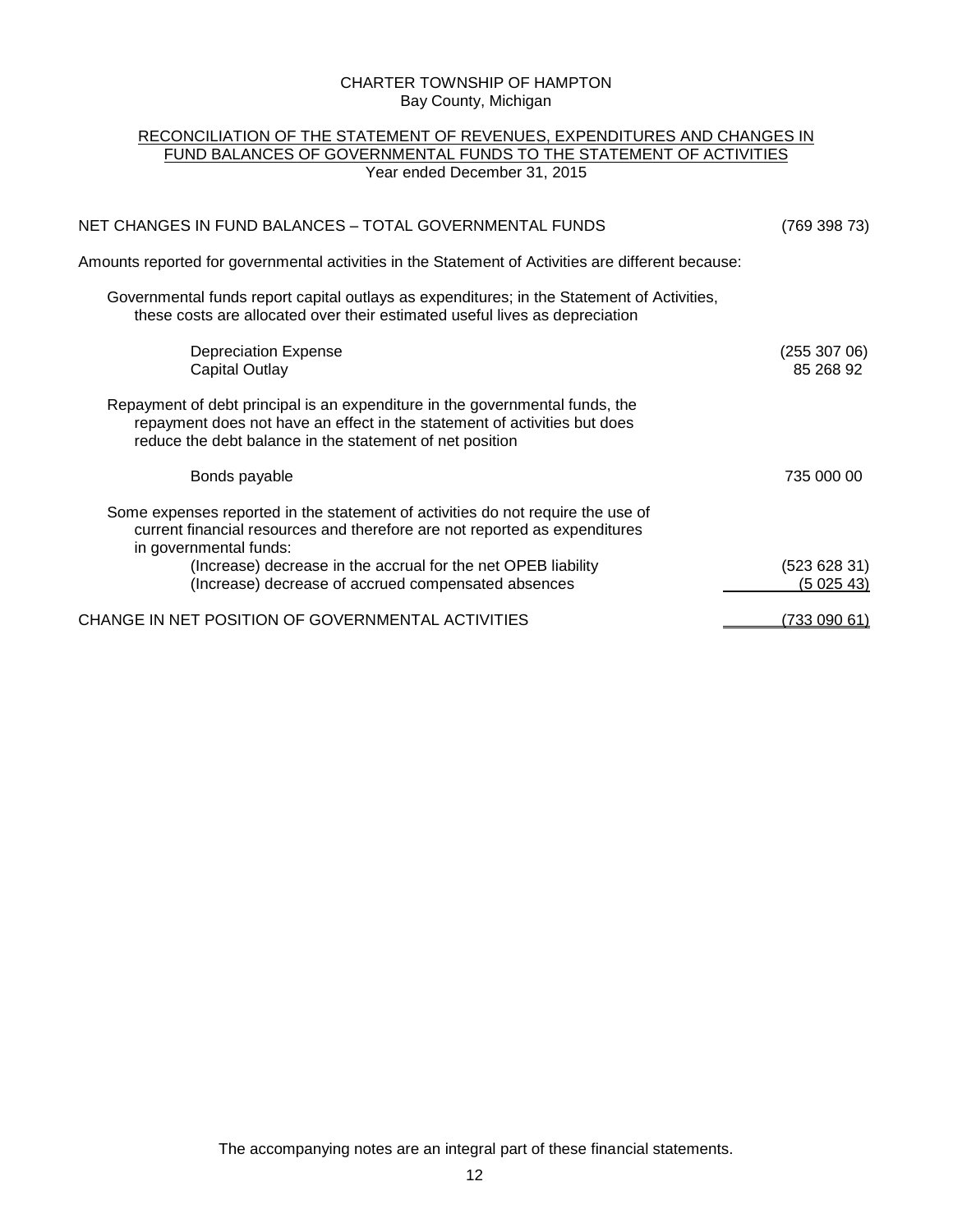#### STATEMENT OF NET POSITION – BUSINESS-TYPE FUNDS December 31, 2015

|                                                                       | Sewer Fund    | <b>Water Fund</b> | Total         |
|-----------------------------------------------------------------------|---------------|-------------------|---------------|
| ASSETS:                                                               |               |                   |               |
| <b>CURRENT ASSETS:</b><br>Cash in bank                                | 821 359 58    | 340 674 12        | 1 162 033 70  |
| Accounts receivable                                                   | 487 661 22    | 358 714 58        | 846 375 80    |
| <b>Total Current Assets</b>                                           | 1 309 020 80  | 699 388 70        | 2 008 409 50  |
|                                                                       |               |                   |               |
| <b>NON-CURRENT ASSETS:</b>                                            |               |                   |               |
| <b>Capital Assets</b>                                                 | 12 403 248 64 |                   | 12 403 248 64 |
| Less: Accumulated depreciation                                        | (155357838)   |                   | (155357838)   |
| Connection to West Bay County Regional<br><b>WWTP Sewerage System</b> | 5 075 916 57  |                   | 5 075 916 57  |
| <b>Total Non-current Assets</b>                                       | 15 925 586 83 |                   | 15 925 586 83 |
| <b>TOTAL ASSETS</b>                                                   | 17 234 607 63 | 699 388 70        | 17 933 996 33 |
| <b>LIABILITIES AND NET POSITION:</b>                                  |               |                   |               |
| <b>LIABILITIES:</b>                                                   |               |                   |               |
| <b>CURRENT LIABILITIES:</b>                                           |               |                   |               |
| Accounts payable                                                      | 171 029 48    | 265 759 62        | 436 789 10    |
| Due to other funds                                                    | 545 891 79    |                   | 545 891 79    |
| <b>Total Current Liabilities</b>                                      | 716 921 27    | 265 759 62        | 982 680 89    |
| <b>NON-CURRENT LIABILITIES</b>                                        |               |                   |               |
| Bonds payable                                                         | 11 086 000 00 |                   | 11 086 000 00 |
|                                                                       |               |                   |               |
| <b>Total Non-current Liabilities</b>                                  | 11 086 000 00 |                   | 11 086 000 00 |
| <b>Total Liabilities</b>                                              | 11 802 921 27 | 265 759 62        | 12 068 680 89 |
| <b>NET POSITION:</b>                                                  |               |                   |               |
| Invested in Capital Assets and Other Costs,                           |               |                   |               |
| Net of Related Debt                                                   | 4 839 586 83  |                   | 4 839 586 83  |
| Restricted                                                            | 672 727 08    |                   | 672 727 08    |
| Unrestricted                                                          | (8062755)     | 433 629 08        | 353 001 53    |
| <b>Total Net Position</b>                                             | 5 431 686 36  | 433 629 08        | 5 865 315 44  |
| TOTAL LIABILITIES AND NET POSITION                                    | 17 234 607 63 | 699 388 70        | 17 933 996 33 |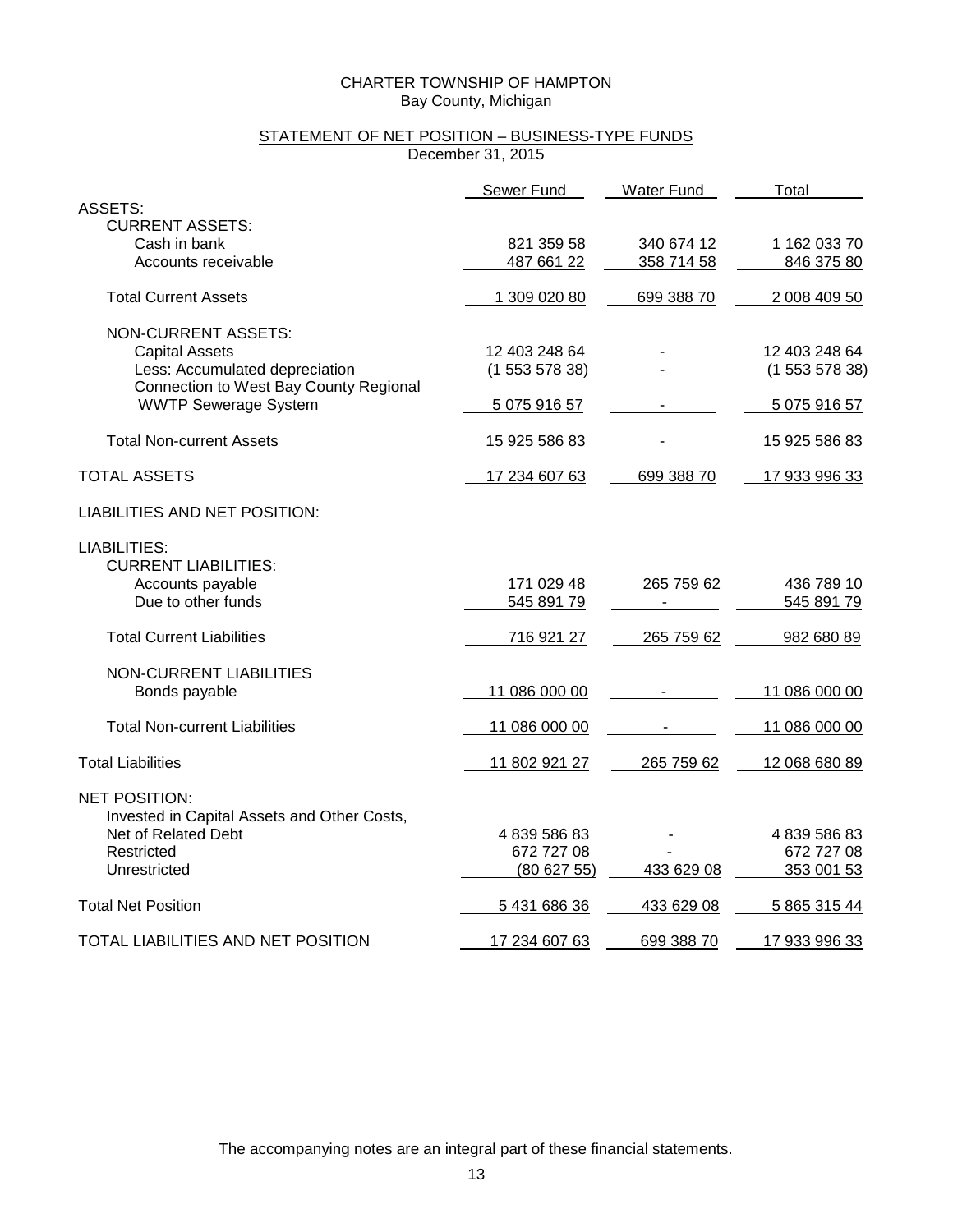# STATEMENT OF REVENUES, EXPENSES AND CHANGES IN NET POSITION – BUSINESS-TYPE FUNDS

|                                                                         | Sewer Fund   | <b>Water Fund</b> | Total          |
|-------------------------------------------------------------------------|--------------|-------------------|----------------|
| <b>OPERATING REVENUES:</b><br>Charges for services                      | 1819 395 65  | 1 528 293 59      | 3 347 689 24   |
| <b>Total Operating Revenues</b>                                         | 181939565    | 1 528 293 59      | 3 347 689 24   |
| <b>OPERATING EXPENSES:</b>                                              |              |                   |                |
| Sewer treatment                                                         | 687 334 32   | 1 048 172 02      | 1735 506 34    |
| Salaries and wages                                                      | 279 038 81   | 34 510 43         | 313 549 24     |
| Payroll taxes and fringe benefits                                       | 149 646 22   | 26 100 14         | 175 746 36     |
| <b>Supplies</b>                                                         | 93 163 35    | 13 149 37         | 106 312 72     |
| <b>Utilities</b>                                                        | 60 637 79    | 3 449 54          | 64 087 33      |
| <b>Contracted services</b>                                              | 25 126 28    | 450 315 64        | 475 441 92     |
| Repairs and maintenance                                                 | 32 879 49    | 275 00            | 33 154 49      |
| Miscellaneous                                                           | 21 585 48    | 4 0 5 7 8 6       | 25 643 34      |
|                                                                         |              |                   |                |
| <b>Total Operating Expenses Before Depreciation</b><br>and Amortization | 1 349 411 74 | 1 580 030 00      | 2 9 29 4 41 74 |
| Operating Income (Loss) Before Depreciation<br>and Amortization         | 469 983 91   | (5173641)         | 418 247 50     |
| Depreciation expense                                                    | (321 818 64) |                   | (321 818 64)   |
| Amortization expense                                                    | (145 026 19) |                   | (145 026 19)   |
| Operating Income (Loss)                                                 | 3 139 08     | (5173641)         | (4859733)      |
|                                                                         |              |                   |                |
| NON-OPERATING REVENUES (EXPENSES):                                      |              |                   |                |
| Interest income                                                         | 529 58       | 103 67            | 633 25         |
| Interest expense                                                        | (372 953 75) |                   | (37295375)     |
| Net Non-Operating Revenues (Expenses)                                   | (372 424 17) | 103 67            | (37232050)     |
| Change in net position                                                  | (369 285 09) | (5163274)         | (420 917 83)   |
| Net position, January 1, 2015                                           | 5 800 971 45 | 485 261 82        | 6 286 233 27   |
| Net Position, December 31, 2015                                         | 5 431 686 36 | 433 629 08        | 5 865 315 44   |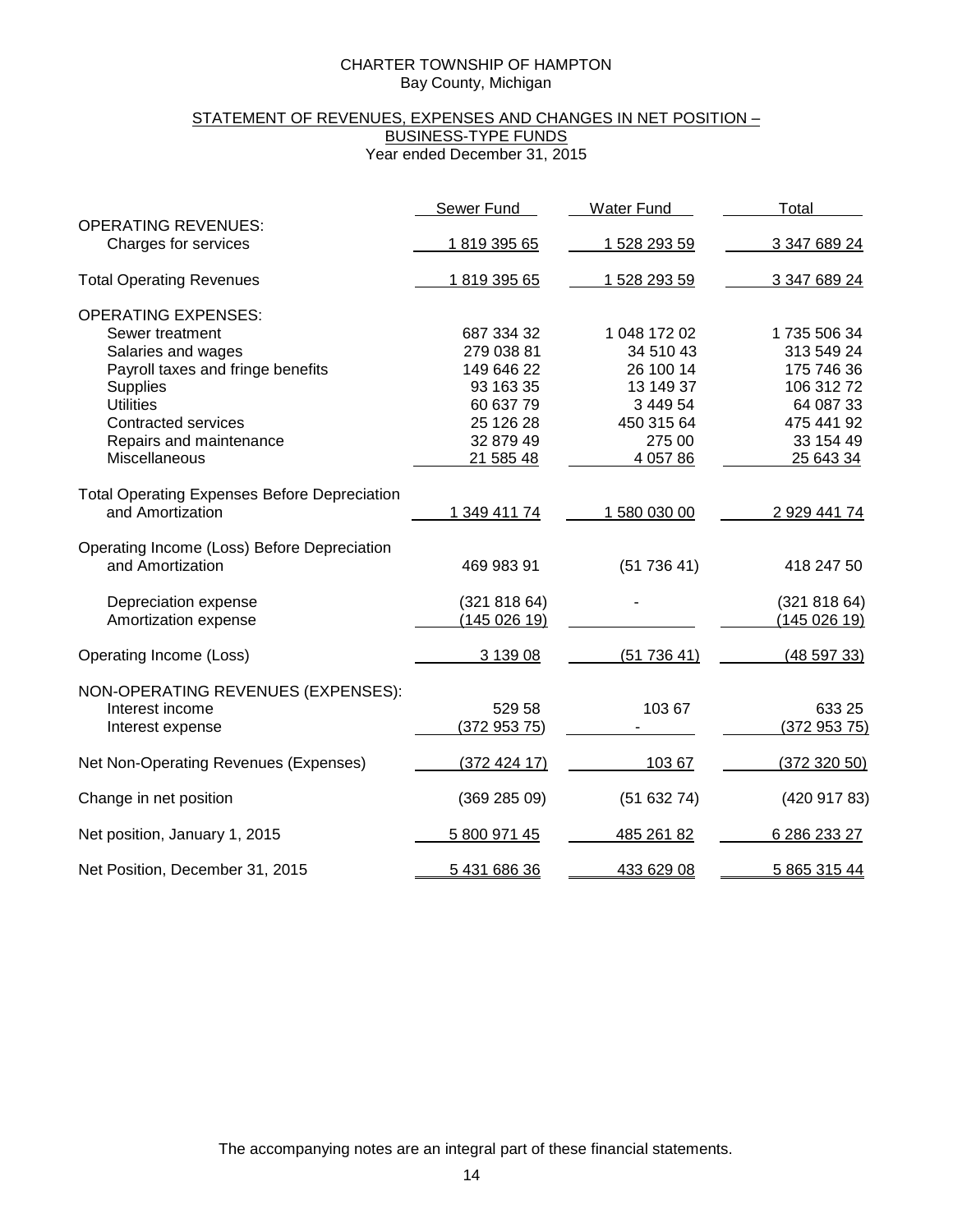# STATEMENT OF CASH FLOWS – BUSINESS-TYPE FUNDS

Year ended December 31, 2015

|                                                                                                                                                                                      | Sewer Fund                 | <b>Water Fund</b>           | Total                                   |
|--------------------------------------------------------------------------------------------------------------------------------------------------------------------------------------|----------------------------|-----------------------------|-----------------------------------------|
| CASH FLOWS FROM OPERATING ACTIVITIES:<br>Cash received from customers<br>Cash payments to employees and suppliers                                                                    | 1822 205 11<br>(135175635) | 1 498 255 63<br>(153781475) | 3 320 460 74<br>(2 889 571 10)          |
| Net cash provided (used) by operating activities                                                                                                                                     | 470 448 76                 | (3955912)                   | 430 889 64                              |
| CASH FLOWS FROM NON-CAPITAL FINANCING ACTIVITIES:                                                                                                                                    |                            |                             |                                         |
| (Increase) decrease in amounts due from<br>other funds<br>Increase (decrease) in amounts due to                                                                                      | 158 410 64                 |                             | 158 410 64                              |
| other funds                                                                                                                                                                          | 24 808 75                  |                             | 24 808 75                               |
| Net cash provided (used) by non-capital financing<br>activities                                                                                                                      | 183 219 39                 |                             | 183 219 39                              |
| CASH FLOWS FROM CAPITAL AND RELATED FINANCING ACTIVITIES:<br>(Decrease) Investment in Bay Area Water Treatment Plant -<br>Principal paid on bonds<br>Interest paid on long-term debt | (4790000)<br>(372 953 75)  | 347 284 00                  | 347 284 00<br>(4790000)<br>(372 953 75) |
| Net cash provided (used) by capital and related<br>financing activities                                                                                                              | (851 953 75)               | 347 284 00                  | (50466975)                              |
| CASH FLOWS FROM INVESTING ACTIVITIES:<br>Interest on investments                                                                                                                     | 529 58                     | 103 67                      | 633 25                                  |
| Net increase (decrease) in cash                                                                                                                                                      | (19775602)                 | 307 828 55                  | 110 072 53                              |
| Cash beginning of year                                                                                                                                                               | 1 019 115 60               | 32 845 57                   | 1 051 961 17                            |
| Cash End of Year                                                                                                                                                                     | 821 359 58                 | 340 674 12                  | 1 162 033 70                            |
| RECONCILIATION OF INCOME (LOSS) FROM OPERATIONS TO NET<br>CASH PROVIDED BY OPERATING ACTIVITIES:                                                                                     |                            |                             |                                         |
| Income (loss) from operations<br>Adjustments to reconcile income (loss) from<br>operations to net cash provided (used) by<br>operating activities:                                   | 3 139 08                   | (5173641)                   | (4859733)                               |
| Depreciation<br>Amortization                                                                                                                                                         | 321 818 64<br>145 026 19   |                             | 321 818 64<br>145 026 19                |
| (Increase) decrease in receivables<br>Increase (decrease) in payables                                                                                                                | 2 809 46<br>(234461)       | (3003796)<br>42 215 25      | (27 228 50)<br>39 870 64                |
| Net Cash Provided (Used) by Operating Activities                                                                                                                                     | 470 448 76                 | (3955912)                   | 430 889 64                              |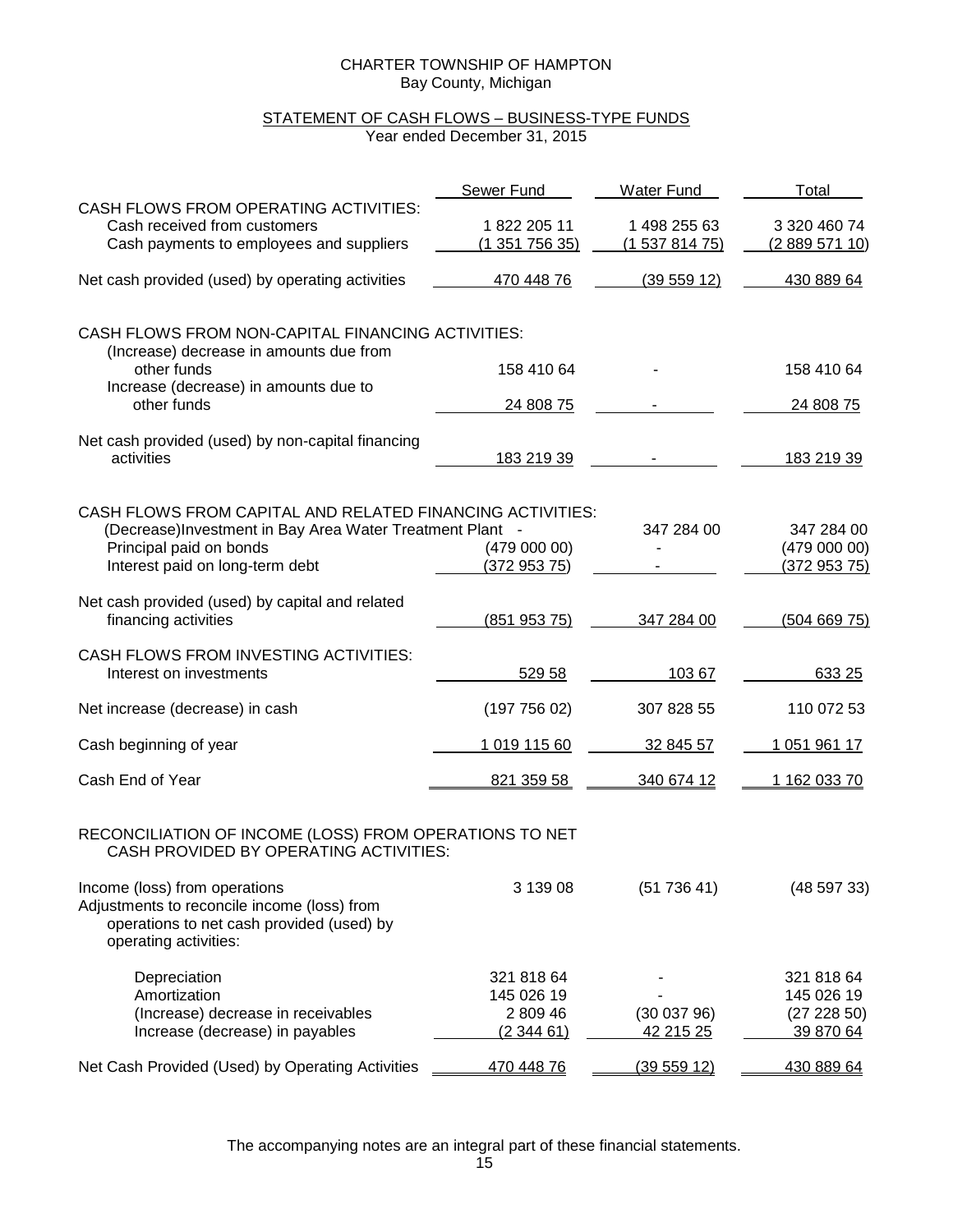# COMBINING BALANCE SHEET – ALL AGENCY FUNDS

December 31, 2015

| <b>Assets</b>                                  | <b>Current Tax</b><br>Collection<br>Fund | Agency<br>Fund | Total                        |
|------------------------------------------------|------------------------------------------|----------------|------------------------------|
| Cash in bank<br>Taxes receivable               | 1 257 459 23<br>4 030 316 10             | 754 40         | 1 258 213 63<br>4 030 316 10 |
| Total Assets                                   | 5 287 775 33                             | <u>754 40</u>  | 5 288 529 73                 |
| Liabilities                                    |                                          |                |                              |
| Liabilities:                                   |                                          |                |                              |
| Due to General Fund                            | 196778608                                | 582 90         | 1968 368 98                  |
| Due to Downtown Development Authority Fund     | 108 864 05                               |                | 108 864 05                   |
| Due to Road Fund                               | 248 269 20                               |                | 248 269 20                   |
| Due to Public Safety Fund                      | 381 963 67                               |                | 381 963 67                   |
| Due to Bay County                              | 2 072 414 64                             | 171 50         | 2 072 586 14                 |
| Due to Bay Metro                               | 285 545 29                               |                | 285 545 29                   |
| Due to Delta College                           | 30 671 44                                |                | 30 671 44                    |
| Due to Bay Arenac Intermediate School District | 80 470 42                                |                | 80 470 42                    |
| Due to Essexville-Hampton School District      | 65 530 29                                |                | 65 530 29                    |
| Due to Bay City School District                | 45 340 45                                |                | 45 340 45                    |
| Due to others                                  | 91980                                    |                | 91980                        |
| <b>Total Liabilities</b>                       | 5 287 775 33                             | <u>754 40</u>  | 5 288 529 73                 |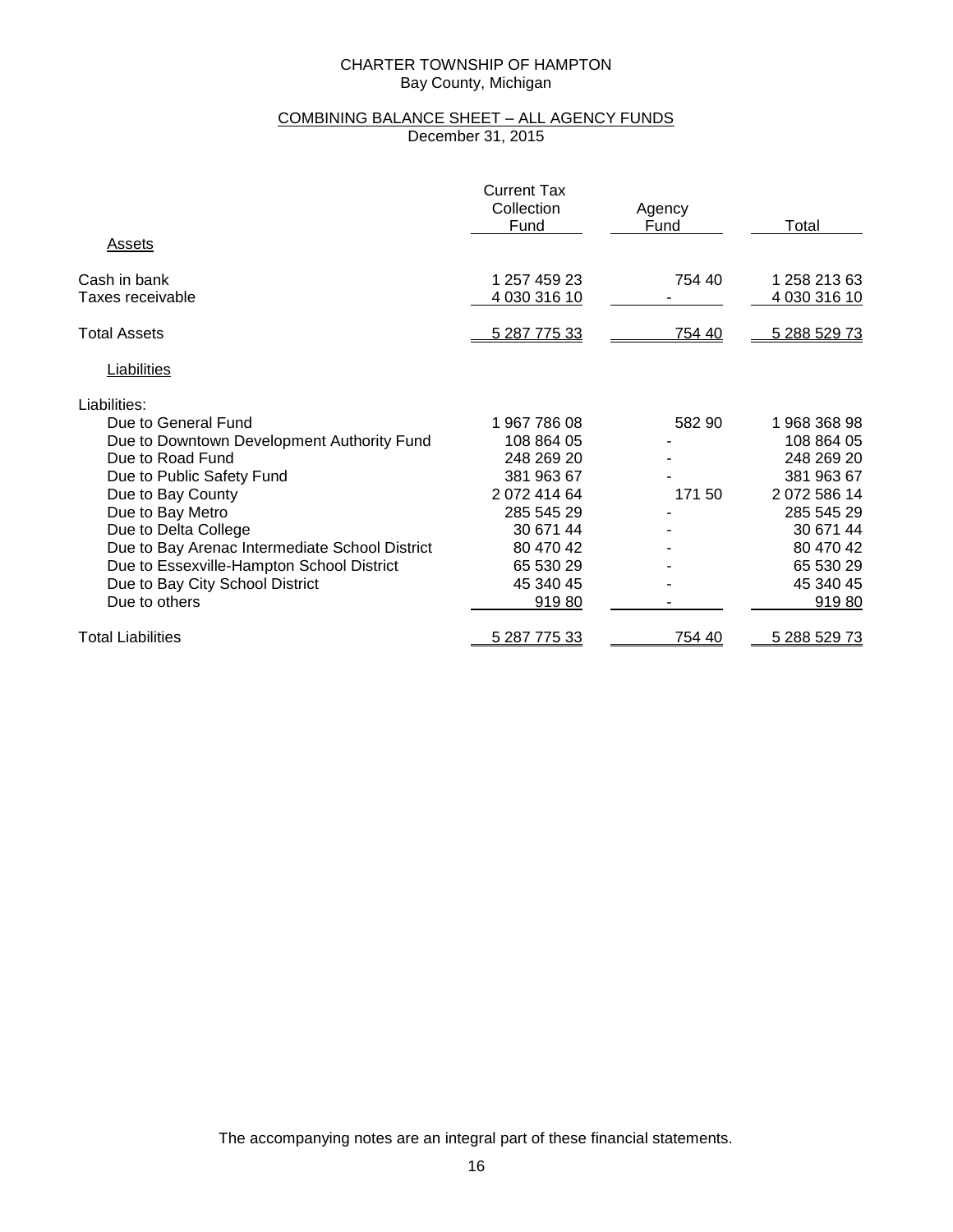# COMBINING STATEMENT OF CHANGES IN ASSETS AND LIABILITIES – ALL AGENCY FUNDS Year ended December 31, 2015

|                                                | <b>Balance</b><br>1/1/15     | Additions                      | Deductions                     | <b>Balance</b><br>12/31/15   |
|------------------------------------------------|------------------------------|--------------------------------|--------------------------------|------------------------------|
| <b>CURRENT TAX COLLECTION FUND</b>             |                              |                                |                                |                              |
| Assets                                         |                              |                                |                                |                              |
| Cash in bank                                   | 1 232 797 19                 | 18 384 340 52                  | 18 359 678 48                  | 1 257 459 23                 |
| Taxes receivable<br>Total Assets               | 4 258 520 09<br>5 491 317 28 | 19 664 198 76<br>38 048 539 28 | 19 892 402 75<br>38 252 081 23 | 4 030 316 10<br>5 287 775 33 |
| <b>Liabilities</b>                             |                              |                                |                                |                              |
| Due to other units                             | 263784419                    | 15 314 183 35                  | 15 371 135 21                  | 2 580 892 33                 |
| Due to other funds<br><b>Total Liabilities</b> | 2 853 473 09<br>5 491 317 28 | 2 841 953 18<br>18 156 136 53  | 2 988 543 27<br>18 359 678 48  | 270688300<br>5 287 775 33    |
| <b>AGENCY FUND</b>                             |                              |                                |                                |                              |
| <b>Assets</b>                                  |                              |                                |                                |                              |
| Cash in Bank                                   | 535 98                       | 179 823 76                     | 179 605 34                     | 754 40                       |
| <b>Liabilities</b>                             |                              |                                |                                |                              |
| Due to other units                             |                              | 159 084 24                     | 158 912 74                     | 171 50                       |
| Due to other funds<br><b>Total Liabilities</b> | 535 98<br>535 98             | 20 739 52<br>179 823 76        | 20 692 60<br>179 605 34        | 582 90<br>754 40             |
| TOTAL - ALL AGENCY FUNDS                       |                              |                                |                                |                              |
| <b>Assets</b>                                  |                              |                                |                                |                              |
| Cash in bank                                   | 1 233 333 17                 | 18 564 164 28                  | 18 539 283 82                  | 1 258 213 63                 |
| Taxes receivable<br><b>Total Assets</b>        | 4 258 520 09<br>5 491 853 26 | 19 664 198 76<br>38 228 363 04 | 19 892 402 75<br>38 431 686 57 | 4 030 316 10<br>5 288 529 73 |
| Liabilities                                    |                              |                                |                                |                              |
| Due to other units                             | 263784419                    | 15 473 267 59                  | 15 530 047 95                  | 2 581 063 83                 |
| Due to other funds                             | 2 854 009 07                 | 286269270                      | 3 009 235 87                   | 270746590                    |
| <b>Total Liabilities</b>                       | 5 491 853 26                 | 18 335 960 29                  | 18 539 283 82                  | 5 288 529 73                 |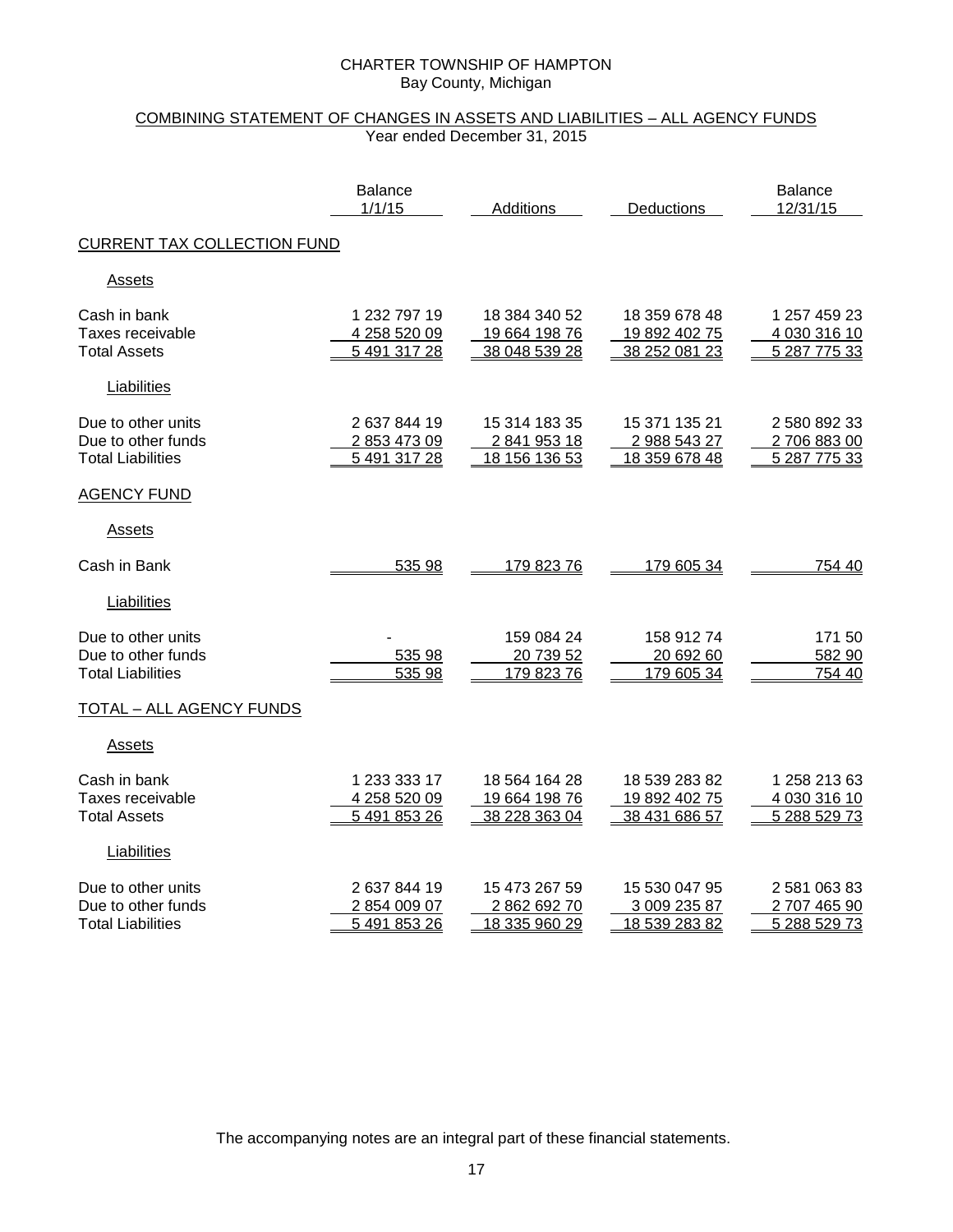# CURRENT TAX COLLECTION FUND SCHEDULE OF CASH RECEIPTS AND DISBURSEMENTS Year ended December 31, 2015

| Cash in bank – beginning of year             | 1 232 797 19  |
|----------------------------------------------|---------------|
| Cash receipts:<br>Tax collections:           |               |
| 2014 tax roll                                | 4 114 559 64  |
| 2015 tax roll                                | 14 269 780 88 |
| Total cash receipts                          | 18 384 340 52 |
| Total beginning balance and cash receipts    | 19 617 137 71 |
| Cash disbursements:                          |               |
| <b>Township General Fund</b>                 | 2 184 476 00  |
| Township Downtown Development Authority Fund | 149 534 56    |
| <b>Township Road Fund</b>                    | 257 841 85    |
| <b>Township Public Safety Fund</b>           | 396 690 86    |
| <b>Bay County</b>                            | 6 409 024 30  |
| <b>Bay Metro</b>                             | 296 555 34    |
| Delta College                                | 769 159 40    |
| Bay Arenac Intermediate School District      | 189482237     |
| <b>Bay City School District</b>              | 1 007 539 30  |
| <b>Essexville-Hampton School District</b>    | 4 968 373 30  |
| Refunds of overpayments                      | 25 661 20     |
| Total cash disbursements                     | 18 359 678 48 |
| Cash in Bank - End of Year                   | 1 257 459 23  |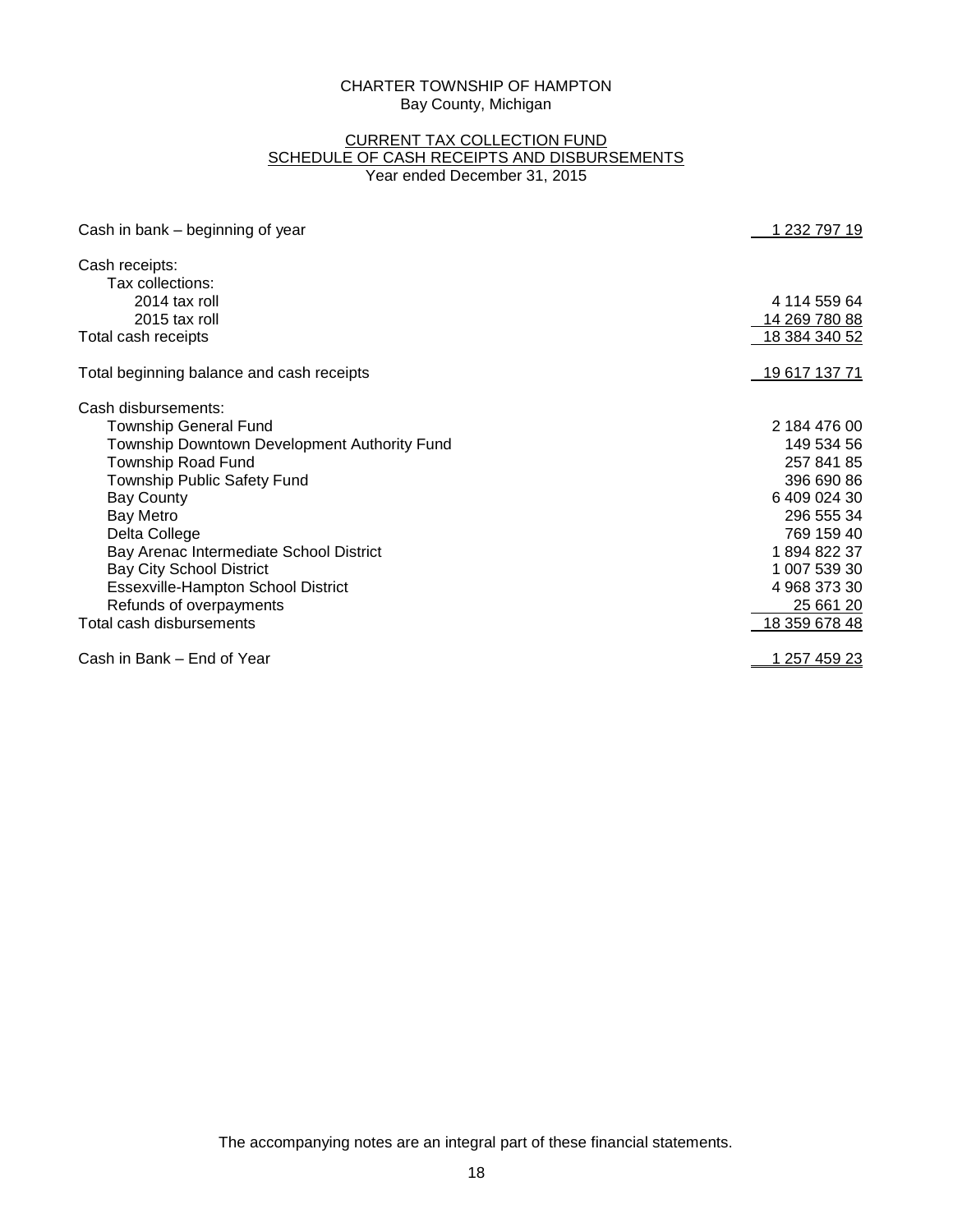#### <u>AGENCY FUND</u> SCHEDULE OF CASH RECEIPTS AND DISBURSEMENTS Year ended December 31, 2015

| Cash in bank – beginning of year          | 535 98      |
|-------------------------------------------|-------------|
| Cash receipts:                            |             |
| Mobile home court fees                    | 10 737 00   |
| P.I.L.O.T.                                | 169 075 34  |
| Interest                                  | 11 $42$     |
| Total cash receipts                       | 179 823 76  |
| Total beginning balance and cash receipts | 180 359 74  |
| Cash disbursements:                       |             |
| Township General Fund                     | 15 993 70   |
| <b>Township Road Fund</b>                 | 185108      |
| Township Public Safety Fund               | 284782      |
| <b>Bay County</b>                         | 39 292 70   |
| <b>Bay City School District</b>           | 8 5 1 4 9 6 |
| <b>Bay Metro</b>                          | 2 129 02    |
| Bay Arenac Intermediate School District   | 14 020 62   |
| Delta College                             | 5 817 22    |
| State of Michigan                         | 89 138 22   |
| Total cash disbursements                  | 179 605 34  |
| Cash in Bank – End of Year                | 754 40      |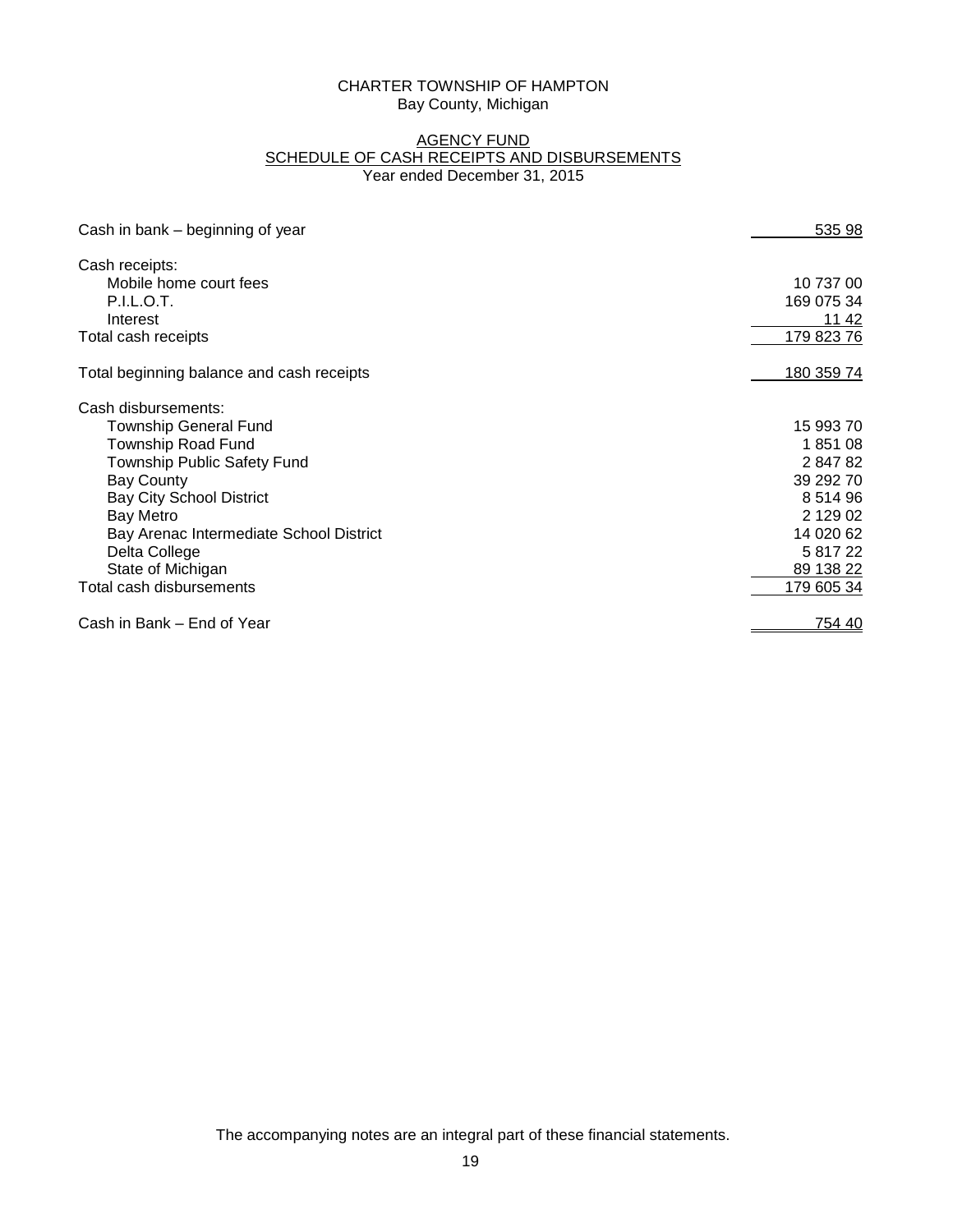#### NOTES TO FINANCIAL STATEMENTS December 31, 2015

#### Note 1 – Summary of Significant Accounting Policies

The accounting policies of the Charter Township of Hampton, Bay County, Michigan, conform to generally accepted accounting principles as applicable to governmental units.

## Reporting Entity

As required by accounting principles generally accepted in the United States of America, these financial statements present the financial activities of the Charter Township of Hampton (primary government) and its component unit, an entity for which the government is considered to be financially accountable. Blended components units, although legally separate entities are, in substance, part of the government's operations and so data from these units are combined with data of the primary government. Discretely presented component units, on the other hand, are reported in a separate column in the government-wide financial statements to emphasize that they are legally separate from the primary government. The Township does not have any discretely presented component units.

The reporting entity is the Charter Township of Hampton. The Township is governed by an elected Township Board. As required by generally accepted accounting principles, these financial statements present the Township as the primary government.

#### Blended Component Unit- Downtown Development Authority

The members of the governing board of the Downtown Development Authority are appointed by the Township Board. Its purpose is for the beautification and development of downtown areas.

The inclusion of the activities of various agencies is based on the manifestation of oversight criteria, relying on such guidelines as the selection of the governing authority, the designation of management, the ability to exert significant influence on operations, and the accountability for fiscal matters. The accountability for fiscal matters considers the possession of the budgetary authority, the responsibility for surplus or deficit, the controlling of fiscal management, and the revenue characteristics, whether a levy or a charge. Consideration is also given to the scope of public service. The scope of public service considers whether the activity is for the benefit of the reporting entity and/or its residents and is within the geographic boundaries of the reporting entity and generally available to its citizens.

Base upon the application of these criteria, the financial statements of the Charter Township of Hampton contain all the funds controlled by the Township Board.

# Government-Wide and Fund Financial Statements

The government-wide financial statements, (the Statement of Net Position and the Statement of Changes in Net Position) report information on all of the non-fiduciary activities of the primary government. For the most part, the effect of interfund activity has been removed from these statements. Governmental activities, normally supported by taxes and intergovernmental revenues, are reported separately from business-type activities, which rely to a significant extent on fees and charges for support.

The Statement of Activities demonstrates the degree to which the direct expenses of a given function are offset by program revenues. Direct expenses are those that are clearly identifiable with a specific function. Program revenues include: (1) charges to customers or applicants who purchase, use or directly benefit from goods, services or privileges provided by a given function; and (2) grants and contributions that are restricted to meeting the operational or capital requirements of a particular function. Taxes, intergovernmental payments and other items not properly included among program revenues are reported as general revenue.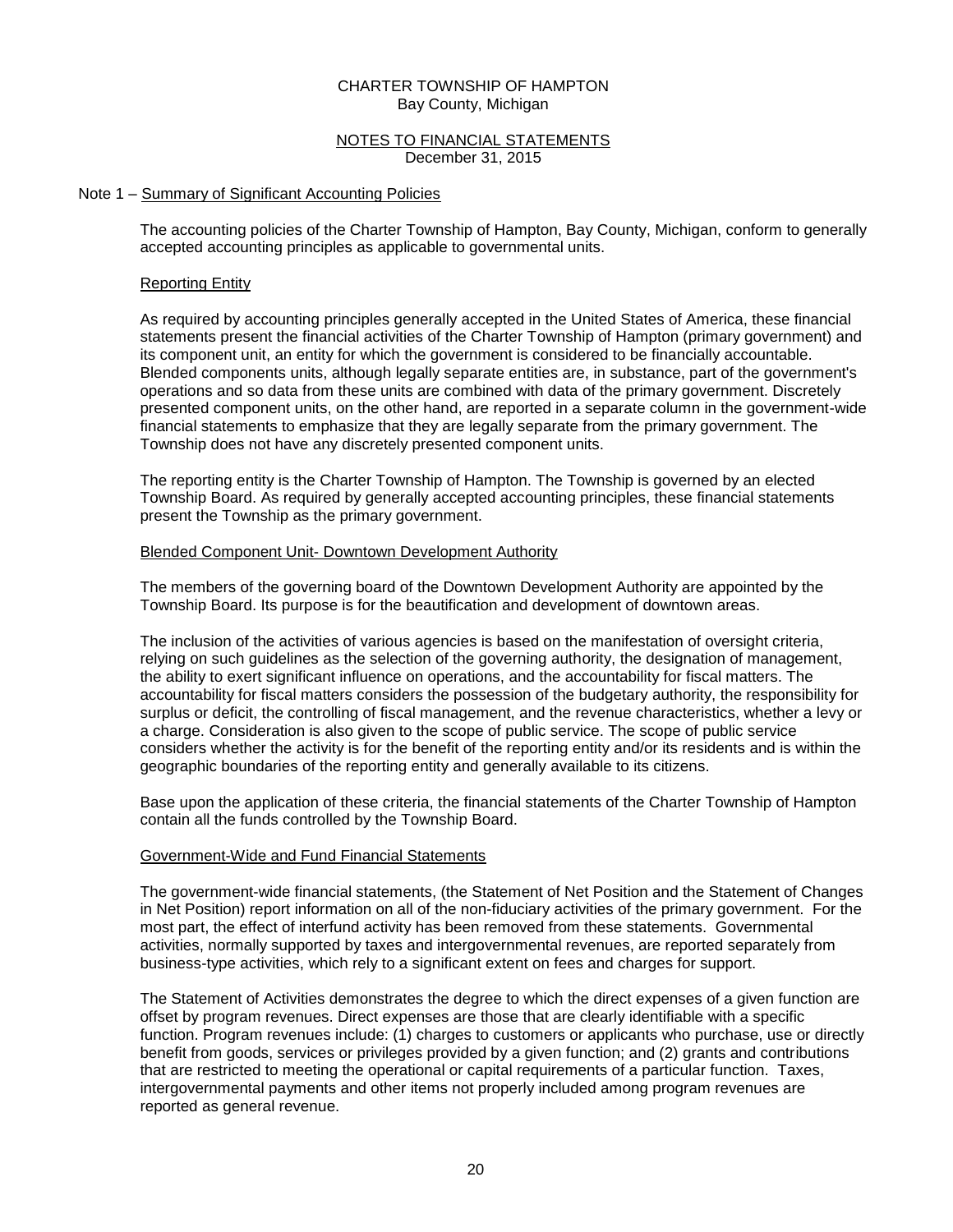# NOTES TO FINANCIAL STATEMENTS

December 31, 2015

## Note 1 – Summary of Significant Accounting Policies (continued)

Major individual governmental and business type funds are reported as separate columns in the fund financial statements.

# Measurement Focus, Basis of Accounting and Financial Statement Presentation

The government-wide financial statements are reported using the economic resources measurement focus and the accrual basis of accounting. Revenue is recorded when earned and expenses are recorded when a liability is incurred, regardless of the timing of related cash flows. Property taxes are recognized as revenue in the year for which they are levied. Grants and similar items are recognized as revenue as soon as all eligibility requirements imposed by the provider have been met. When an expense is incurred for purposes for which both restricted and unrestricted net position is available, restricted resources are applied first.

Governmental fund financial statements are reported using the current financial resources measurement focus and the modified accrual basis of accounting. Revenue is recognized as soon as it is both measurable and available. Revenue is considered to be available if it is collected within the current period or soon enough thereafter to pay liabilities of the current period. For this purpose, the government considers revenues to be available if they are collected within 60 days of the end of the current fiscal period. Expenditures generally are recorded when a liability is incurred, as under accrual accounting. However, expenditures relating to compensated absences, and claims and judgments are recorded only when payment is due.

Proprietary funds distinguish operating revenues and expenses from non-operating items. Operating revenues and expenses generally result from providing services and producing and delivering goods in connection with a proprietary fund's principal ongoing operations. The principal operating revenues of the sewer enterprise fund are charges to customers for sales and services. Operating expenses for enterprise funds include the cost of sales and services, administrative expenses, and depreciation on capital assets. All revenues and expenses not meeting this definition are reported as non-operating revenues and expenses.

#### Governmental Funds General and Special Revenue Funds

The General Fund, the Road Fund, the Downtown Development Authority Fund, the Building Department Fund and the Public Safety Fund receive and account for the monies collected to provide the general governmental services of the Township. The General Fund is used to account for all transactions not properly accounted for in any other fund. The Road Fund accounts for property taxes levied for the Township road maintenance. The Building Department Fund accounts for building permits and the related expenses. The Public Safety Fund accounts for property taxes levied for the Township police and fire protection services.

### Debt Service Fund

The General Obligation Limited Tax Bond Debt Service Fund was established to collect revenues to meet the payments of the debt. Amounts are levied each year in sufficient amounts to meet the required payments and are deposited in the fund as collected. Subsequently, the principal and interest payments are made when due. Interest earned on temporary investment of these monies is retained within the fund.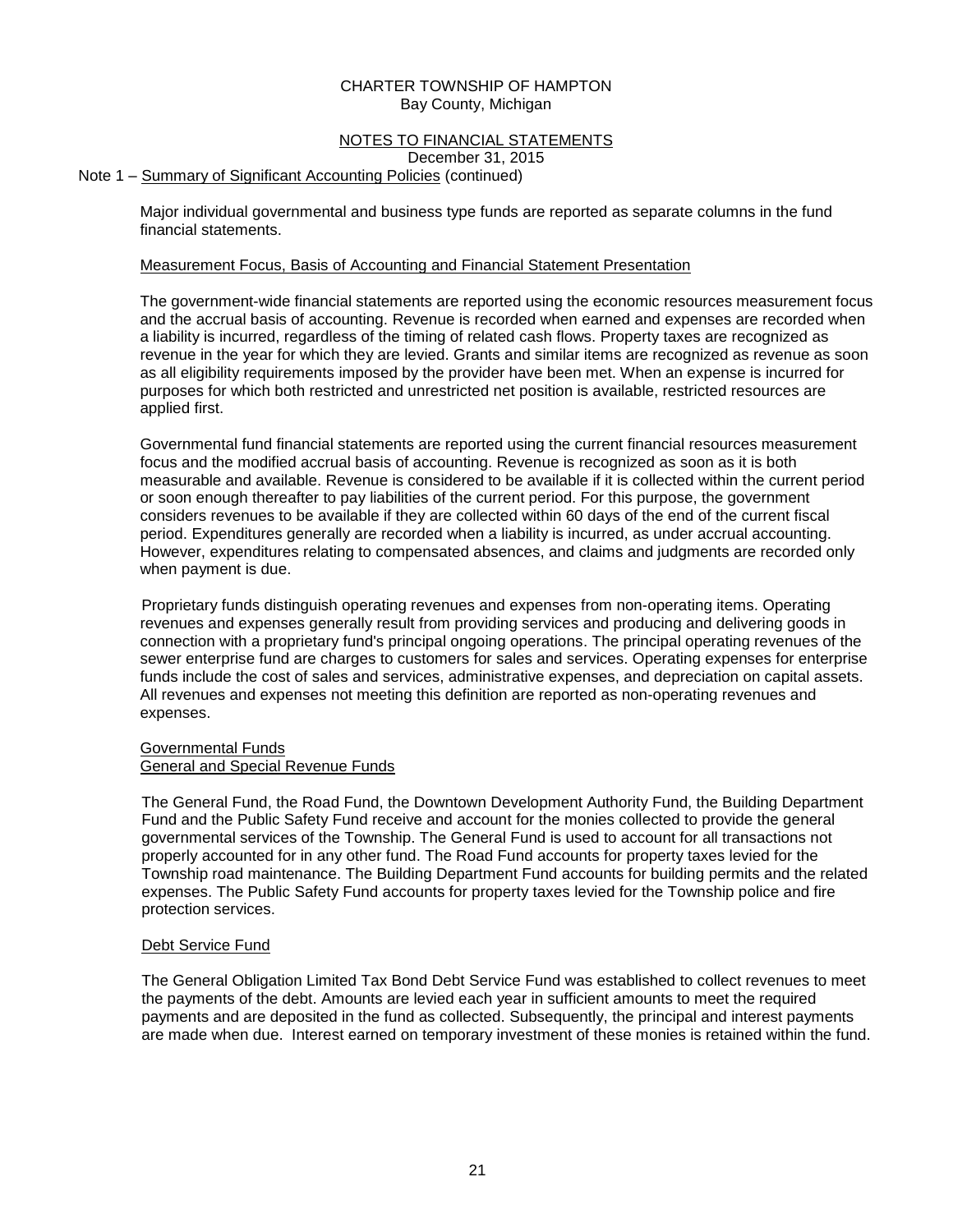#### NOTES TO FINANCIAL STATEMENTS

December 31, 2015

Note 1 – Summary of Significant Accounting Policies (continued)

#### Proprietary Funds

Proprietary funds distinguish operating revenues and expenses from non-operating items. Operating revenues and expenses generally result from providing services and producing and delivering goods in connection with a proprietary fund's principal ongoing operations. The principal operating revenues of the Sewer and Water enterprise funds are charges to customers for services. The enterprise fund also recognizes as operating revenue the tap fees intended to recover the cost of connecting new customers to the system. Operating expenses for the enterprise funds include the cost of services, administrative expenses, and depreciation on capital assets. All revenues and expenses not meeting this definition are reported as non- operating revenues and expenses.

#### Agency Funds

The Current Tax Collection Fund and the Agency Fund have been established to account for monies which are held by the Township as agent for other governmental entities, funds or individuals. The Current Tax Collection Fund receives tax collections and disburses the amount collected to the proper fund or governmental entity. The Agency Fund receives delinquent property taxes and mobile home court fees and disburses these to the proper fund or governmental entity. These funds do not have revenues, expenditures or fund balances because by their nature their assets always equal their liabilities.

#### Assets, Liabilities and Net Position or Equity

Bank deposits and investments – Cash and cash equivalent investments include cash on hand, demand deposits, certificates of deposit and short-term investments with a maturity of three months or less when acquired. Investments are stated at fair value.

#### Receivables

Receivables have been recognized for all significant amounts due to the Township. Allowances for uncollectible accounts have been provided.

#### Inventories

All purchases of materials are reflected in expenses when paid in all funds.

#### Property Taxes

Property taxes and other revenue that are both measurable and available for use to finance operations are recorded as revenue when earned.

Properties are assessed as of December 31 and the related property taxes become a lien on December 1 of the following year. These taxes are due on February 14 with the final collection date of February 28 before they are added to the county tax rolls. The Township 2014 tax roll millage rate was 6.1075 mills, and the taxable value was \$390,181,401.00.

#### **Encumbrances**

Encumbrances involving the current recognition of purchase orders, contracts and other commitments for future expenditures are not recorded.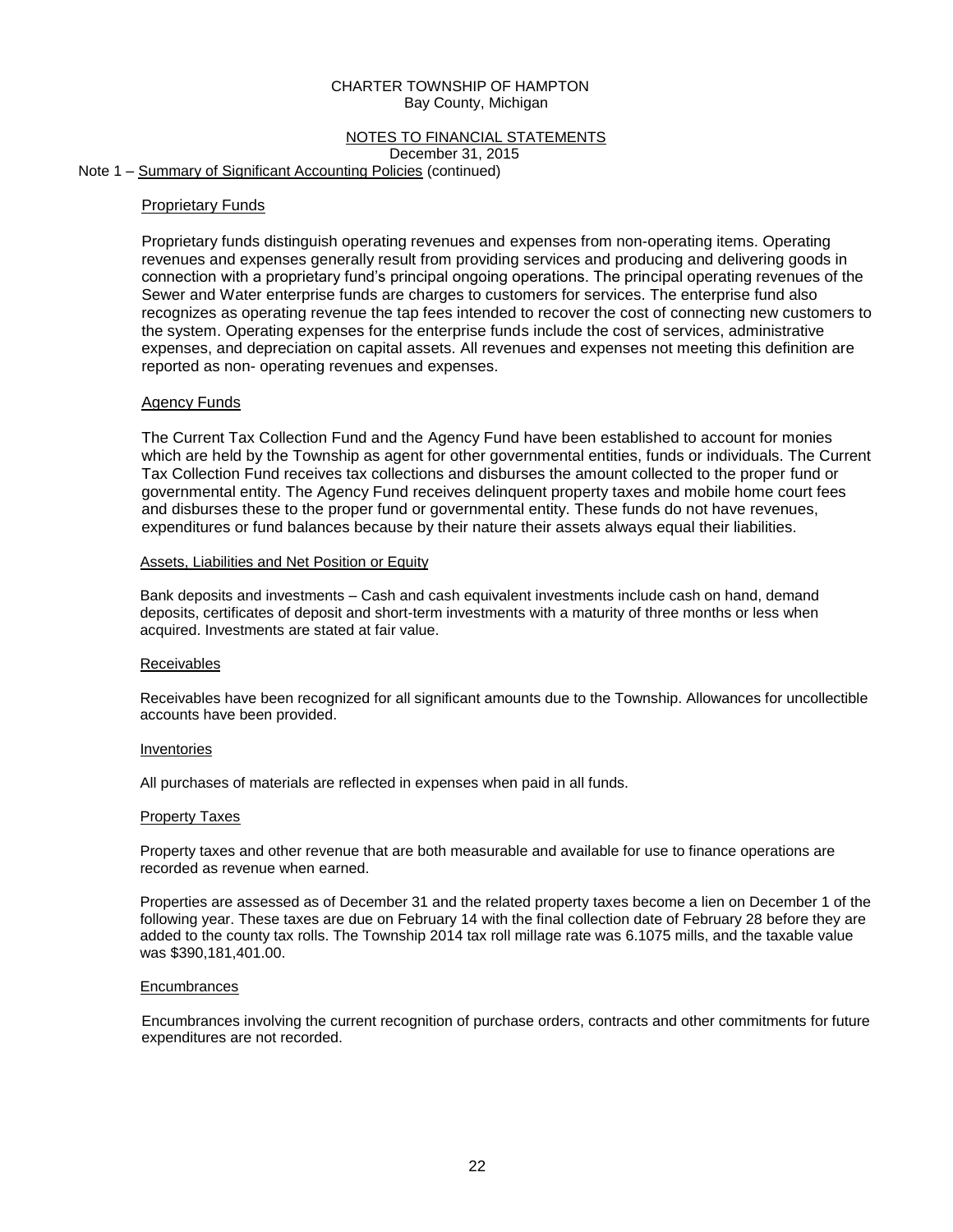#### NOTES TO FINANCIAL STATEMENTS December 31, 2015

#### Note 1 – Summary of Significant Accounting Policies (continued)

#### Capital Assets

Capital assets are defined by the Township as assets with an initial cost of more than \$6,000.00 and an estimated useful life in excess of one year. Such assets are recorded at historical cost or estimated historical cost. Donated assets are reported at estimated fair market value at the date of donation. Additions, improvements and other capital outlays that significantly extend the useful life of an asset are capitalized. Other costs incurred for repairs and maintenance are expensed as incurred. Depreciation on all assets is provided on the straight-line basis over the following estimated useful lives:

| Buildings and improvements | 15-50 years |
|----------------------------|-------------|
| Vehicles and equipment     | 3-25 years  |
| Infrastructure             | 20 years    |

#### Compensated Absences (Vacation and Sick Leave)

The estimated current portion of the liability for vacation and sick leave benefits attributable to the Township's governmental funds is recorded as an expenditure and liability in the respective funds. The estimated long-term portion of the liability for vacation and sick leave benefits is recorded as an expense and a non-current liability in the government wide statements. Employees may accumulate an unlimited number of days of vacation leave and are paid for unused sick leave upon termination of employment.

#### **Fund Equity**

In the fund financial statements, governmental funds report reservations of fund balance for amounts that are not available for appropriation or are legally restricted by outside parties for use for a specific purpose. Designations of fund balance represent tentative management plans that are subject to change.

#### Note 2 – Budgets and Budgetary Accounting

The following procedures are followed in establishing the budgetary data reflected in these financial statements:

Prior to the beginning of the fiscal year, the proposed budget for each budgetary fund is submitted to the Township Board for consideration.

The proposed budgets include expenditures as well as the methods of financing them.

Public hearings are held to obtain taxpayer comments.

The budgets are adopted at the activity level by a majority vote of the Township Board.

The budgets are adopted on the modified accrual basis of accounting.

The originally adopted budgets can be amended during the year only by a majority vote of the Township Board.

The adopted budgets are used as a management control device during the year for all budgetary funds.

Budget appropriations lapse at the end of each fiscal year.

The budgeted amounts shown in these financial statements are the originally adopted budgets with all amendments that were approved by the Township Board during the fiscal year.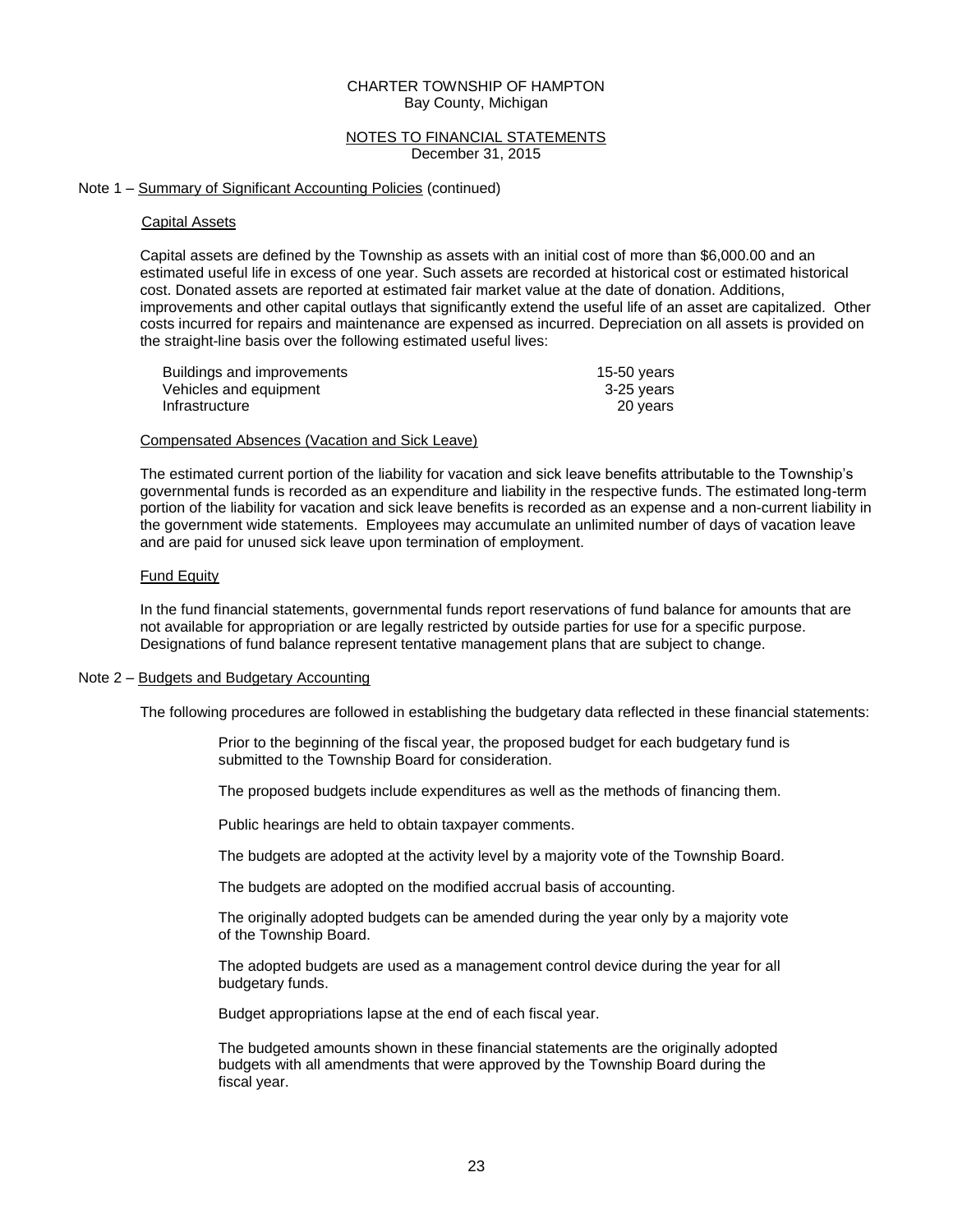#### NOTES TO FINANCIAL STATEMENTS December 31, 2015

#### Note 3 – Deposits and Investments

Michigan Compiled Laws, Section 129.91, authorizes the Township to deposit and invest in the accounts of federally insured banks, credit unions, and savings and loan associations; bonds, securities and other direct obligations of the United States, or any agency or instrumentality of the United States; United States government or federal agency obligation repurchase agreements; banker's acceptance of United States banks; commercial paper rated within the two highest classifications, which mature not more than 270 days after the date purchase; obligations of the State of Michigan or its political subdivisions which are rated as investment grade; and mutual funds composed of investment vehicles which are legal for direct investment by local units of government in Michigan. Financial institutions eligible for deposit of public funds must maintain an office in Michigan.

The Township Board has designated four financial institutions for the deposit of Township funds. The investment policy adopted by the board in accordance with Public Act 196 of 1997 has authorized investment in all investments authorized by state law as listed above.

The Township's deposits and investments are in accordance with statutory authority.

The Governmental Accounting Standards Board Statement No. 3, risk disclosures for the cash deposits are as follows:

|                       | Carrying     |
|-----------------------|--------------|
|                       | Amounts      |
|                       |              |
| <b>Total Deposits</b> | 3 203 275 41 |

Amounts in the bank balances are without considering deposits in transit or uncleared checks.

|                                                  | Bank<br><b>Balances</b>    |
|--------------------------------------------------|----------------------------|
| Insured (FDIC)<br>Uninsured and Uncollateralized | 366 787 00<br>3 058 453 73 |
| <b>Total Deposits</b>                            | 3 425 240 73               |

The Charter Township of Hampton did not have any investments at December 31, 2015.

#### Disclosures Relating to Interest Rate Risk

Interest rate risk is the risk that changes in market interest rates will adversely affect the fair value of an investment. Generally, the longer the maturity of an investment, the greater the sensitivity of its fair value to changes in market interest rates. One of the ways that the Township manages its exposure to interest rate risk is by participating in financial institution pooled funds and in mutual funds which hold diverse investments that are authorized by law for direct investments.

#### Concentration of Credit Risk

Generally, credit risk is the risk that an issuer of an investment will not fulfill its obligation to the holder of the investment. This is measured by the assignment of a rating by a nationally recognized statistical rating organization. The financial institution pooled funds are the mutual funds that do not have a rating provided by a nationally recognized statistical rating organization.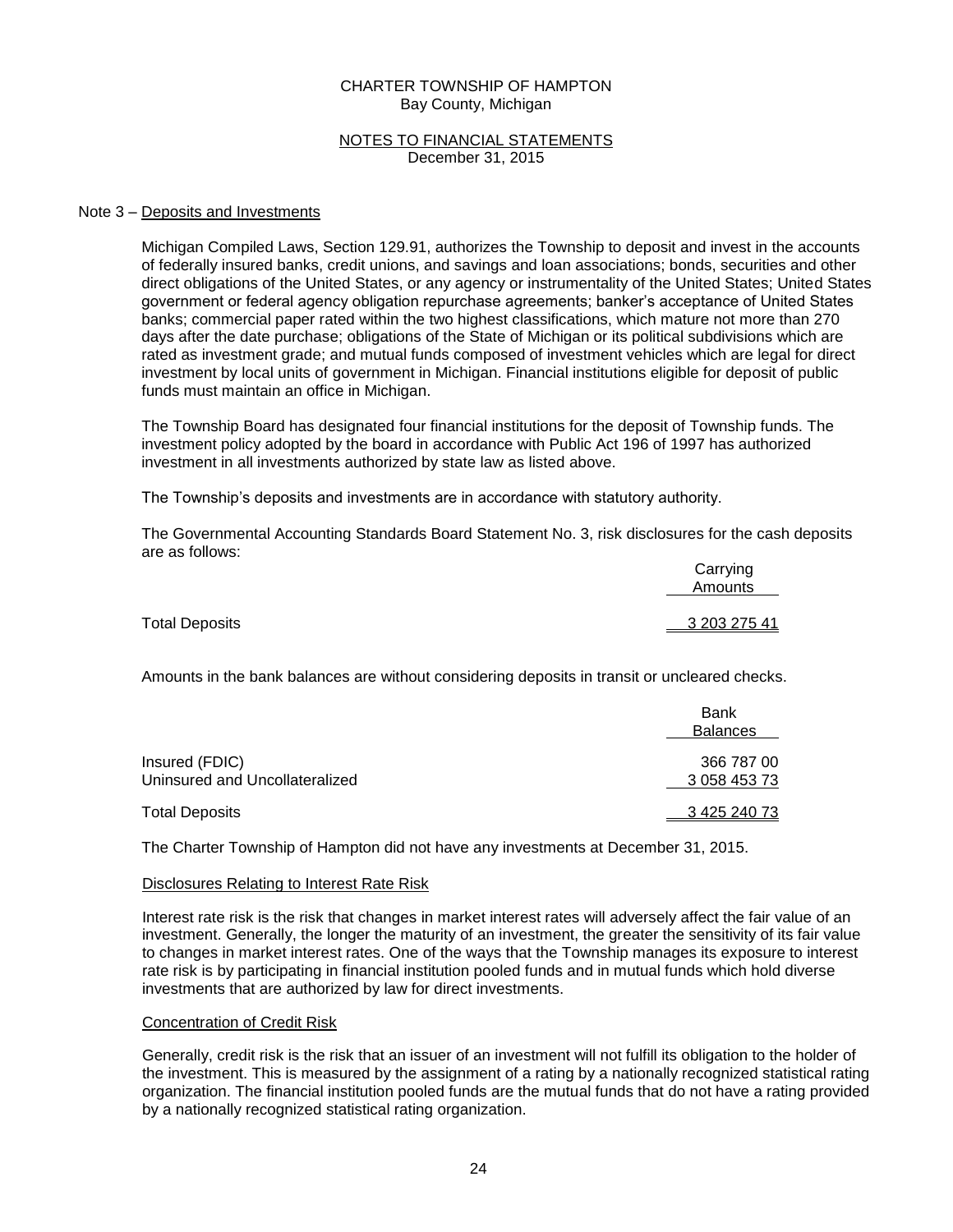#### NOTES TO FINANCIAL STATEMENTS December 31, 2015

#### Note 3 – Deposits and Investments (continued)

The investment policy of the Township contains no limitations on the amount that can be invested in any one issuer beyond that stipulated by Michigan law.

#### Custodial Credit Risk

Custodial credit risk for deposits is the risk that, in the event of the failure of a depository financial institution, a government will not be able to recover its deposits or will not be able to recover collateral securities that are in the possession of an outside party. Michigan law and the Township's investment policy do not contain legal or policy requirements that would limit the exposure to custodial credit risk for deposits.

The custodial credit risk for investments is the risk that, in the event of the failure of the counterparty (e.g., broker-dealer) to a transaction, a government will not be able to recover the value of its investment or collateral securities that are in the possession of another party. Michigan law and the Township's investment policy do not contain legal or policy requirements that would limit the exposure to custodial credit risk for investments. With respect to investment, custodial credit risk generally applies only to direct investments in marketable securities. Custodial credit risk does not apply to a local government's indirect investment in securities though the use of mutual funds or government investment pools.

#### Note 4 – Capital Assets

Capital asset activity of the Township's governmental and business-type activities for the current year was as follows:

|                                           | <b>Balance</b><br>1/1/15 | Additions           | <b>Deletions</b> | <b>Balance</b><br>12/31/15 |
|-------------------------------------------|--------------------------|---------------------|------------------|----------------------------|
| <b>Governmental Activities:</b>           |                          |                     |                  |                            |
| Capital assets not being<br>depreciated:  |                          |                     |                  |                            |
| Land                                      | 789 945 20               | 6 100 00            |                  | 796 045 20                 |
| Subtotal                                  | 789 945 20               | 6 100 00            | ٠                | 796 045 20                 |
| Capital assets being<br>depreciated:      |                          |                     |                  |                            |
| Land improvements<br><b>Buildings and</b> | 551 902 61               | 22 429 22           |                  | 574 331 83                 |
| improvements                              | 999 800 27               | 25 905 80           |                  | 1 025 706 07               |
| Vehicles and equipment                    | 297878113                | 30 833 90           |                  | 3 009 615 03               |
| Infrastructure                            | 2 647 339 88             |                     |                  | 2 647 339 88               |
| Subtotal                                  | 7 177 823 89             | 79 168 92           |                  | 7 256 992 81               |
| Total                                     | 7 967 769 09             | 85 268 92           |                  | 8 053 038 01               |
| Accumulated depreciation:                 |                          |                     |                  |                            |
| Land improvements                         | (286 620 19)             | (2230956)           |                  | (30892975)                 |
| <b>Buildings and</b>                      |                          |                     |                  |                            |
| improvements                              | (76137851)               | (2200809)           |                  | (783 386 60)               |
| Vehicles and equipment                    | (2 615 931 88)           | (10454894)          |                  | (2720 480 82)              |
| Infrastructure                            | (422 066 07)             | (106 440 47)        |                  | (52850654)                 |
| Total                                     | <u>(4 085 996 65)</u>    | <u>(255 307 06)</u> |                  | <u>(4 341 303 71)</u>      |
| Net Governmental                          |                          |                     |                  |                            |
| <b>Capital Assets</b>                     | 388177244                | (170 038 14)        |                  | 371173430                  |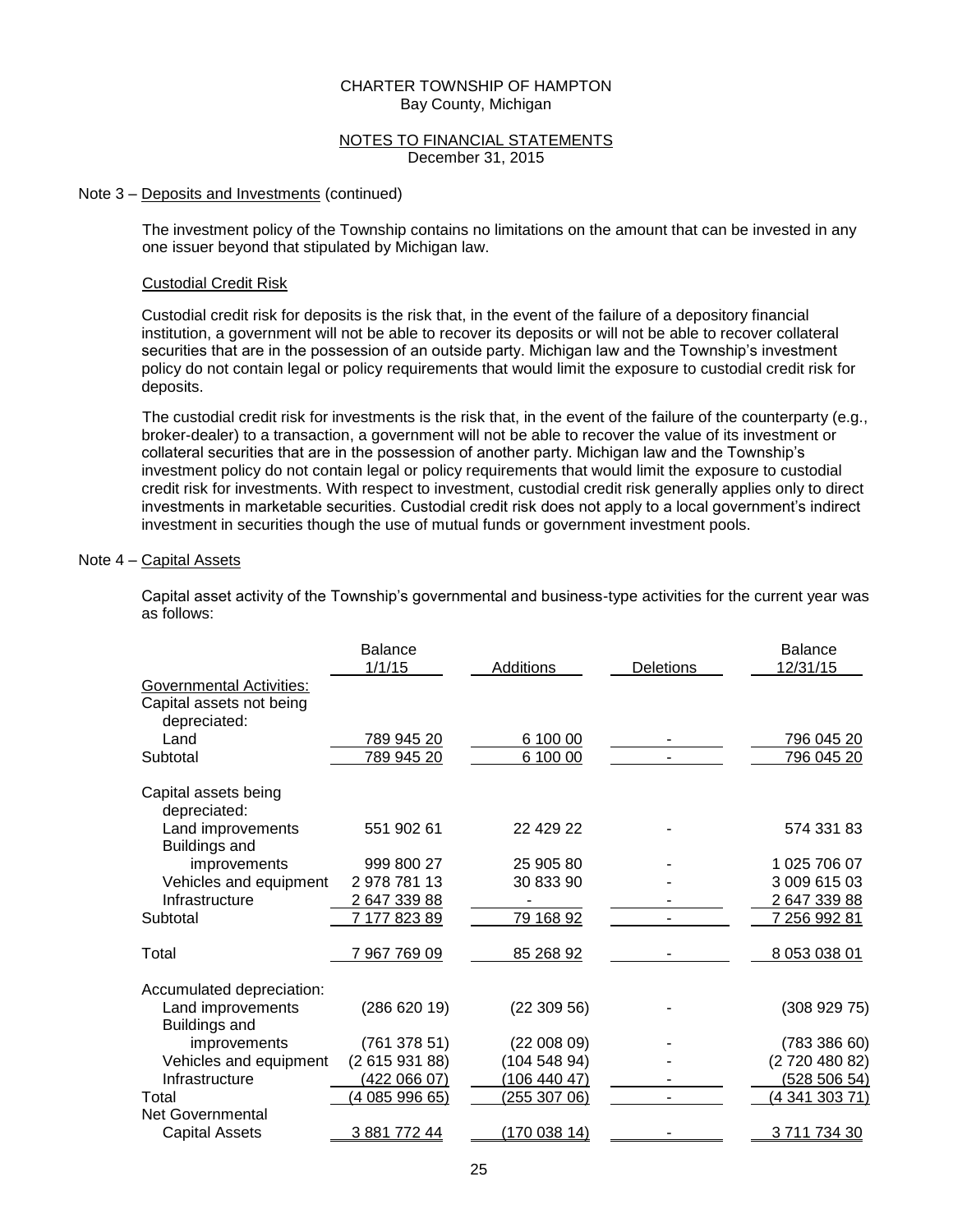#### NOTES TO FINANCIAL STATEMENTS December 31, 2015

#### Note 4 – Capital Assets (continued)

Depreciation expense of \$255,307.06 was charged to the following activities:

| General government     | 16 187 13  |
|------------------------|------------|
| Public safety          | 69 600 24  |
| Public works           | 137 481 24 |
| Recreation and culture | 32 038 45  |
|                        | 255 307 06 |

| Additions | <b>Deletions</b>                                                          | <b>Balance</b><br>12/31/15   |
|-----------|---------------------------------------------------------------------------|------------------------------|
|           |                                                                           |                              |
| -         | ۰                                                                         | 12 403 248 64                |
|           | ٠                                                                         | (155357838)                  |
|           |                                                                           |                              |
|           |                                                                           |                              |
|           |                                                                           | 10 849 670 26                |
|           | <b>Balance</b><br>1/1/15<br>12 403 248 64<br>(123175974)<br>11 171 488 90 | (321 818 64)<br>(321 818 64) |

# Note 5 – Interfund Receivables and Payables

The amounts of interfund receivables and payables are as follows:

|                                   | Interfund    |                               | Interfund    |
|-----------------------------------|--------------|-------------------------------|--------------|
| Fund                              | Receivable   | Fund                          | Payable      |
| General                           | 2 946 204 30 | Sewer                         | 545 891 79   |
|                                   |              | Debt service                  | 190 000 00   |
|                                   |              | <b>Public Safety</b>          | 144 854 04   |
|                                   |              | <b>Building</b>               | 97 089 49    |
|                                   |              | Agency                        | 582 90       |
|                                   |              | <b>Current Tax Collection</b> | 1 967 786 08 |
|                                   | 2 946 204 30 |                               | 2 946 204 30 |
| Downtown Development<br>Authority | 108 864 05   | <b>Current Tax Collection</b> | 108 864 05   |
| Road                              | 248 269 20   | <b>Current Tax Collection</b> | 248 269 20   |
| <b>Public Safety</b>              | 481 963 67   | General                       | 100 000 00   |
|                                   |              | <b>Current Tax Collection</b> | 381 963 67   |
|                                   | 481 963 67   |                               | 481 963 67   |
| Total                             | 378530122    | Total                         | 378530122    |

Amounts appearing as interfund receivables and payables arise from two types of transactions. One type of transaction is where a fund will pay for a good or service that at least a portion of the benefit belongs to another fund. The second type of transaction is where one fund provides a good or service to another fund. Deferred revenue for 2015 operations from the Current Tax Collection Fund are also reflected in this note. Balances at the end of the year are for service transactions that have not cleared as of the balance sheet date.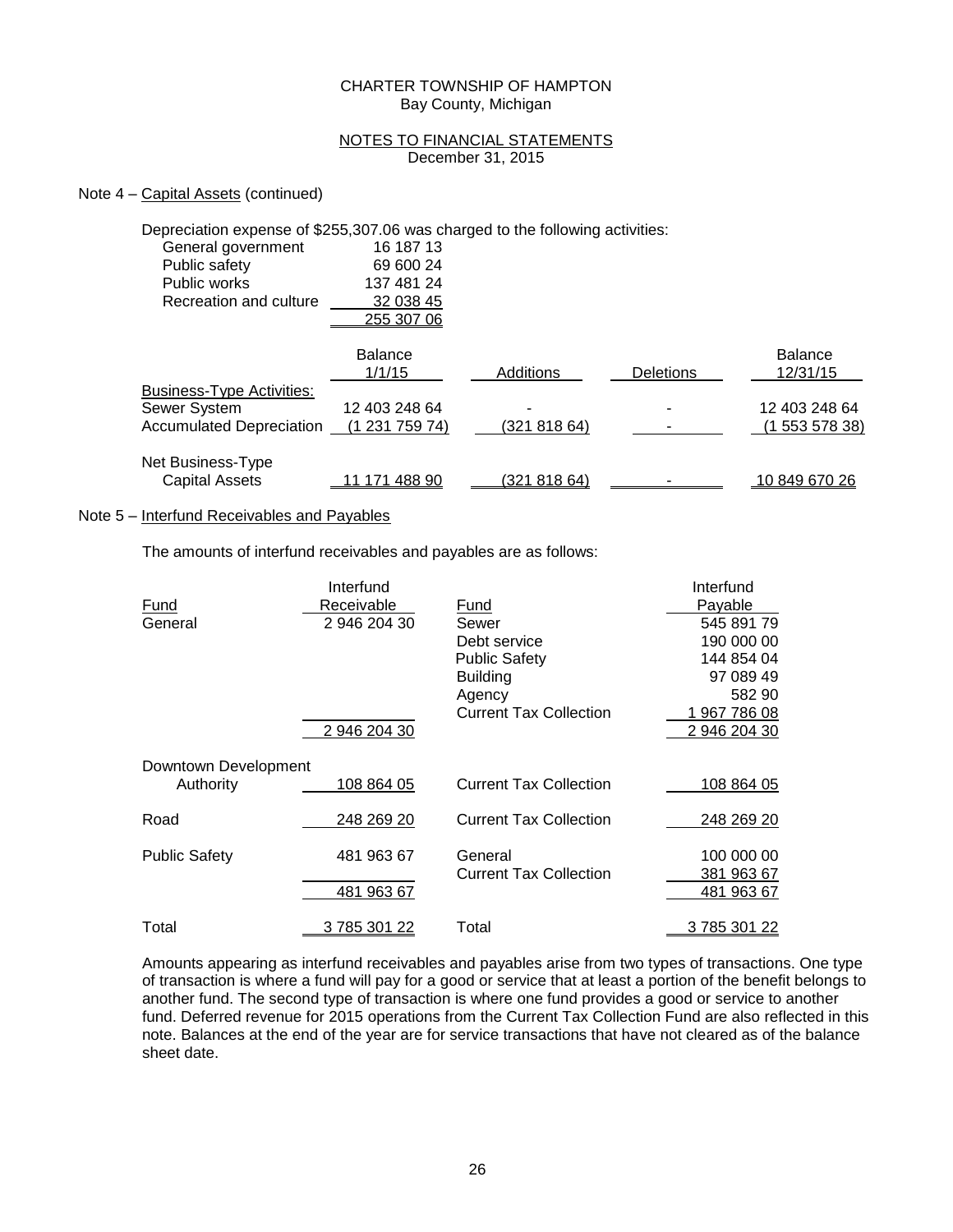#### NOTES TO FINANCIAL STATEMENTS December 31, 2015

#### Note 6 – Interfund Transfer

The amounts of interfund transfers are as follows:

| Fund                 | Transfer In  | Fund                            | Transfer Out |
|----------------------|--------------|---------------------------------|--------------|
| <b>Public Safety</b> | 1 550 000 00 | General<br>Downtown Development | 1 550 000 00 |
| Debt Service         | 602 874 36   | Authority                       | 602 874 36   |
| Total                | 2 152 874 36 | Total                           | 2 152 874 36 |

Transfers to the Public Safety Fund, Debt Service Fund, and Water Fund from the General Fund and the Downtown Development Authority Fund were to fund current year operations.

# Note 7 – Changes in Long-Term Debt

A summary of changes in long-term debt follows:

| Governmental Activities                           | <b>Balance</b><br>1/1/15 | Additions   | <b>Deductions</b> | <b>Balance</b><br>12/31/15 |
|---------------------------------------------------|--------------------------|-------------|-------------------|----------------------------|
| 2006 General Obligation<br>Limited Tax Bonds-Debt |                          |             |                   |                            |
| Service Fund                                      | 690 000 00               |             | 690 000 00        |                            |
| 2007 General Obligation<br>Limited Tax Bonds-Debt |                          |             |                   |                            |
| Service Fund                                      | 710 000 00               |             | 45 000 00         | 665 000 00                 |
| Accumulated vacation and                          |                          |             |                   |                            |
| sick pay                                          | 222 313 65               | 5 0 2 5 4 3 |                   | 227 339 08                 |
| Net OPEB liability                                | 279697364                | 813 112 04  | 289 483 73        | 3 320 601 95               |
| Total                                             | <u>441928729</u>         | 818 137 47  | 1 024 483 73      | 4 212 941 03               |
| <b>Business-Type Activities</b>                   |                          |             |                   |                            |
| 2006 USDA Limited Tax                             |                          |             |                   |                            |
| <b>Bonds</b>                                      | 11 565 000 00            |             | 479 000 00        | 11 086 000 00              |
|                                                   | 565 000 00               |             | 479 000 00        | 11 086 000 00              |
|                                                   |                          |             |                   |                            |

### Note 8 – 2006 General Obligation Limited Tax Bonds

On December 20, 2008, the Township sold \$975,000.00 of its bonds to provide funds to pay a portion of the cost of certain capital improvements within the downtown area of the township, including the relocation of utility lines and related utility apparatus and equipment and the acquisition and construction of streetscape improvements, including sidewalks, together with related improvements and appurtenances relating thereto and to pay costs incidental to the issuance of the bonds.

The bond principal interest is payable from the general funds of the Township, and the Township is required, if necessary, to levy ad valorem taxes on all taxable property in the Township for the payment thereof, subject to applicable constitutional, statutory and charter tax rate limitations.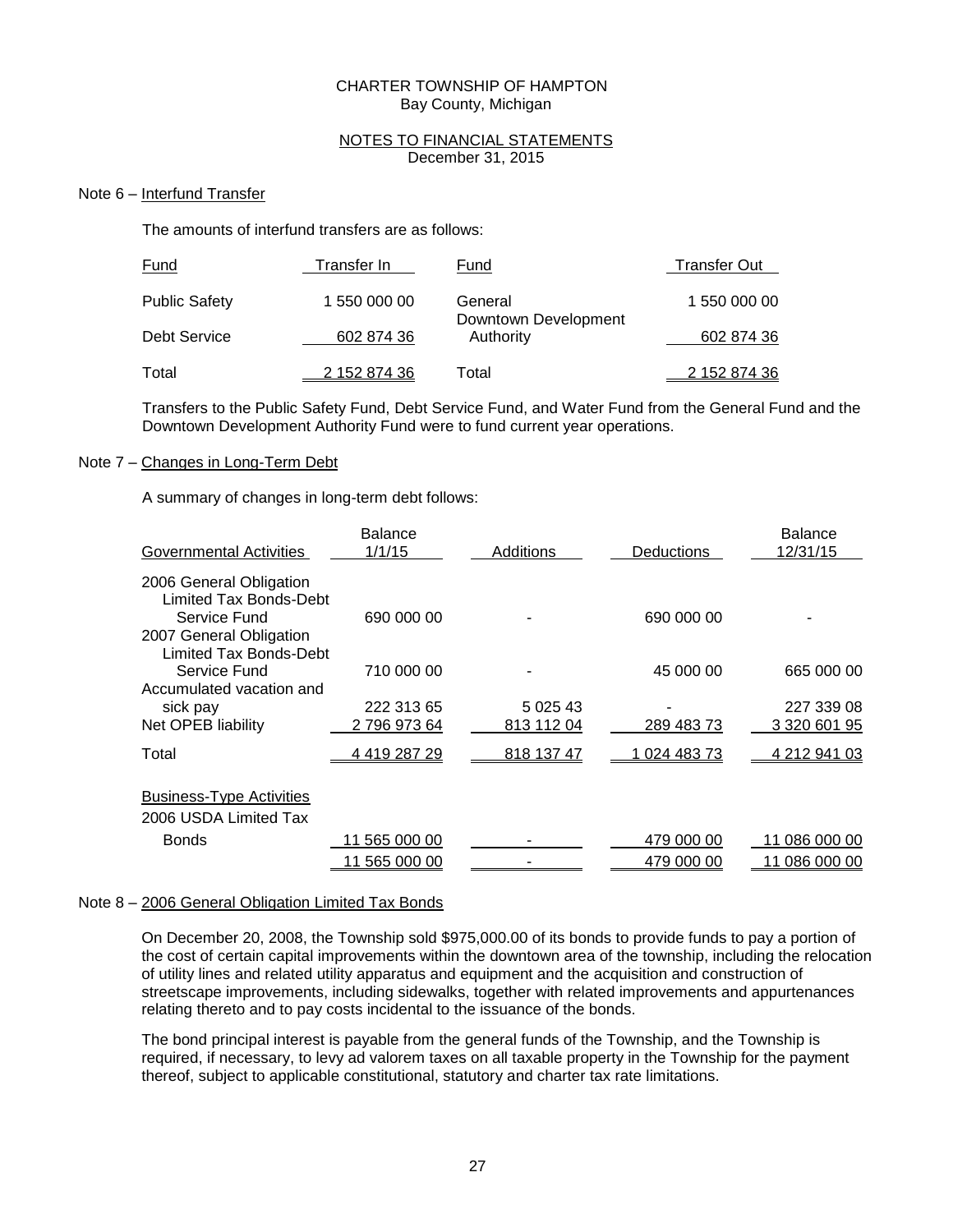#### NOTES TO FINANCIAL STATEMENTS December 31, 2015

### Note 8 – 2006 General Obligation Limited Tax Bonds (continued)

As of December 31, 2015, the principal balance outstanding was paid in full.

#### Note 9 – 2008 General Obligation Limited Tax Bonds

On August 8, 2008, the Township sold \$860,000.00 of its bonds to provide funds to pay a portion of the cost of certain capital improvements within the downtown area of the Township, including the relocation of utility lines and related utility apparatus and equipment and the acquisition and construction of streetscape improvements, including sidewalks, together with related improvements and appurtenances relating thereto and to pay costs incidental to the issuance of the bonds.

The bond principal and interest is payable from the general funds of the Township, and the Township is required, if necessary, to levy ad valorem taxes on all taxable property in the Township for the payment thereof, subject to applicable constitutional, statutory, and charter tax rate limitations.

As of December 31, 2015, the principal balance outstanding was \$665,000.00 and it is payable as follows:

| Due     |                  | Interest |             |              |
|---------|------------------|----------|-------------|--------------|
| Date    | <b>Principal</b> | Rate     | Interest    | <u>Total</u> |
| 5/1/16  |                  |          | 15 605 00   | 15 605 00    |
| 11/1/16 | 45 000 00        | 4.6      | 15 605 00   | 60 605 00    |
| 5/1/17  |                  |          | 14 570 00   | 14 570 00    |
| 11/1/17 | 50 000 00        | 4.7      | 14 570 00   | 64 570 00    |
| 5/1/18  |                  |          | 13 395 00   | 13 395 00    |
| 11/1/18 | 50 000 00        | 4.7      | 13 395 00   | 63 395 00    |
| 5/1/19  |                  |          | 12 220 00   | 12 220 00    |
| 11/1/19 | 55 000 00        | 4.7      | 12 220 00   | 67 220 00    |
| 5/1/20  |                  |          | 10 927 50   | 10 927 50    |
| 11/1/20 | 55 000 00        | 4.7      | 10 927 50   | 65 927 50    |
| 5/1/21  |                  |          | 9 635 00    | 9 635 00     |
| 11/1/21 | 60 000 00        | 4.7      | 9 635 00    | 69 635 00    |
| 5/1/22  |                  |          | 8 2 2 5 0 0 | 8 2 2 5 0 0  |
| 11/1/22 | 65 000 00        | 4.7      | 8 2 2 5 0 0 | 73 225 00    |
| 5/1/23  |                  |          | 6 697 50    | 6 697 50     |
| 11/1/23 | 65 000 00        | 4.7      | 6 697 50    | 71 697 50    |
| 5/1/24  |                  |          | 5 170 00    | 5 170 00     |
| 11/1/24 | 70 000 00        | 4.7      | 5 170 00    | 75 170 00    |
| 5/1/25  |                  |          | 3 525 00    | 3 525 00     |
| 11/1/25 | 75 000 00        | 4.7      | 3 525 00    | 78 525 00    |
| 5/1/26  |                  |          | 176250      | 176250       |
| 11/1/26 | 75 000 00        | 4.125    | 176250      | 76 762 50    |
| Totals  | 665 000 00       |          | 203 465 00  | 868 465 00   |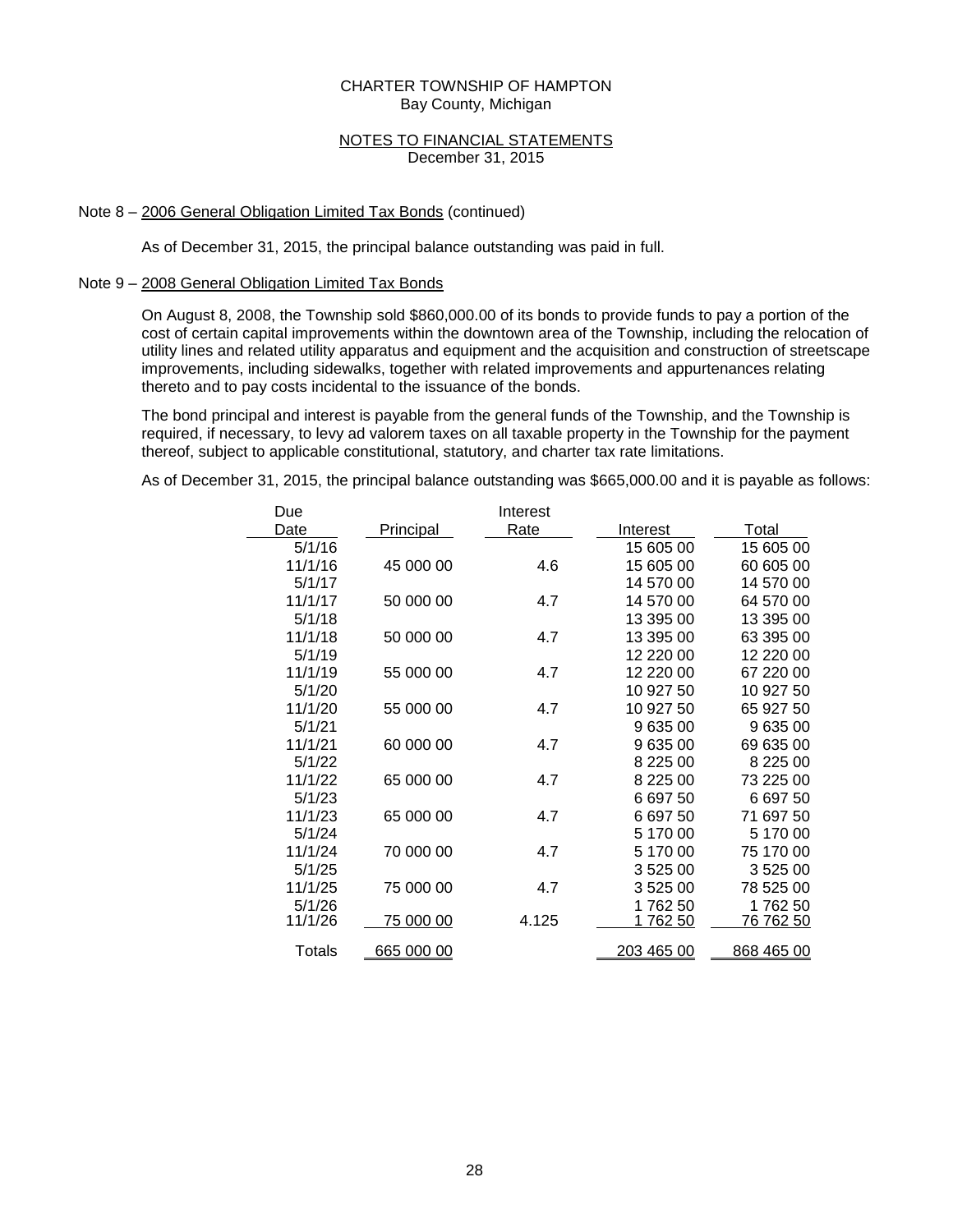#### NOTES TO FINANCIAL STATEMENTS December 31, 2015

#### Note 10 - 2013 USDA Bonds

On March 16, 2010 the Township sold \$13,264,000.00 of its bonds to provide funds to pay for the cost of connecting to the West Bay County Regional Wastewater Treatment Plant Sewerage System.

The bond principal and interest is payable from the Sewer Fund. The Township has pledged its limited tax full faith and credit for the payment of principal and interest on the bonds. The Township is required, if necessary, to levy ad valorem taxes on all taxable property in the Township for such purpose. As of December 31, 2015, the principal balance outstanding was \$11,086,000.00 and it is payable as follows:

| Due      |            | Interest |            |            |
|----------|------------|----------|------------|------------|
| Date     | Principal  | Rate     | Interest   | Total      |
| 3/1/2016 | 186 000 00 | 3.250    | 201 272 50 | 387 272 50 |
| 9/1/2016 |            |          | 198 250 00 | 198 250 00 |
| 3/1/2017 | 192 000 00 | 3.250    | 198 250 00 | 390 250 00 |
| 9/1/2017 |            |          | 195 130 00 | 195 130 00 |
| 3/1/2018 | 199 000 00 | 3.250    | 195 130 00 | 394 130 00 |
| 9/1/2018 |            |          | 191 896 25 | 191 896 25 |
| 3/1/2019 | 206 000 00 | 3.250    | 191 896 25 | 397 896 25 |
| 9/1/2019 |            |          | 188 548 75 | 188 548 75 |
| 3/1/2020 | 213 000 00 | 3.250    | 188 548 75 | 401 548 75 |
| 9/1/2020 |            |          | 185 087 50 | 185 087 50 |
| 3/1/2021 | 221 000 00 | 3.250    | 185 087 50 | 406 087 50 |
| 9/1/2021 |            |          | 181 496 25 | 181 496 25 |
| 3/1/2022 | 228 000 00 | 3.250    | 181 496 25 | 409 496 25 |
| 9/1/2022 |            |          | 177 791 25 | 177 791 25 |
| 3/1/2023 | 236 000 00 | 3.250    | 177 791 25 | 413 791 25 |
| 9/1/2023 |            |          | 173 956 25 | 173 956 25 |
| 3/1/2024 | 245 000 00 | 3.250    | 173 956 25 | 418 956 25 |
| 9/1/2024 |            |          | 169 975 00 | 169 975 00 |
| 3/1/2025 | 253 000 00 | 3.250    | 169 975 00 | 422 975 00 |
| 9/1/2025 |            |          | 165 863 75 | 165 863 75 |
| 3/1/2026 | 262 000 00 | 3.250    | 165 863 75 | 427 863 75 |
| 9/1/2026 |            |          | 161 606 25 | 161 606 25 |
| 3/1/2027 | 271 000 00 | 3.250    | 161 606 25 | 432 606 25 |
| 9/1/2027 |            |          | 157 202 50 | 157 202 50 |
| 3/1/2028 | 281 000 00 | 3.250    | 157 202 50 | 438 202 50 |
| 9/1/2028 |            |          | 152 636 25 | 152 636 25 |
| 3/1/2029 | 291 000 00 | 3.250    | 152 636 25 | 443 636 25 |
| 9/1/2029 |            |          | 147 907 50 | 147 907 50 |
| 3/1/2030 | 301 000 00 | 3.250    | 147 907 50 | 448 907 50 |
| 9/1/2030 |            |          | 143 016 25 | 143 016 25 |
| 3/1/2031 | 311 000 00 | 3.250    | 143 016 25 | 454 016 25 |
| 9/1/2031 |            |          | 137 962 50 | 137 962 50 |
| 3/1/2032 | 322 000 00 | 3.250    | 137 962 50 | 459 962 50 |
| 9/1/2032 |            |          | 132 730 00 | 132 730 00 |
| 3/1/2033 | 333 000 00 | 3.250    | 132 730 00 | 465 730 00 |
| 9/1/2033 |            |          | 127 318 75 | 127 318 75 |
| 3/1/2034 | 345 000 00 | 3.250    | 127 318 75 | 472 318 75 |
| 9/1/2034 |            |          | 121 712 50 | 121 712 50 |
| 3/1/2035 | 357 000 00 | 3.250    | 121 712 50 | 478 712 50 |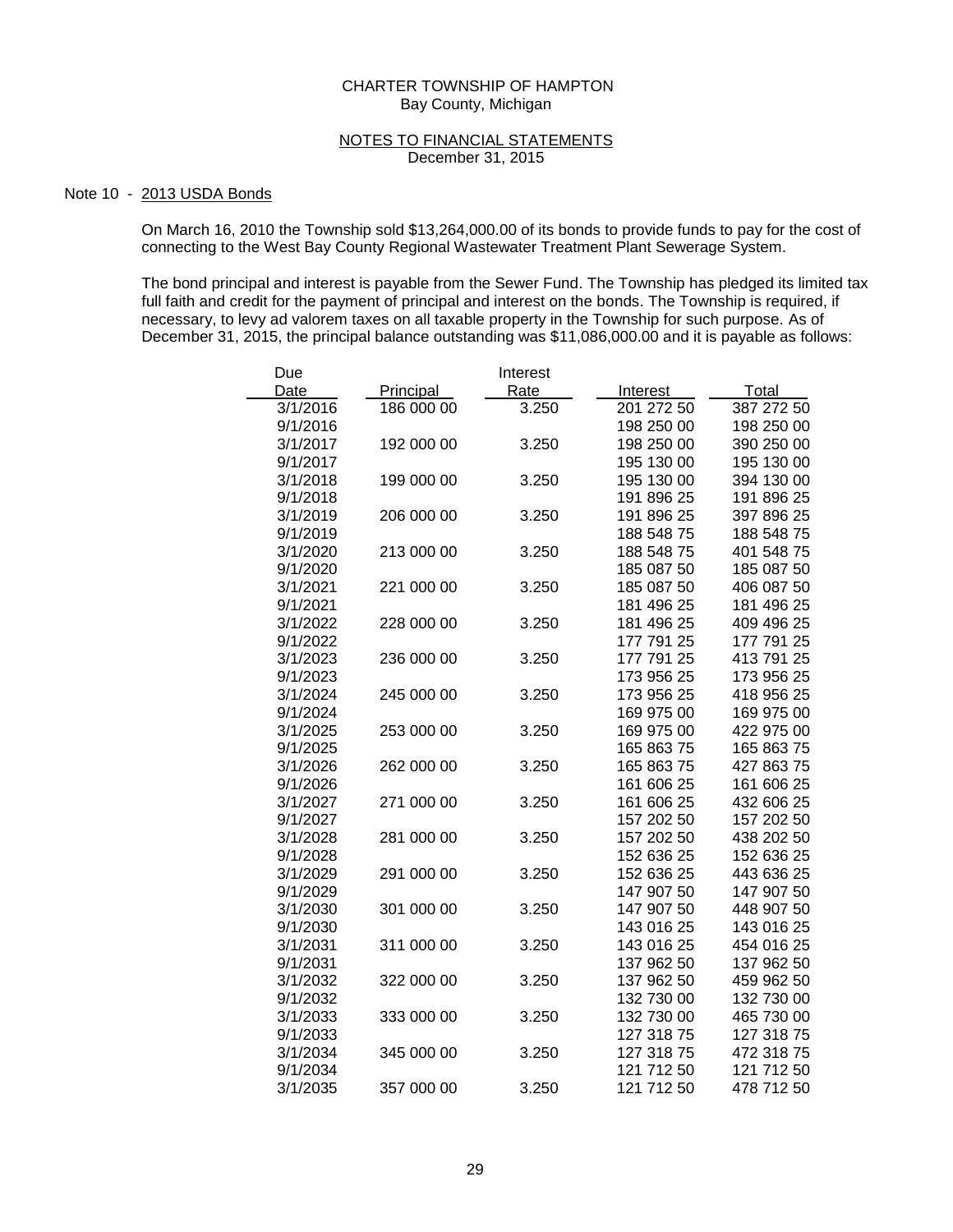# NOTES TO FINANCIAL STATEMENTS

| lote 10 - 2013 USDA Limited Tax Bonds (continued) |               |          |              |               |
|---------------------------------------------------|---------------|----------|--------------|---------------|
| Due                                               |               | Interest |              |               |
| Date                                              | Principal     | Rate     | Interest     | Total         |
| 9/1/2035                                          |               |          | 115 911 25   | 115 911 25    |
| 3/1/2036                                          | 370 000 00    | 3.250    | 115 911 25   | 485 911 25    |
| 9/1/2036                                          |               |          | 109 898 75   | 109 898 75    |
| 3/1/2037                                          | 383 000 00    | 3.250    | 109 898 75   | 492 898 75    |
| 9/1/2037                                          |               |          | 103 675 00   | 103 675 00    |
| 3/1/2038                                          | 396 000 00    | 3.250    | 103 675 00   | 499 675 00    |
| 9/1/2038                                          |               |          | 97 240 00    | 97 240 00     |
| 3/1/2039                                          | 410 000 00    | 3.250    | 97 240 00    | 507 240 00    |
| 9/1/2039                                          |               |          | 90 577 50    | 90 577 50     |
| 3/1/2040                                          | 424 000 00    | 3.250    | 90 577 50    | 514 577 50    |
| 9/1/2040                                          |               |          | 83 687 50    | 83 687 50     |
| 3/1/2041                                          | 439 000 00    | 3.250    | 83 687 50    | 522 687 50    |
| 9/1/2041                                          |               |          | 76 553 75    | 76 553 75     |
| 3/1/2042                                          | 454 000 00    | 3.250    | 76 553 75    | 530 553 75    |
| 9/1/2042                                          |               |          | 69 176 25    | 69 176 25     |
| 3/1/2043                                          | 470 000 00    | 3.250    | 69 176 25    | 539 176 25    |
| 9/1/2043                                          |               |          | 61 538 75    | 61 538 75     |
| 3/1/2044                                          | 487 000 00    | 3.250    | 61 538 75    | 548 538 75    |
| 9/1/2044                                          |               |          | 53 625 00    | 53 625 00     |
| 3/1/2045                                          | 504 000 00    | 3.250    | 53 625 00    | 557 625 00    |
| 9/1/2045                                          |               |          | 45 435 00    | 45 435 00     |
| 3/1/2046                                          | 521 000 00    | 3.250    | 45 435 00    | 566 435 00    |
| 9/1/2046                                          |               |          | 36 968 75    | 36 968 75     |
| 3/1/2047                                          | 540 000 00    | 3.250    | 36 968 75    | 576 968 75    |
| 9/1/2047                                          |               |          | 28 193 75    | 28 193 75     |
| 3/1/2048                                          | 435 000 00    | 3.250    | 28 193 75    | 463 193 75    |
| Total                                             | 11 086 000 00 |          | 8 366 410 00 | 19 452 410 00 |

# December 31, 2015

#### Note 10 - 2013 USDA Limited Tax Bonds (continued)

#### Note 11 - OPEB Benefits

| 1. The Measurement Year for this plan begins:     | January 1, 2015   |
|---------------------------------------------------|-------------------|
| The date of initial application of GASB 43/45 is: | December 31, 2008 |

- 2. The demographic assumptions used (retirement and termination rates,<br>and salary increases, if any) are as of: December 31, 2015 and salary increases, if any) are as of:
- 3. The Hampton Charter Township Retiree Medical Plan is a single-employer Plan administered by the Township and can be amended at its discretion.
- 4. At the time of this reporting, membership of the plan consisted of the following:

| Active Plan Members                           | 36 |
|-----------------------------------------------|----|
| Retirees and beneficiaries receiving benefits |    |
| <b>Total Plan Members</b>                     |    |

- 5. The Township has the authority to establish the funding policy for the Plan, And to amend the obligations of both the Township and members.
- 6. Active members are not obligated to make contributions to the Plan at this time.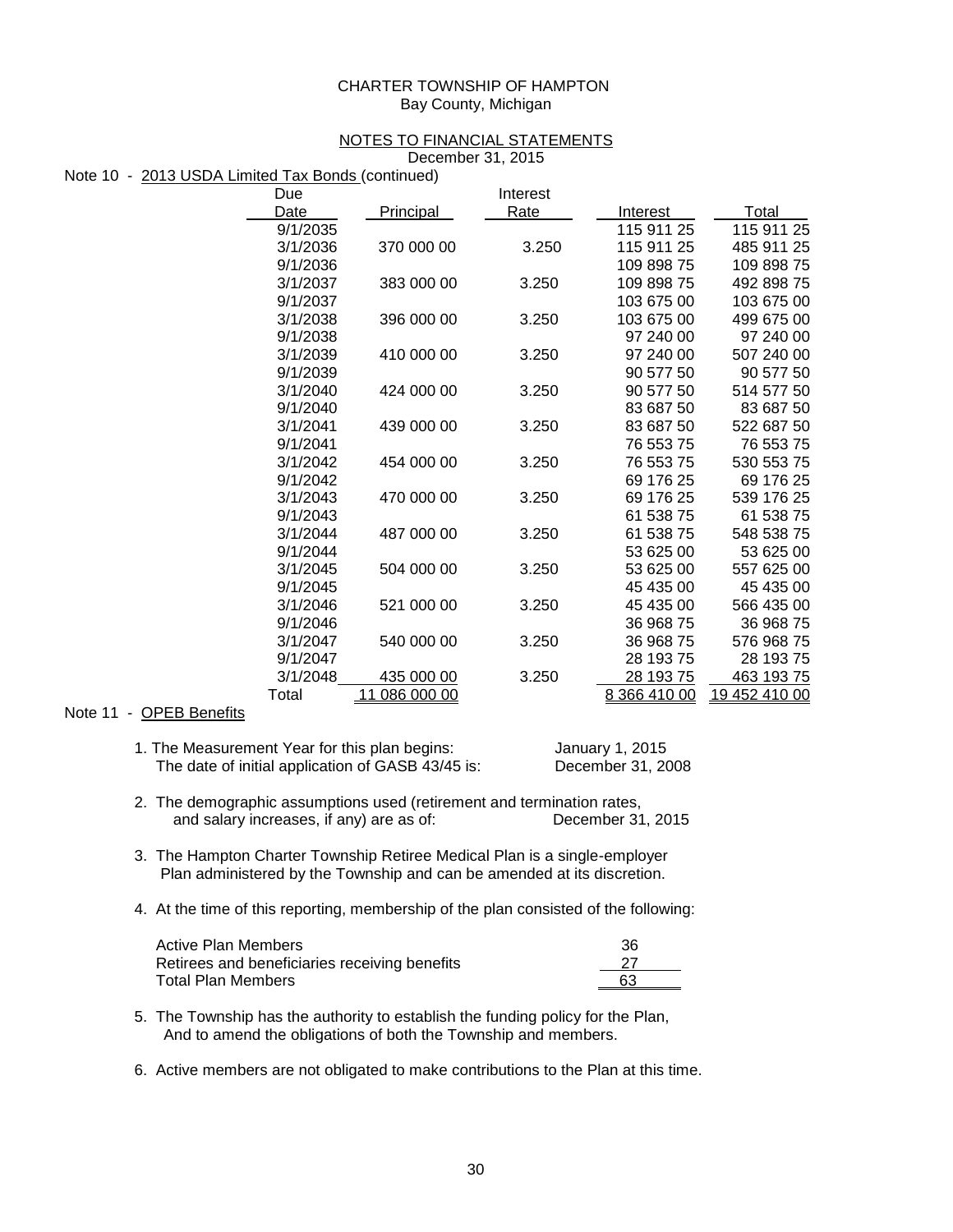#### NOTES TO FINANCIAL STATEMENTS December 31, 2015

# Note 11 - OPEB Benefits (continued)

7. As of the date of this reporting, the organization has not yet made contributions to the Trust that are in excess of the benefit payments due in the current year.

# DETERMINATION OF ANNUAL REQUIRED CONTRIBUTION (ARC)

| Normal Cost Component               |              |
|-------------------------------------|--------------|
| Normal Cost                         | 384 374 42   |
| Interest                            | 18 449 97    |
| <b>Total Normal Cost</b>            | 402 824 39   |
| <b>Amortization Component</b>       |              |
| AAL                                 | 9 018 477 21 |
| Less: Assets                        | 25 581 00    |
| UAAL                                | 8 992 896 21 |
| Divided by PV factor                | 23.5990      |
| Amortization payment                | 381 070 00   |
| Interest                            | 18 291 00    |
| <b>Total Amortization Payment</b>   | 399 361 00   |
| <b>Annual Required Contribution</b> | 802 185 39   |

# ANNUAL COST FOR OTHER POST-EMPLOYMENT BENEFITS (OPEB)

| 1. Annual Required Contribution                                          | 802 185 39         |
|--------------------------------------------------------------------------|--------------------|
| 2. Interest on Net OPEB Obligation                                       | 107 369 64         |
| 3. Adjustments to ARC                                                    | <u>(96 443 00)</u> |
| 4. Annual OPEB Cost (Line 1 + Line 2 + Line 3)                           | 813 112 04         |
| 5. Contributions Made                                                    | 289 483 73         |
| 6. Increase/Decrease in net OPEB Obligation (Line 4 - Line 5) 523 628 31 |                    |
| 7. Net OPEB obligation (beginning of year)                               | 279697364          |
| 8. Net OPEB (end of year) (Line 6 + Line 7)                              | 3 320 601 95       |
| <b>ASSET (GAIN) OR LOSS</b>                                              |                    |
| 1. Fair value of Assets at end of year                                   | 25 581 00          |
| 2. Actual Distributions                                                  |                    |
| 3. Actual or Accrued contributions<br>4. Fair value at beginning of year | 24 519 00          |
| 5. Actual return on Assets<br>(Line 1+ Line2- Line3 - Line4)             | (106200)           |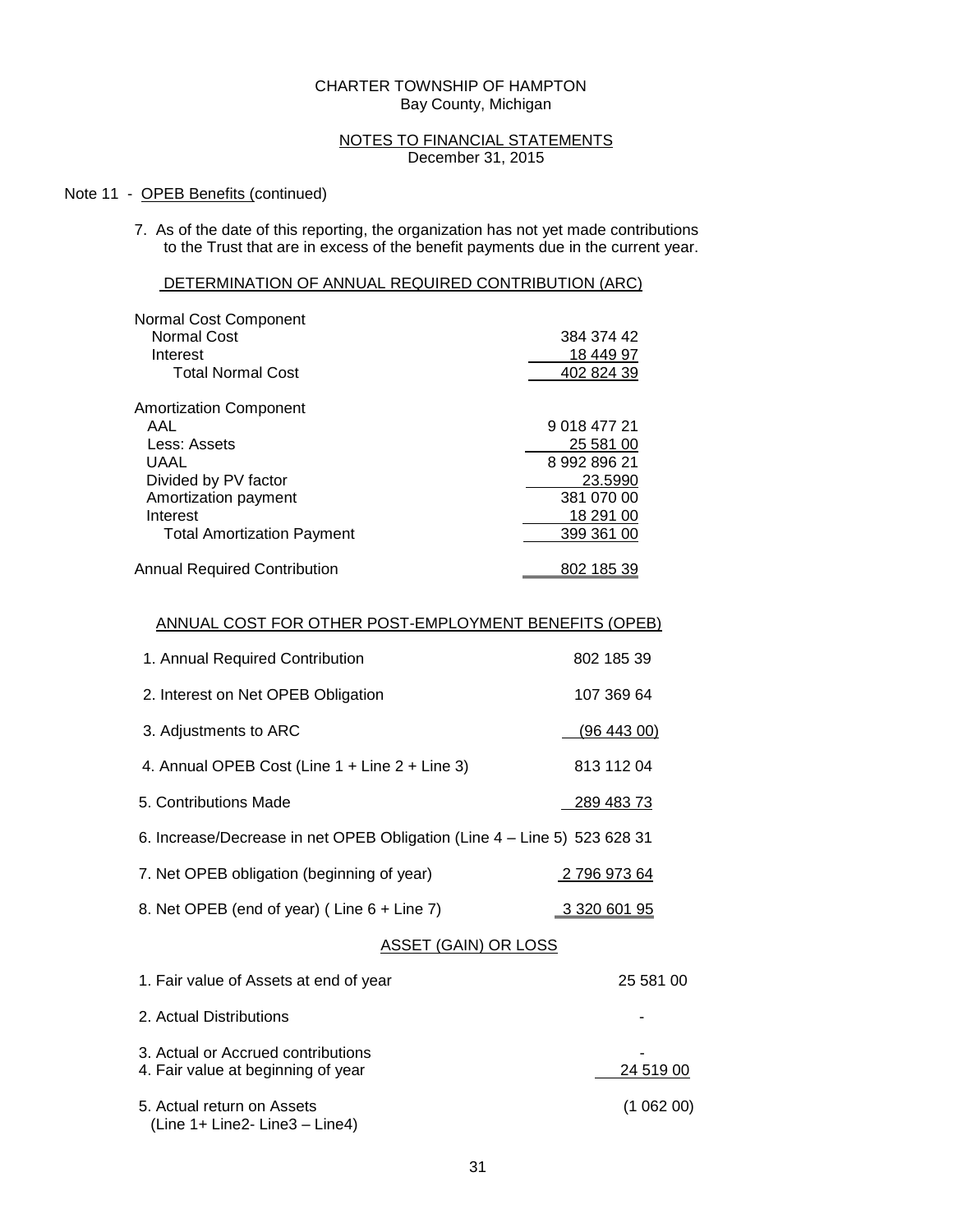#### NOTES TO FINANCIAL STATEMENTS December 31, 2015

#### Note 11 - OPEB Benefits (continued)

| 6. Expected return on Assets<br>(Based on Interest Rate Assumption on Page 11)     | 1 177 00 |
|------------------------------------------------------------------------------------|----------|
| 7. Asset (gain) or loss = $6 - 5$<br>(An asset gain is shown as a negative number) | 115 00   |

As of the date of this report, the Plan had no assets set aside in Trust.

#### Note 12 – Deferred Compensation Plan

The Township does not have a deferred compensation plan.

#### Note 13 – Retirement Plan

The Township has a defined contribution pension plan that covers all Township Board members and fulltime employees of the Township. The Township's current year covered payroll was \$1,872,548.69 and its total current year payroll for all employees was \$2,205,885.04. The plan was established under Act 27, P.A. 1960 and Township ordinances 24 and 24.1. All full-time employees who work over 30 hours per week plus Township Board members are covered under the plan. The Township contributes 10% to 15% of each employee's compensation and the employee can contribute additional amounts. All participants covered are immediately vested. The Township's contribution requirement for the year ended December 31, 2015, was \$280,882.38 which was entirely paid during the year. Employee contributions for the year ended December 31, 2015, were \$105,507.24 which was entirely paid during the year.

#### Note 14– Risk Management

The Township is exposed to various risks of loss related to property loss, torts, errors, omissions, and employee injuries (workers' compensation). The Township has purchased commercial insurance for property loss, torts and workers' compensation claims. Settled claims relating to the commercial insurance have not exceeded the amount of insurance coverage in any of the past three fiscal years.

#### Note 15 – Building Permits

As of December 31, 2015, the Township had building permit revenues of \$109,733.45 and building permit expenses of \$60,610.81.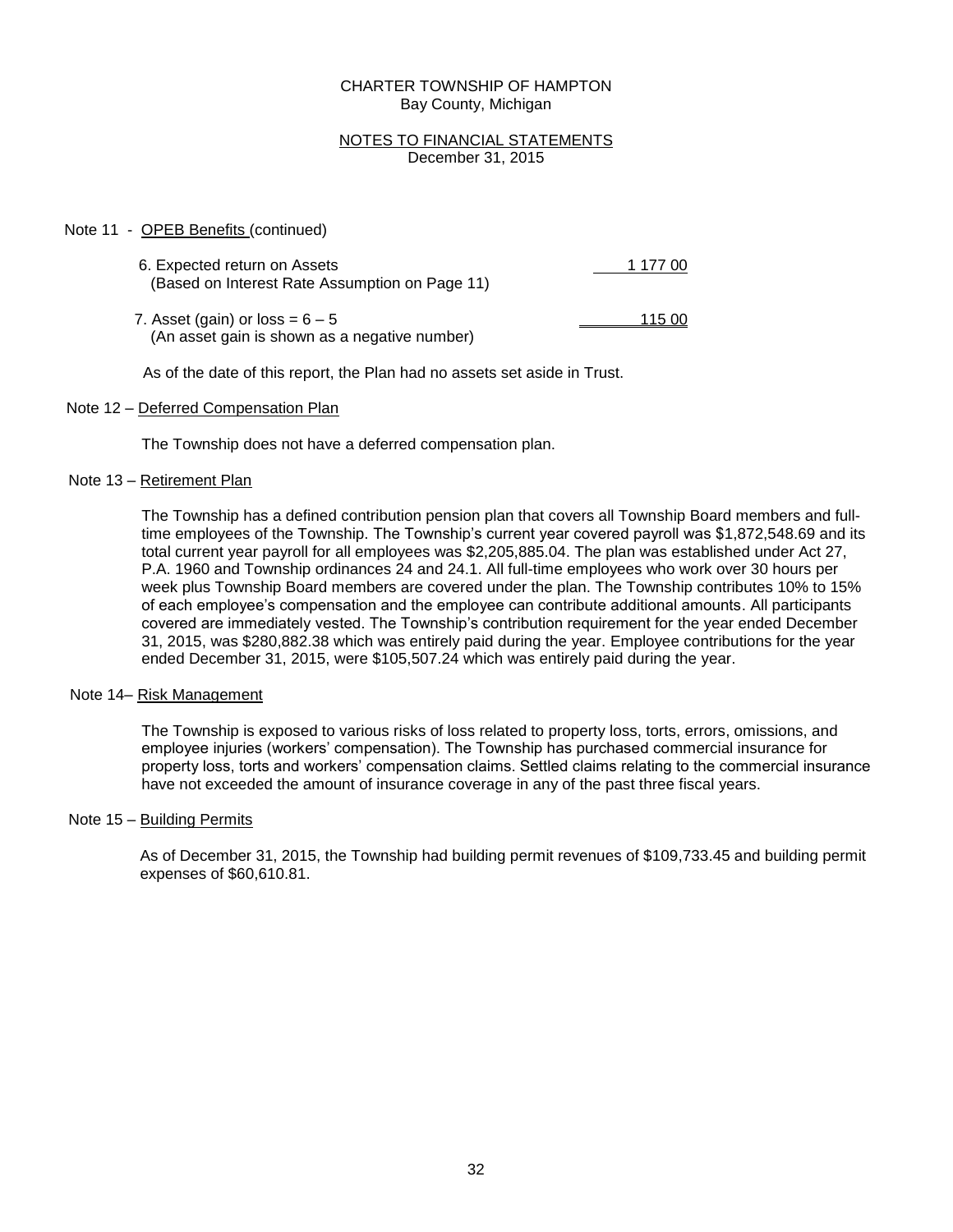#### NOTES TO FINANCIAL STATEMENTS December 31, 2015

# Note 16 – Connection to West Bay County Regional Wastewater Treatment Plant Sewerage System

During 2010, the Charter Township of Hampton entered into an agreement with the Bay County Department of Water and Sewer for sewer treatment services. The agreement requires the Charter Township of Hampton to pay a one-time fee for connection to the West Bay County Regional Wastewater Treatment Plant. The agreement also requires the Charter Township of Hampton to run a joint force main pipe with the City of Essexville to the West Bay County Regional Wastewater Treatment Plant. This process also required the Charter Township of Hampton to pay a percentage of the cost of upgrading the sewage storage system at the West Bay County Regional Wastewater Treatment Plant. These facilities will be owned by the Bay County Department of Water and Sewer. These costs were recorded in the financial statements as an intangible asset called connection to West Bay County Regional Wastewater Treatment Plant Sewerage System in the amount of \$5,801,047.52, which will be amortized over the outstanding life of the bonds. The agreement also requires the Charter Township of Hampton to pay 100% of the cost of running the Hampton force main pipe to the point of connection with the City of Essexville's force main pipe. This cost was recorded in the financial statements as capital assets in the amount of \$12,403,248.64. The connection cost and the construction in progress costs were financed by Federal USDA bonds in the amount of \$13,224,000.00 and by a Federal USDA grant in the amount of \$4,776,000.00. This construction was complete as of December 31, 2013.

### Note 17 – Sewer Fund Restricted Cash

As of December 31, 2015, the Township had the following restricted cash balances:

|                                     | Required        | Actual          |
|-------------------------------------|-----------------|-----------------|
|                                     | <b>Balances</b> | <b>Balances</b> |
| Bond and Interest Redemption        | 322 727 08      | 471 359 58      |
| Repair, Replacement and Improvement | 350 000 00      | 350 000 00      |
|                                     |                 |                 |
| Total                               | 672 727 08      | 821 359 58      |

### Note 18 – Deficit Fund Balances

For the year ended December 31, 2015, the Township had deficit fund balances in the following funds:

| Fund                 | Amount     |
|----------------------|------------|
| Downtown Development |            |
| Authority            | 4 619 43   |
| Debt Service         | 188 426 70 |
| Total                | 193 046 13 |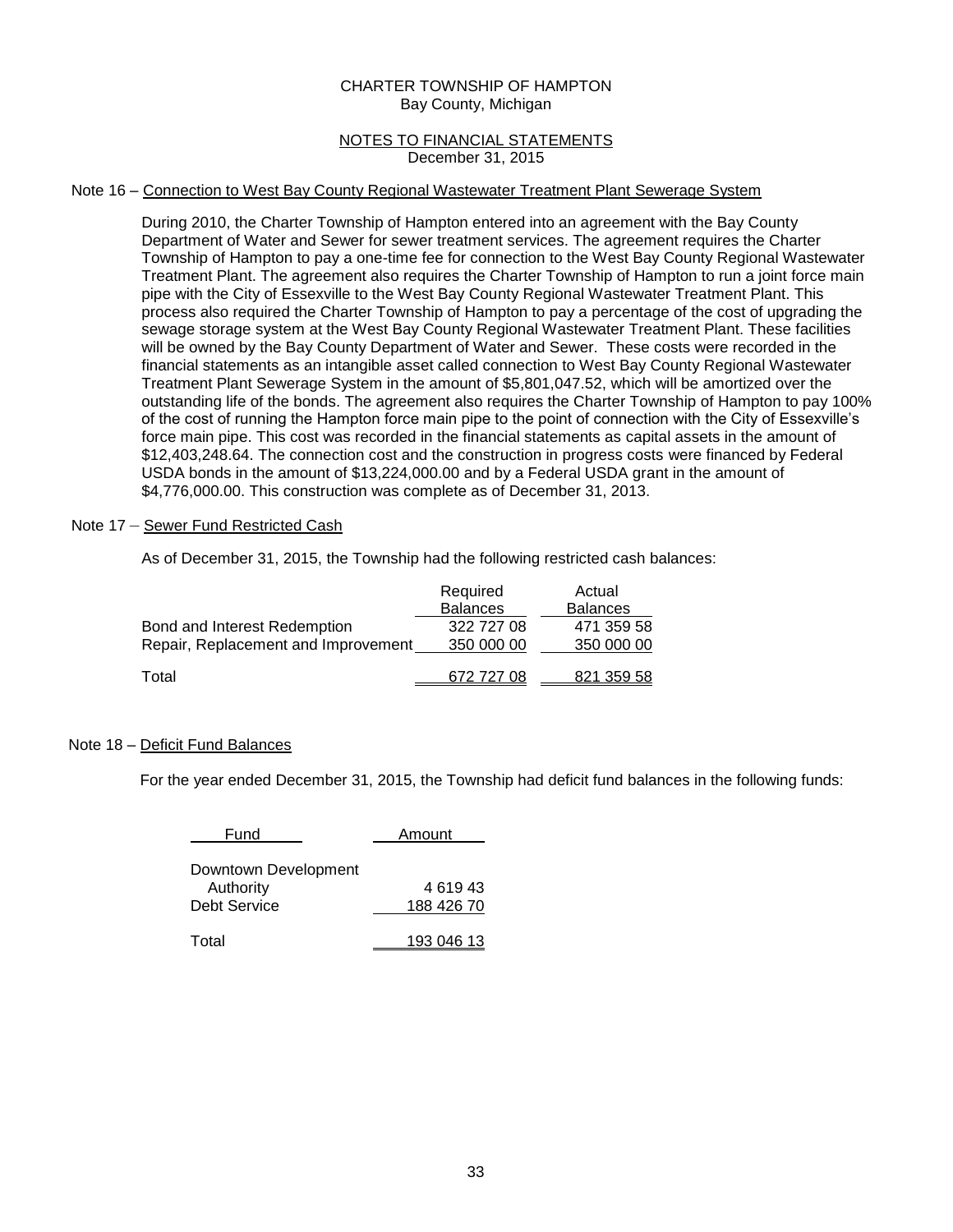#### BUDGETARY COMPARISON SCHEDULE – GENERAL FUND Year ended December 31, 2015

|                               | Original<br><b>Budget</b> | Final<br><b>Budget</b> | Actual         | Variance with<br><b>Final Budget</b><br>Over<br>(Under) |
|-------------------------------|---------------------------|------------------------|----------------|---------------------------------------------------------|
| Revenues:                     |                           |                        |                |                                                         |
| Property taxes                | 2 262 817 00              | 2 262 817 00           | 2 243 931 29   | (1888571)                                               |
| Licenses and permits          | 168 600 00                | 168 600 00             | 178 394 89     | 979489                                                  |
| State revenue sharing         | 637 000 00                | 637 000 00             | 770 328 29     | 133 328 29                                              |
| Charges for services          | 40 324 00                 | 40 324 00              | 50 485 10      | 10 161 10                                               |
| Interest                      | 15 000 00                 | 15 000 00              | 13 919 78      | (108022)                                                |
| Miscellaneous                 | 115 800 00                | 115 800 00             | 331 062 02     | 215 262 02                                              |
| <b>Total revenues</b>         | 3 239 541 00              | 3 239 541 00           | 3 588 121 37   | 348 580 37                                              |
| Expenditures:                 |                           |                        |                |                                                         |
| Legislative:                  |                           |                        |                |                                                         |
| <b>Township Board</b>         | 86 813 00                 | 96 813 00              | 84 536 57      | (12 276 43)                                             |
| General government:           |                           |                        |                |                                                         |
| Supervisor                    | 82 990 00                 | 83 185 00              | 81 604 14      | (158086)                                                |
| Elections                     | 6 100 00                  | 6 130 00               | 5 972 38       | (15762)                                                 |
| Accounting department         | 153 800 00                | 153 800 00             | 135 036 38     | (1876362)                                               |
| Assessor                      | 161 650 00                | 161 650 00             | 146 375 74     | (1527426)                                               |
| Attorney                      | 20 000 00                 | 24 025 00              | 22 550 33      | (147467)                                                |
| Consultant                    | 15 000 00                 | 22 650 00              | 22 550 75      | (99 25)                                                 |
| Clerk                         | 89 770 00                 | 89 770 00              | 84 776 47      | (499353)                                                |
| Geographic information system | 6 600 00                  | 6 600 00               | 475971         | (184029)                                                |
| <b>Board of Review</b>        | 279000                    | 279000                 | 1 007 57       | (178243)                                                |
| Treasurer                     | 105 576 00                | 105 576 00             | 82 022 09      | (2355391)                                               |
| Township hall and grounds     | 64 941 00                 | 61 043 00              | 59 380 09      | (166291)                                                |
| Citizens community building   | 34 085 00                 | 42 516 00              | 38 351 73      | (416427)                                                |
| <b>Public relations</b>       | 7 500 00                  | 7 500 00               | 361942         | (388058)                                                |
| Public safety:                |                           |                        |                |                                                         |
| <b>Planning Commission</b>    | 14 585 00                 | 14 585 00              | 11 616 23      | (296877)                                                |
| <b>Board of Appeals</b>       | 7 915 00                  | 7 915 00               | 1 421 62       | (649338)                                                |
| Public works:                 |                           |                        |                |                                                         |
| Department of Public Works    | 579 400 00                | 579 400 00             | 533 783 43     | (4561657)                                               |
| Weed control                  | 8 640 00                  | 8 640 00               | 8 640 00       |                                                         |
| Drains                        | 43 500 00                 | 45 647 00              | 45 645 74      | (1 26)                                                  |
| Highways and streets          | 10 000 00                 | 10 000 00              | 4 858 64       | (514136)                                                |
| Engineering                   | 11 000 00                 | 11 000 00              | $\blacksquare$ | (1100000)                                               |
| <b>Street lighting</b>        | 145 000 00                | 145 000 00             | 114 174 26     | (3082574)                                               |
| Sanitation                    | 166 445 00                | 172 088 00             | 170 154 86     | (193314)                                                |
| Recreation and culture:       |                           |                        |                |                                                         |
| Recreation - parks            | 85 675 00                 | 68 175 00              | 66 069 11      | (2 105 89)                                              |
| Recreation - parks - other    | 49 500 00                 | 49 500 00              | 15 997 19      | (3350281)                                               |
| Rail Trail                    | 10 000 00                 | 10 000 00              | 6 100 00       | (390000)                                                |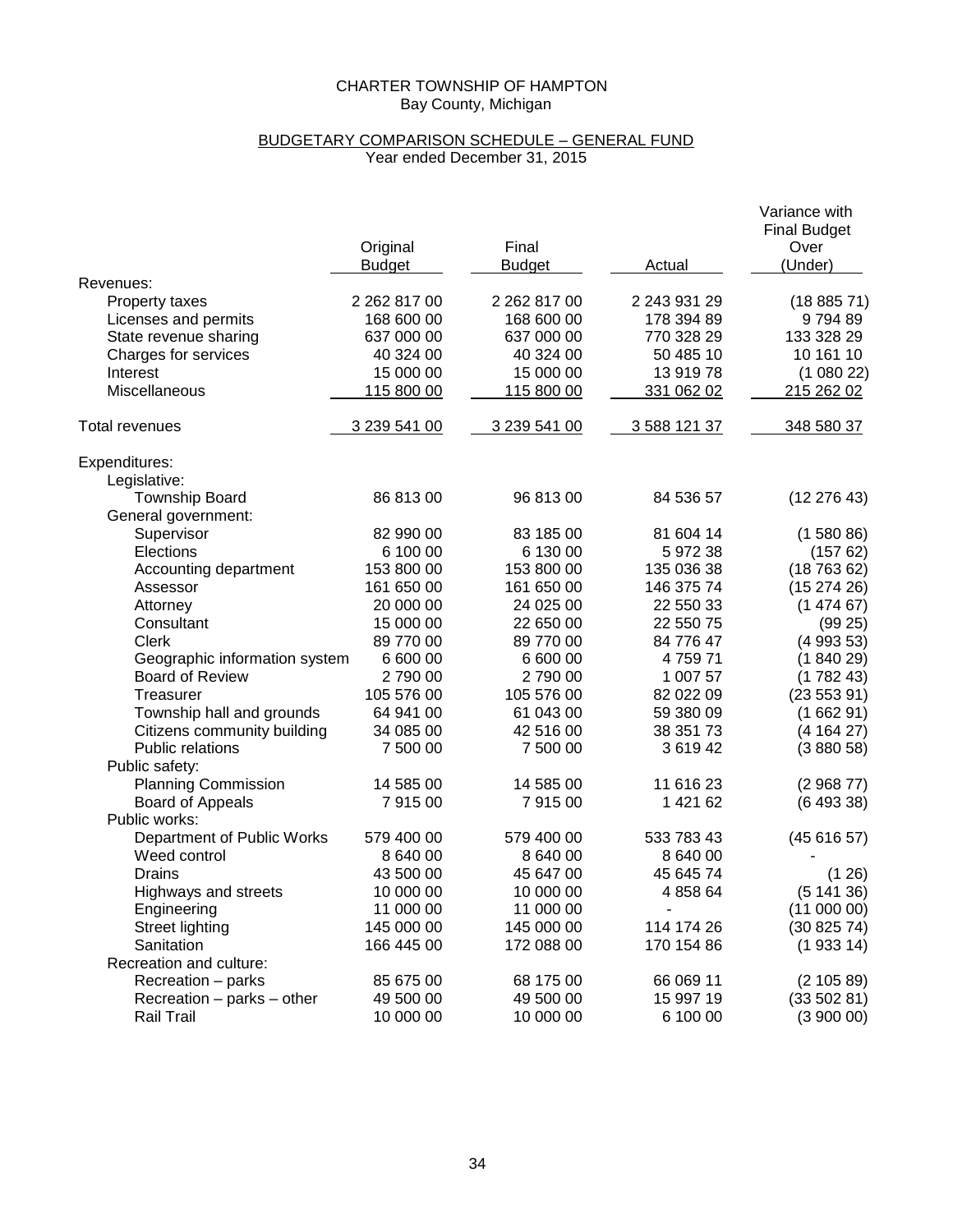#### BUDGETARY COMPARISON SCHEDULE – GENERAL FUND Year ended December 31, 2015

|                                                                        | Original<br><b>Budget</b> | Final<br><b>Budget</b> | Actual         | Variance with<br><b>Final Budget</b><br>Over<br>(Under) |
|------------------------------------------------------------------------|---------------------------|------------------------|----------------|---------------------------------------------------------|
| Expenditures: (continued)                                              |                           |                        |                |                                                         |
| Other functions:                                                       |                           |                        |                |                                                         |
| Insurance                                                              | 140 000 00                | 140 000 00             | 128 271 67     | (11 728 33)                                             |
| Hospitalization                                                        | 275 000 00                | 279 484 00             | 279 483 73     | (27)                                                    |
| Other post-employment                                                  |                           |                        |                |                                                         |
| benefits                                                               | 30 000 00                 | 25 516 00              | 10 000 00      | (1551600)                                               |
| Contingency                                                            | 164 272 00                | 572 187 49             |                | (572 187 49)                                            |
| Capital outlay                                                         | 64 000 00                 | 98 500 00              | 85 268 92      | (1323108)                                               |
| Total expenditures                                                     | 2 642 547 00              | 3 101 685 49           | 2 254 028 77   | (847 656 72)                                            |
| Excess (deficiency) of revenues                                        |                           |                        |                |                                                         |
| over expenditures                                                      | 596 994 00                | 137 855 51             | 1 334 092 60   | 1 196 237 09                                            |
| Other financing sources (uses):                                        |                           |                        |                |                                                         |
| <b>Transfers out</b>                                                   | (163500000)               | (1 635 000 00)         | (1 550 000 00) | 85 000 00                                               |
| Total other financing sources (uses):                                  | (163500000)               | 635 000 00)<br>(1      | 550 000 00)    | 85 000 00                                               |
| Excess (deficiency) of revenues and<br>other sources over expenditures |                           |                        |                |                                                         |
| and other uses                                                         | (103800600)               | (149714449)            | (21590740)     | 1 281 237 09                                            |
| Fund balance, January 1, 2015                                          | 1 038 006 00              | 1 589 664 49           | 158966449      |                                                         |
| Fund Balance, December 31, 2015                                        |                           | 92 520 00              | 1 373 757 09   | 281 237 09                                              |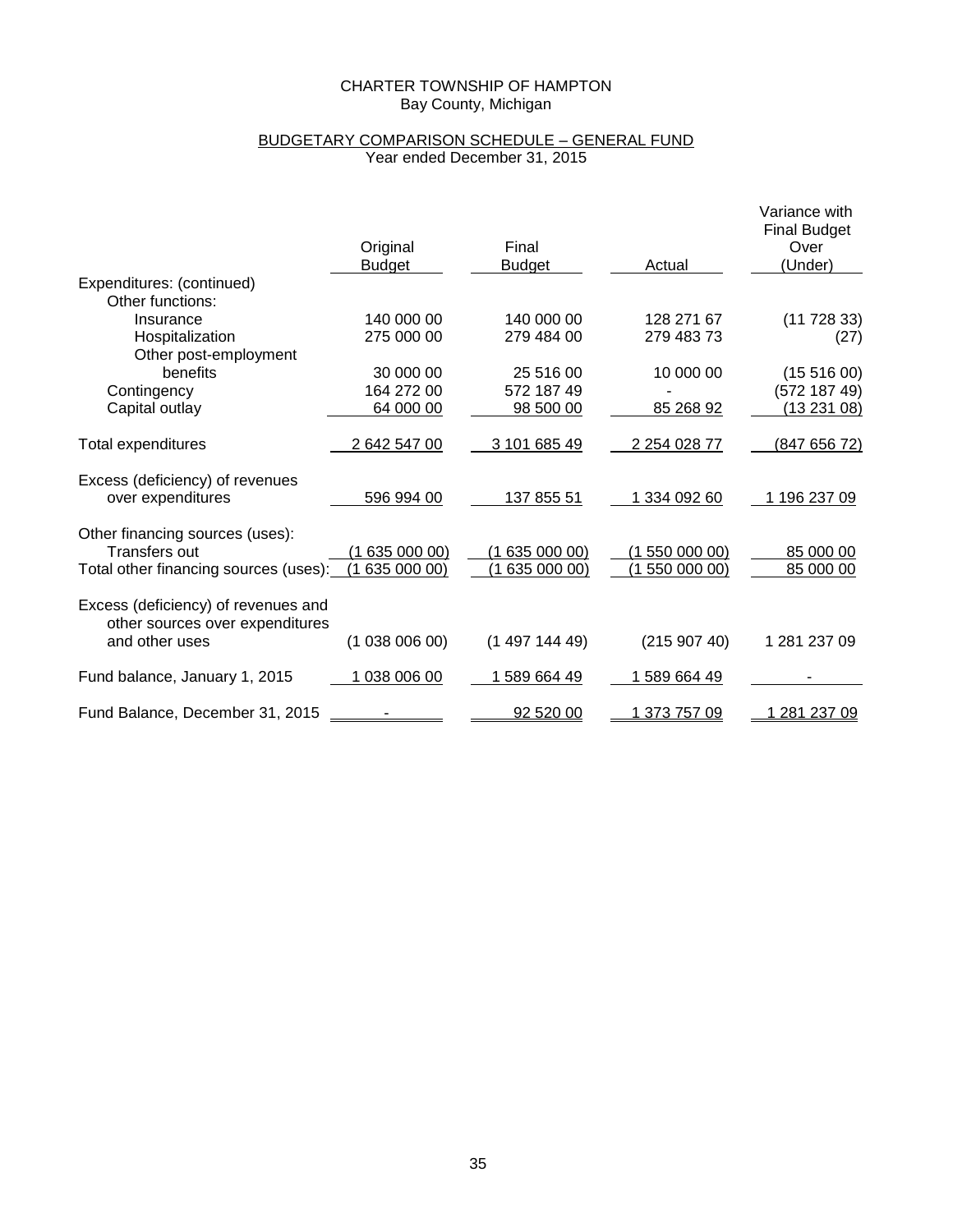#### BUDGETARY COMPARISON SCHEDULE – DOWNTOWN DEVELOPMENT AUTHORITY Year ended December 31, 2015

|                                                                        | Original<br><b>Budget</b> | Final<br><b>Budget</b> | Actual       | Variance with<br><b>Final Budget</b><br>Over<br>(Under) |
|------------------------------------------------------------------------|---------------------------|------------------------|--------------|---------------------------------------------------------|
| Revenues:                                                              |                           |                        |              |                                                         |
| <b>Property taxes</b>                                                  | 167 916 00                | 167 916 00             | 148 014 39   | (1990161)                                               |
| Interest                                                               | 100 00                    | 100 00                 | 292 31       | 192 31                                                  |
| Total revenues                                                         | 168 016 00                | 168 016 00             | 148 306 70   | (1970930)                                               |
| Expenditures:<br><b>Other Functions:</b>                               |                           |                        |              |                                                         |
| Downtown Development Authority                                         | 4 300 00                  | 4 300 00               | 1 937 40     | (236260)                                                |
| Contingency                                                            | 456 434 00                | 12 726 63              |              | (1272663)                                               |
| Total expenditures                                                     | 460 734 00                | 17 026 63              | 1 937 40     | (1508923)                                               |
| Excess (deficiency) of revenues<br>over expenditures                   | (292 718 00)              | 150 989 37             | 146 369 30   | (462007)                                                |
| Other financing sources (uses):<br>Transfers out                       | (152 000 00)              | (800 000 00)           | (602 874 36) | 197 125 64                                              |
| Total other financing sources (uses)                                   | (152 000 00)              | (800 000 00)           | (602 874 36) | 197 125 64                                              |
| Excess (deficiency) of revenues and<br>other sources over expenditures |                           |                        |              |                                                         |
| and other uses                                                         | (44471800)                | (64901063)             | (456 505 06) | 192 505 57                                              |
| Fund balance, January 1, 2015                                          | 444 718 00                | 649 010 63             | 451 885 63   | (197 125 00)                                            |
| Fund Balance, December 31, 2015                                        |                           |                        | (461943)     | (461943)                                                |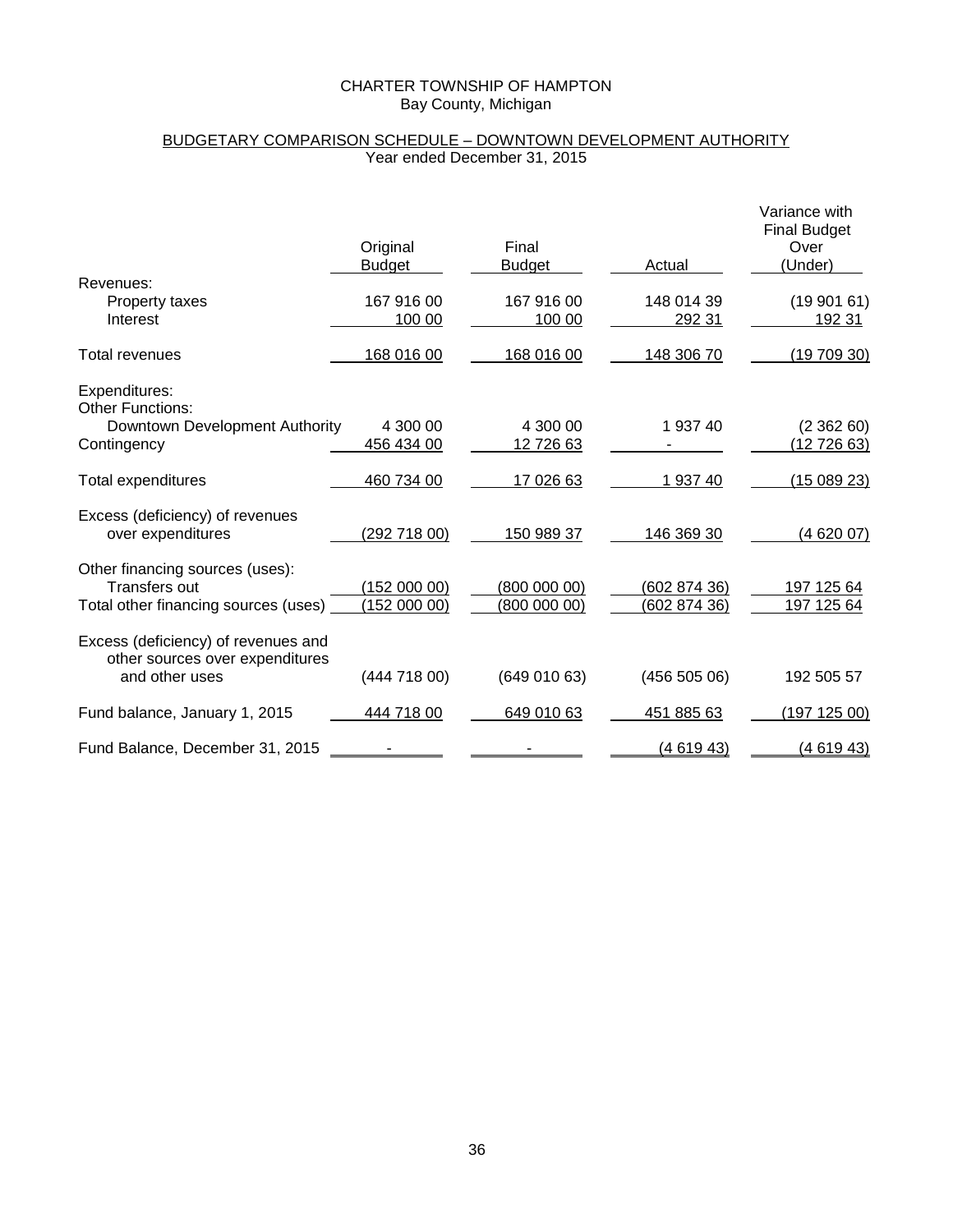#### BUDGETARY COMPARISON SCHEDULE – PUBLIC SAFETY FUND Year ended December 31, 2015

|                                                                        | Original<br><b>Budget</b> | Final<br><b>Budget</b> | Actual       | Variance with<br><b>Final Budget</b><br>Over<br>(Under) |
|------------------------------------------------------------------------|---------------------------|------------------------|--------------|---------------------------------------------------------|
| Revenues:                                                              |                           |                        |              |                                                         |
| Property taxes                                                         | 412 507 00                | 412 507 00             | 402 722 42   | (978458)                                                |
| State revenue sharing                                                  |                           |                        | 179523       | 179523                                                  |
| Interest                                                               |                           |                        | 7483         | 7483                                                    |
| Miscellaneous                                                          | 3 500 00                  | 3 500 00               | 2 847 82     | (652 18)                                                |
| Total revenues                                                         | 416 007 00                | 416 007 00             | 407 440 30   | (856670)                                                |
| Expenditures:                                                          |                           |                        |              |                                                         |
| Public safety:                                                         |                           |                        |              |                                                         |
| Police department                                                      | 1 077 145 00              | 1 077 145 00           | 1 051 800 36 | (2534464)                                               |
| Fire department                                                        | 838 955 00                | 876 625 00             | 873 753 86   | (287114)                                                |
| Contingency                                                            | 74 076 00                 |                        |              |                                                         |
| <b>Total expenditures</b>                                              | 1 990 176 00              | 1 953 770 00           | 1 925 554 22 | (28 215 78)                                             |
| Excess (deficiency) of revenues                                        |                           |                        |              |                                                         |
| over expenditures                                                      | (1 574 169 00)            | (153776300)            | (151811392)  | 19 649 08                                               |
| Other financing sources (uses):                                        |                           |                        |              |                                                         |
| Transfers in                                                           | 1 400 000 00              | 1 498 287 00           | 1 550 000 00 | 51 713 00                                               |
| Total other financing sources (uses)                                   | 1 400 000 00              | 1 498 287 00           | 1 550 000 00 | 51 713 00                                               |
| Excess (deficiency) of revenues and<br>other sources over expenditures |                           |                        |              |                                                         |
| and other uses                                                         | (174 169 00)              | (39 476 00)            | 31 886 08    | 71 362 08                                               |
| Fund balance, January 1, 2015                                          | 174 169 00                | 39 476 00              | 180603       | (3766997)                                               |
| Fund Balance, December 31, 2015                                        |                           |                        | 33 692 11    | 33 692 11                                               |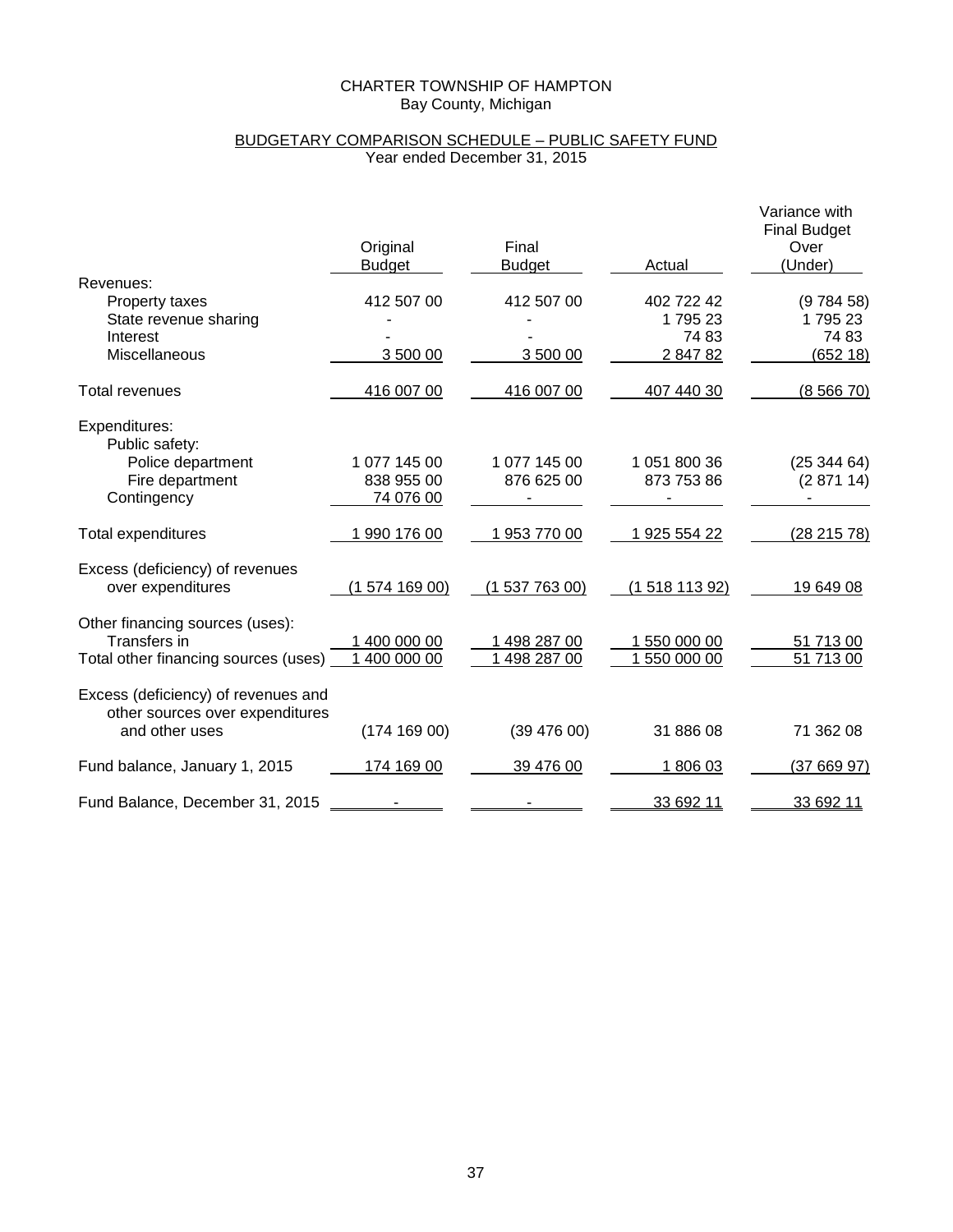#### GENERAL FUND REVENUES BY DETAILED ACCOUNT Year ended December 31, 2015

| Property taxes:                      |                        |
|--------------------------------------|------------------------|
| Current year's tax levy              | 2 031 654 05           |
| <b>Administration fees</b>           | 198 038 54             |
| P.I.L.O.T.                           | 14 238 70              |
|                                      | 2 243 931 29           |
| Licenses and permits:                |                        |
| Mobile home court fees               | 175500                 |
| Cable T.V. fees                      | 149 735 70             |
| Ordinance fees                       | 12 804 19              |
| Other permits                        | 14 100 00              |
|                                      | 178 394 89             |
|                                      |                        |
| State revenue sharing:               | 758 529 00             |
| Revenue sharing<br>Metro act         | 6 260 79               |
|                                      |                        |
| Liquor license fees                  | 5 538 50<br>770 328 29 |
|                                      |                        |
| Charges for services:                | 50 485 10              |
| Charges for services - miscellaneous |                        |
| Interest                             | 13 919 78              |
| Miscellaneous:                       |                        |
| Rent                                 | 141 048 81             |
| Park                                 | 142 502 11             |
| Duplicating copies                   | 2 587 65               |
| <b>Royalties</b>                     | 2 050 31               |
| Other                                | 42 873 14              |
|                                      | 331 062 02             |
| <b>Total Revenues</b>                | 3 588 121 37           |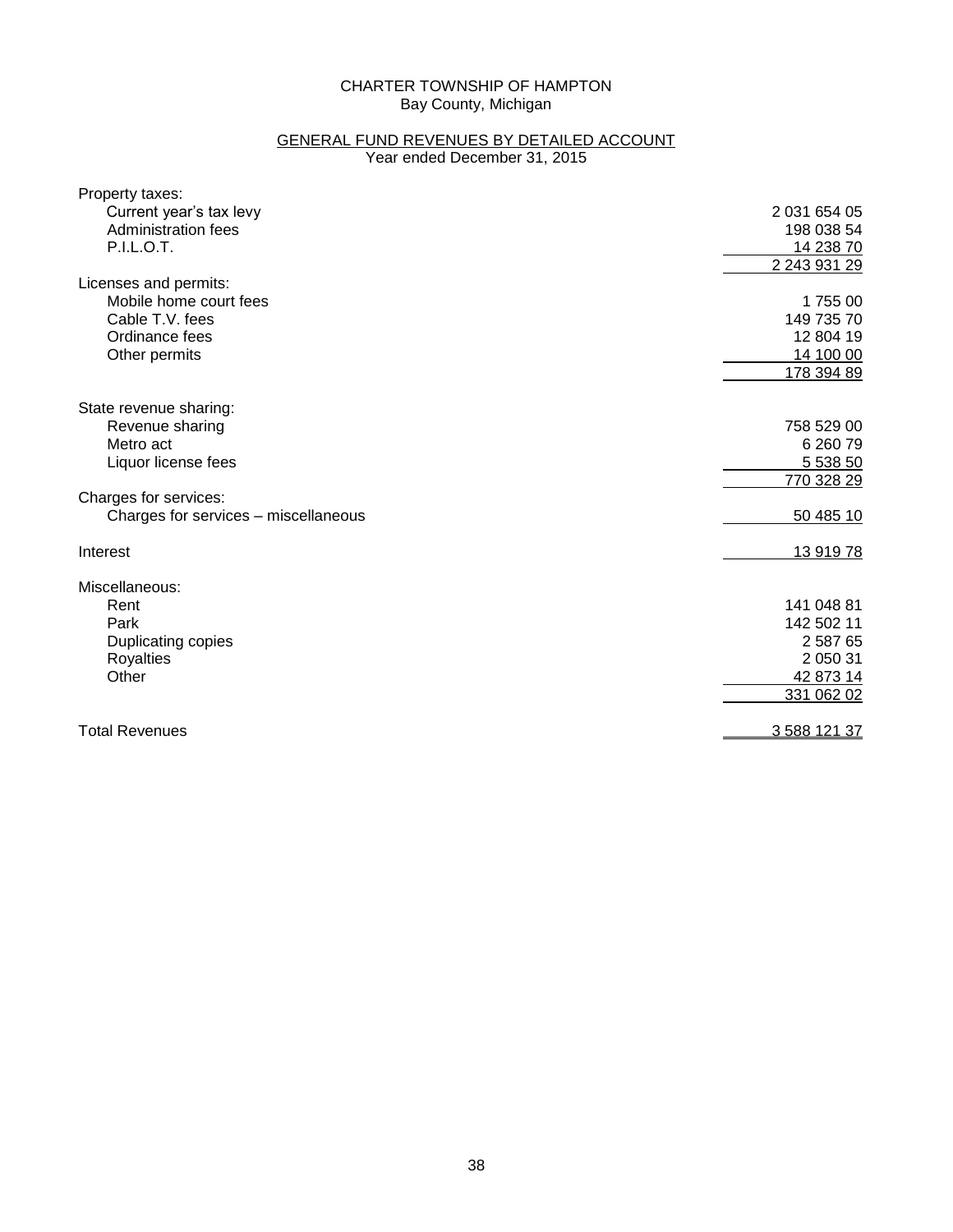#### GENERAL FUND EXPENDITURES BY DETAILED ACCOUNT Year ended December 31, 2015

| Township Board:                 |             |
|---------------------------------|-------------|
| <b>Trustee salaries</b>         | 30 683 04   |
| Social security tax             | 2 347 20    |
| Group health insurance          | 5 000 00    |
| Group life insurance            | 521 36      |
| Retirement fund contribution    | 4 538 32    |
| Miscellaneous                   | 3 091 08    |
| Audit fees                      | 28 200 00   |
| Memberships and dues            | 6 225 20    |
| Printing and publishing         | 2 3 2 4 3 5 |
| Travel                          | 1 606 02    |
|                                 | 84 536 57   |
| Supervisor:                     |             |
| <b>Salaries</b>                 | 58 374 21   |
| Social security tax             | 4 477 90    |
| Group health insurance          | 5 000 00    |
| Education                       | 5 265 72    |
| Group life insurance            | 127 68      |
| Retirement fund contribution    | 8 358 63    |
|                                 | 81 604 14   |
| Elections:                      |             |
| Wages                           | 4 0 54 0 0  |
| Contracted services             | 588 40      |
| Office supplies                 | 1 316 36    |
| Social security tax             | 1362        |
| Accounting department:          | 5 972 38    |
| <b>Salaries</b>                 | 68 265 68   |
| Social security tax             | 5 803 72    |
| Sick and accident insurance     | 936 36      |
| Group health insurance          | 20 045 90   |
| Group life insurance            | 205 56      |
| Retirement fund contribution    | 10 152 12   |
| Travel                          | 54 05       |
| Office supplies                 | 9 5 6 0 4 7 |
| Telephone                       | 2 2 2 0 4 5 |
| <b>Contracted services</b>      | 17 129 12   |
| Miscellaneous                   | 662 95      |
|                                 | 135 036 38  |
| Assessor:                       |             |
| <b>Salaries</b>                 | 82 377 42   |
| Social security tax             | 5 5 2 3 5 8 |
| Unemployment insurance          | 377 66      |
| Group health insurance          | 30 928 02   |
| Sickness and accident insurance | 825 12      |
| Group life insurance            | 191 52      |
| Retirement fund contribution    | 10 797 56   |
| <b>Contracted services</b>      | 6 268 55    |
| Education                       | 1 572 00    |
| Miscellaneous                   | 189100      |
| Memberships and dues            | 1 505 26    |
| Tax roll preparation            | 4 118 05    |
|                                 | 146 375 74  |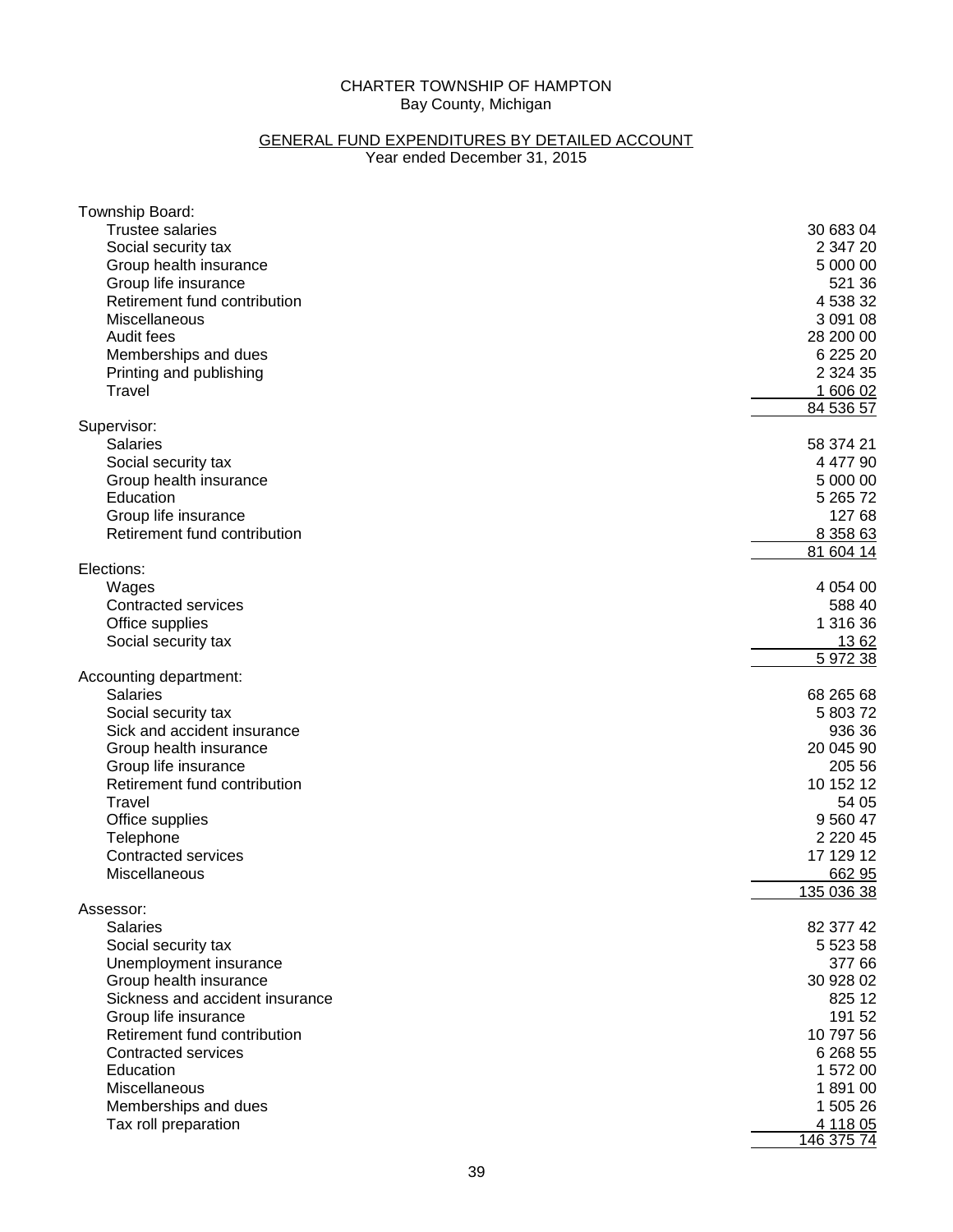#### GENERAL FUND EXPENDITURES BY DETAILED ACCOUNT Year ended December 31, 2015

| Attorney:                                                 |                     |
|-----------------------------------------------------------|---------------------|
| Legal fees                                                | 22 550 33           |
| Consultant:                                               |                     |
| <b>Professional fees</b>                                  | 22 550 75           |
| Clerk:                                                    |                     |
| <b>Salaries</b>                                           | 58 339 84           |
| Social security tax                                       | 4 4 4 6 8 0         |
| Group health insurance                                    | 11 693 96           |
| Group life insurance                                      | 10980               |
| Retirement fund contribution                              | 8 9 31 74           |
| <b>Travel and education</b>                               | 1 129 33            |
| Memberships and dues                                      | 125 00<br>84 776 47 |
| Geographic Information Systems:                           |                     |
| Contracted service                                        | 475971              |
| Board of Review:                                          |                     |
| Fees and per diem                                         | 770 00              |
| Social security tax                                       | 58 92               |
| Miscellaneous                                             | 178 65              |
|                                                           | 100757              |
| Treasurer:                                                | 55 220 01           |
| <b>Salaries</b>                                           | 4 236 71            |
| Social security tax<br>Group health insurance             | 12 618 98           |
| Group life insurance                                      | 106 40              |
| Retirement fund contribution                              | 791539              |
| Memberships and dues                                      | 274 00              |
| Travel and education                                      | 1 650 60            |
|                                                           | 82 022 09           |
| Township hall and grounds:                                |                     |
| <b>Salaries</b>                                           | 18 631 26           |
| Social security tax                                       | 1 510 39            |
| Group health insurance                                    | 2 500 00            |
| Group life insurance                                      | 3192                |
| Sickness and accident insurance                           | 111 12<br>147 06    |
| Unemployment insurance<br>Retirement fund contribution    | 2 583 06            |
| Operating supplies                                        | 5 408 94            |
| Equipment maintenance                                     | 608 00              |
| <b>Utilities</b>                                          | 978608              |
| <b>Building maintenance</b>                               | 17 709 31           |
| Miscellaneous                                             | 352 95              |
|                                                           | 59 380 09           |
| Citizens community building:                              |                     |
| <b>Salaries</b>                                           | 8 6 9 3 8 4         |
| Social security tax                                       | 665 50              |
| Unemployment insurance                                    | 56 68               |
| Sickness and accident insurance<br>Group health insurance | 111 12<br>1 250 00  |
| Group life insurance                                      | 31 92               |
|                                                           |                     |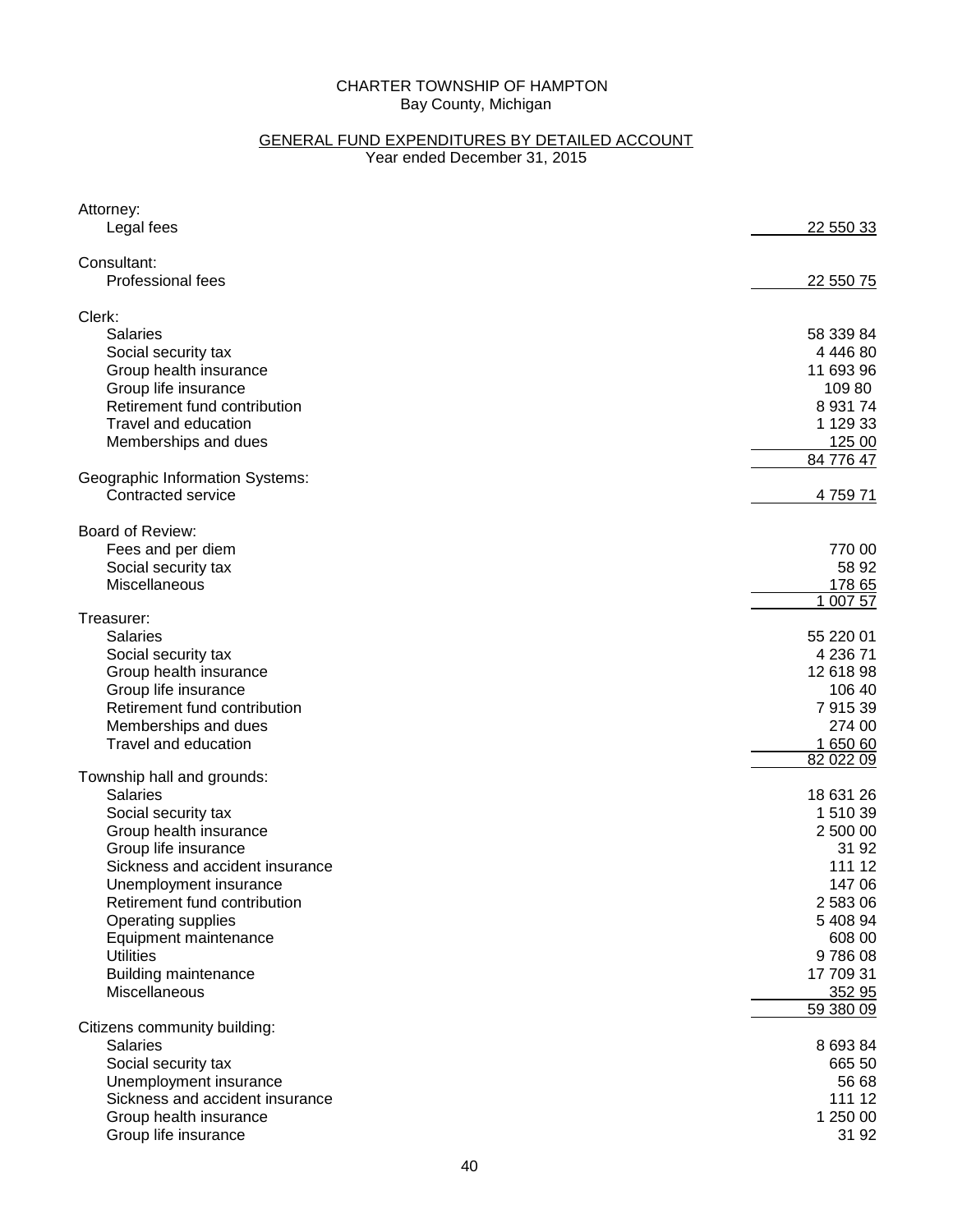#### GENERAL FUND EXPENDITURES BY DETAILED ACCOUNT

#### Year ended December 31, 2015

| Citizens community building: (continued) |                     |
|------------------------------------------|---------------------|
| Retirement fund contribution             | 1 291 54            |
| <b>Building maintenance</b>              | 17 716 93           |
| <b>Supplies</b>                          | 3 0 2 5 8 3         |
| Equipment maintenance                    | 283 00              |
| <b>Utilities</b>                         | 5 2 2 5 3 7         |
|                                          | 38 351 73           |
| Public relations:                        |                     |
| Community promotion                      | 2 5 6 7 6 0         |
| Miscellaneous                            | 1 051 82            |
|                                          | 3 619 42            |
| Planning Commission:                     |                     |
| Fees and per diem                        | 170750              |
| Social security tax                      | 126 63              |
| Office supplies                          | 350 00              |
| Legal fees                               | 8 637 75            |
| Printing and publishing                  | 794 35<br>11 616 23 |
| Board of Appeals:                        |                     |
| Fees and per diem                        | 350 00              |
| Social security tax                      | 2674                |
| Office supplies                          | 77 59               |
| Legal fees                               | 562 50              |
| Memberships and dues                     | 350 00              |
| Printing and publishing                  | 5479                |
|                                          | 1 421 62            |
| Department of Public Works:              |                     |
| <b>Salaries</b>                          | 274 147 38          |
| Social security tax                      | 21 910 26           |
| Unemployment insurance                   | 2 003 20            |
| Group health insurance                   | 80 304 84           |
| Sickness and accident insurance          | 3 189 17            |
| Group life insurance                     | 648 39              |
| Retirement fund contribution             | 34 630 25           |
| <b>Supplies</b>                          | 13 707 87           |
| Education                                | 140 00              |
| Fuel                                     | 29 008 36           |
| Uniforms                                 | 1 375 00            |
| Contracted services                      | 8 3 3 8 0 8         |
| Telephone                                | 770 49              |
| <b>Utilities</b>                         | 9 9 3 0 1 0         |
| <b>Building maintenance</b>              | 985097              |
| Equipment maintenance                    | 40 262 12           |
| Miscellaneous                            | 3 566 95            |
|                                          | 533 783 43          |
| <b>Weed Control</b>                      | 8 640 00            |
| Drains:                                  |                     |
| Contracted service                       | 45 645 74           |
|                                          |                     |
| <b>Highways and Streets</b>              | 4 858 64            |
| Street lighting:                         |                     |
| <b>Utilities</b>                         | 114 174 26          |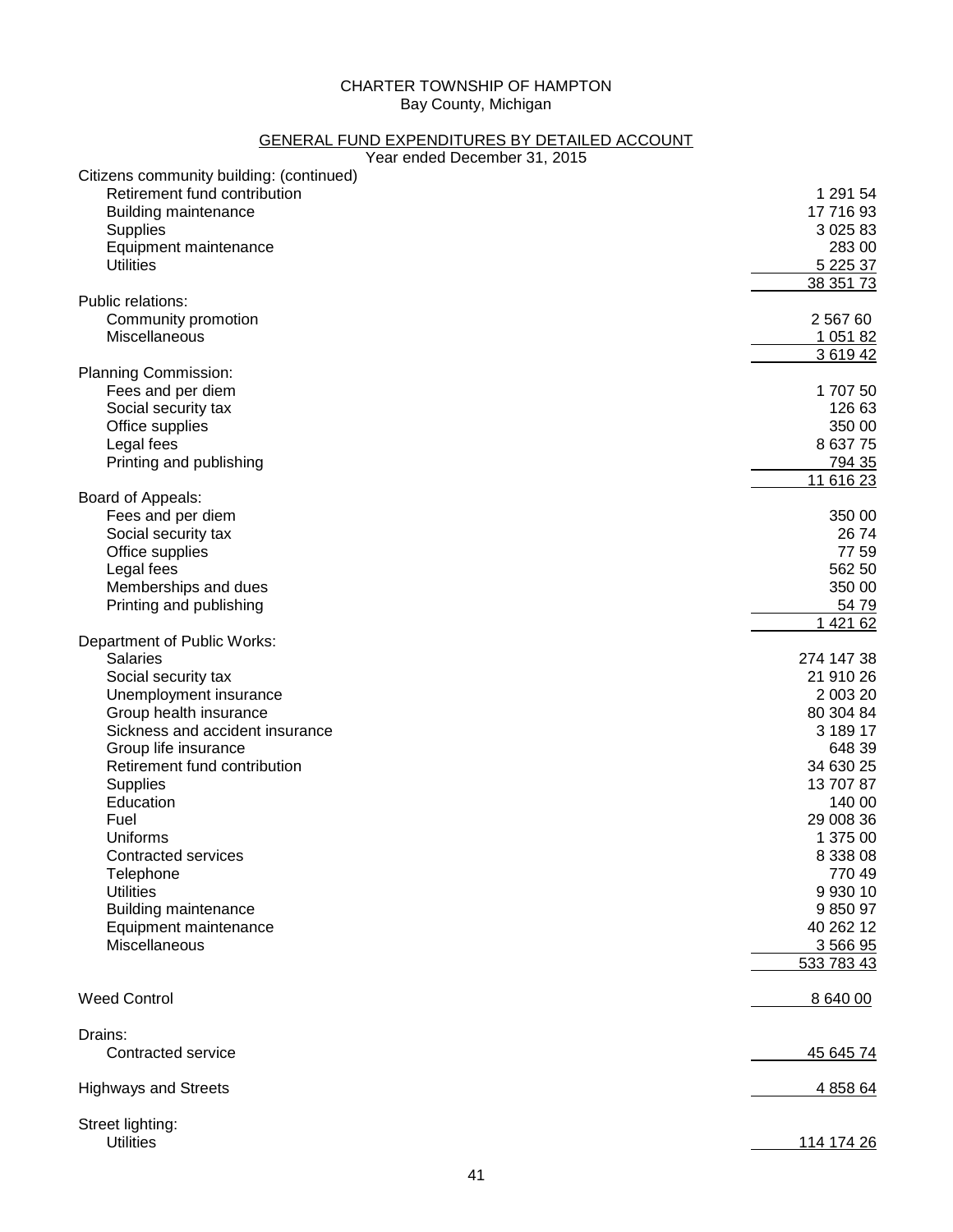# GENERAL FUND EXPENDITURES BY DETAILED ACCOUNT

Year ended December 31, 2015

| Sanitation:                     |                   |
|---------------------------------|-------------------|
| Salaries                        | 17 032 96         |
| Social security tax             | 1 284 05          |
| Unemployment insurance          | 281 09            |
| Group health insurance          | 27 390 08         |
| Sickness and accident insurance | 224 64            |
| Life insurance                  | 7284              |
| Contracted services             | 117 337 50        |
| Telephone                       | 610 05            |
| <b>Utilities</b>                | 1 068 65          |
| Repairs and maintenance         | 3 171 81          |
| <b>Supplies</b>                 | 283 69            |
| Miscellaneous                   | 1 397 50          |
|                                 | 170 154 86        |
| Recreation - parks:             |                   |
| Salaries                        | 14 136 24         |
| Social security tax             | 1 081 24          |
| Unemployment insurance          | 244 40            |
| Supplies                        | 878275            |
| Contracted services             | 3 3 9 5 8 0       |
| <b>Utilities</b>                | 35 142 88         |
| Miscellaneous                   | 3 285 80          |
|                                 | 66 069 11         |
| Recreation - parks - other:     |                   |
| Supplies                        | 273682            |
| <b>Utilities</b>                | 1 526 59          |
| <b>Contracted services</b>      | 4 615 00          |
| Repairs and maintenance         | 7 118 78          |
|                                 | 15 997 19         |
| Rail Trail:                     |                   |
| <b>Supplies</b>                 | 4 090 00          |
| Equipment rental                | 1 690 00          |
| <b>Miscellaneous</b>            | 320 00            |
|                                 | 6 100 00          |
|                                 |                   |
| Insurance                       | 128 271 67        |
| Hospitalization                 | 279 483 73        |
| <b>OPEB</b>                     | 10 000 00         |
| Capital outlay                  | 85 268 92         |
|                                 |                   |
| <b>Total Expenditures</b>       | 2 2 5 4 0 2 8 7 7 |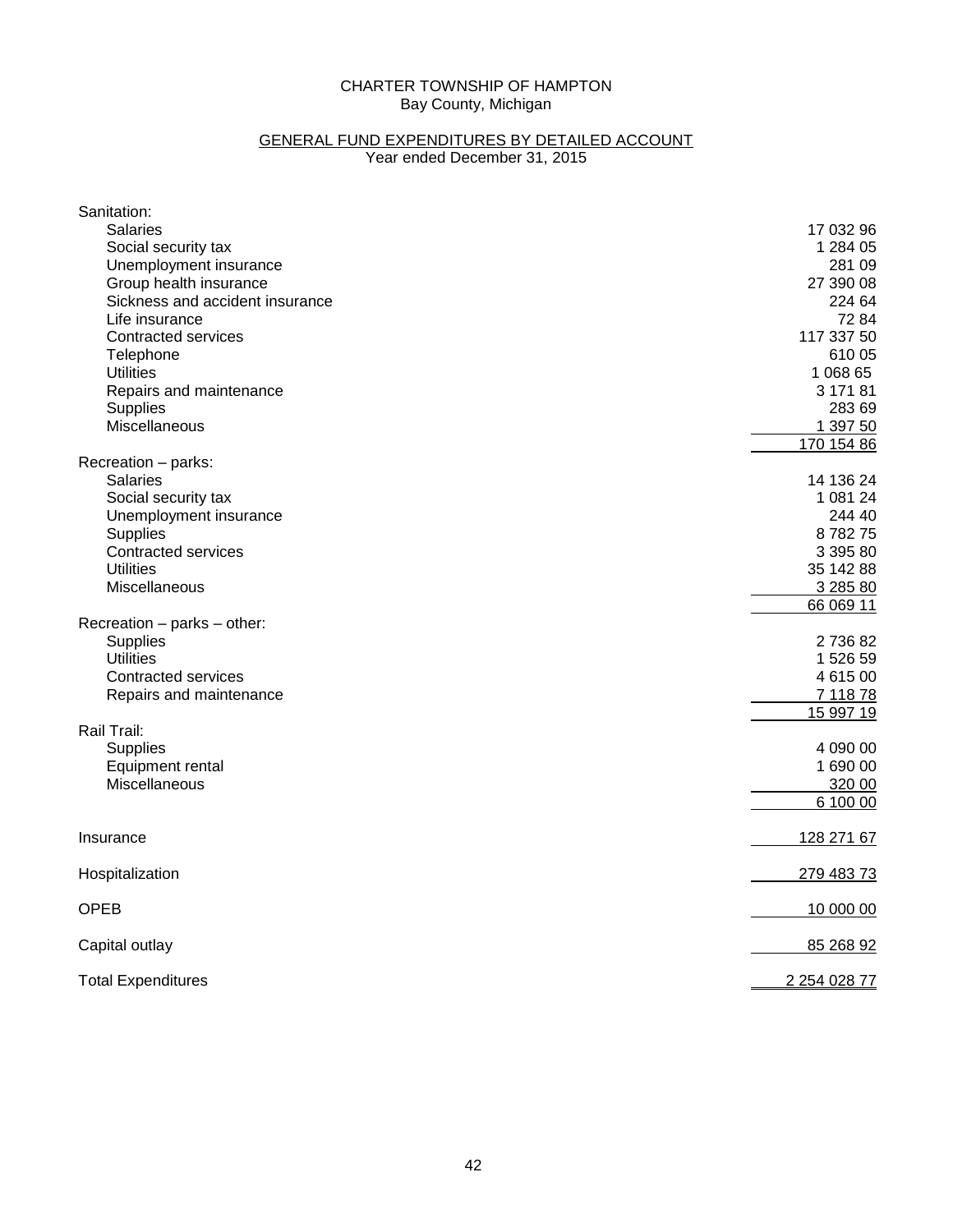# **CAMPBELL AUDITING CPA, PLC**

CERTIFIED PUBLIC ACCOUNTANTS

MARK J. CAMPBELL, CPA

1205 WASHINGTON AVE. - SUITE 100 P.O. BOX 686 BAY CITY, MICHIGAN 48707

TEL (989) 894-1040 FAX (989) 894-5494 campbell.co@sbcglobal.net

#### REPORT ON COMPLIANCE AND ON INTERNAL CONTROL OVER FINANCIAL REPORTING BASED ON AN AUDIT OF FINANCIAL STATEMENTS PERFORMED IN ACCORDANCE WITH GOVERNMENT AUDITING STANDARDS

June 20, 2016

To the Township Board Charter Township of Hampton Bay County, Michigan

We have audited the financial statements of the Charter Township of Hampton, Bay County, Michigan, as of and for the year ended December 31, 2015, and have issued our report thereon dated June 20, 2016. We conducted our audit in accordance with generally accepted auditing standards and the standards applicable to financial audits contained in Government Auditing Standards, issued by the Comptroller General of the United States.

#### **Compliance**

As a part of obtaining reasonable assurance about whether the Charter Township of Hampton's financial statements are free of material misstatement, we performed tests of its compliance with certain provisions of laws, regulations, contracts and grants, noncompliance with which could have a direct and material effect on the determination of financial statement amounts. However, providing an opinion on compliance with those provisions was not an objective of our audit and, accordingly, we do not express such an opinion. The results of our test disclosed no instances of noncompliance that are required to be reported under Government Auditing Standards.

#### Internal Control Over Financial Reporting

In planning and performing our audit, we considered the Charter Township of Hampton's internal control over financial reporting in order to determine our auditing procedures for the purposes of expressing our opinion on the financial statements and not to provide assurance on the internal control over financial reporting. Our consideration of the internal control over financial reporting would not necessarily disclose all matters in the internal control over financial reporting that might be material weaknesses. A material weakness is a condition in which the design or operation of one or more of the internal control components does not reduce to a relatively low level the risk that misstatements in amounts that would be material in relation to the financial statements being audited may occur and not be detected within a timely period by employees in the normal course of performing their assigned functions. The Township relies on the independent auditors to assist in the preparation of financial statements of the government-wide and fund financial statements, as well as the related notes to the financial statements, as part of its external financial reporting process. As a result, the Township's ability to prepare financial statements in accordance with GAAP has typically been based, in part, on its reliance on the independent auditors. By definition, independent auditors cannot be part of the government's internal controls. This condition is a material weakness in internal control.

This report is intended solely for the information of management and federal awarding agencies and pass-through entities and is not intended to be and should not be used by anyone other than those specified parties.

Campbell auditing CPA, PLC

CAMPBELL AUDITING CPA, PLC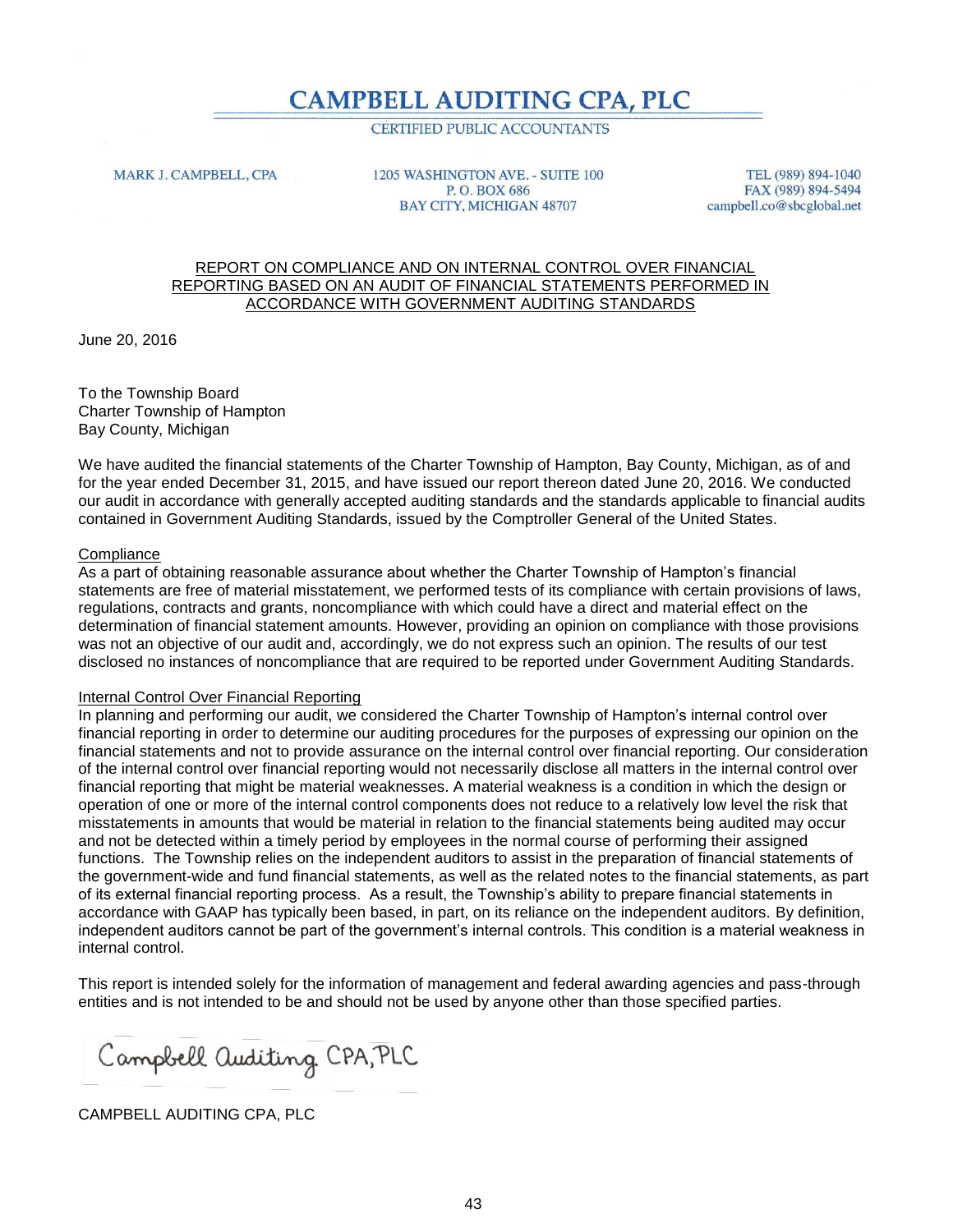# **CAMPBELL AUDITING CPA, PLC**

CERTIFIED PUBLIC ACCOUNTANTS

MARK J. CAMPBELL, CPA

1205 WASHINGTON AVE. - SUITE 100 P.O. BOX 686 **BAY CITY, MICHIGAN 48707** 

TEL (989) 894-1040 FAX (989) 894-5494 campbell.co@sbcglobal.net

# REPORT ON COMPLIANCE WITH REQUIREMENTS APPLICABLE TO EACH MAJOR PROGRAM AND INTERNAL CONTROL OVER COMPLIANCE IN ACCORDANCE WITH OMB CIRCULAR A-133

June 20, 2016

To the Township Board Charter Township of Hampton Bay County, Michigan

#### **Compliance**

We have audited the compliance of the Charter Township of Hampton, Bay County, Michigan, with types of compliance requirements described in the U.S. Office of Management and Budget (OMB) Circular A-133 Compliance Supplement that are applicable to each of its major federal programs for the year ended December 31, 2015. The Charter Township of Hampton's major federal programs are identified in the schedule of expenditures of federal awards. Compliance with the requirements of laws, regulations, contracts and grants applicable to each of its major federal programs is the responsibility of the Charter Township of Hampton's management. Our responsibility is to express an opinion on the Charter Township of Hampton's compliance based on our audit.

We conducted our audit of compliance in accordance with generally accepted auditing standards; the standards applicable to financial audits contained in government Auditing Standards, issued by the Comptroller General of the United States; and OMB circular A-133, Audits of States, Local Governments, and Non-Profit Organizations. Those standards and OMB circular A-133 require that we plan and perform the audit to obtain reasonable assurance about whether non-compliance with the types of compliance requirements referred to above that could have a direct and material effect on a major federal program occurred. An audit includes examining, on a test basis, evidence about the Charter Township of Hampton's compliance with those requirements and performing such other procedures as we considered necessary in the circumstance. We believe that our audit provides a reasonable basis for our opinion. Our audit does not provide a legal determination on the Charter Township of Hampton's compliance with those requirements.

In our opinion, the Charter Township of Hampton complies, in all material respects, with the requirements referred to above that are applicable to each of its major federal programs for the year ended December 31, 2015.

#### Internal Control Over Compliance

The management of the Charter Township of Hampton is responsible for establishing and maintaining effective control over compliance with requirements of laws, regulations, contracts and grants applicable to federal programs. In planning and performing our audit, we considered the Charter Township of Hampton's internal control over compliance with requirements that could have a direct and material effect on a major federal program in order to determine our auditing procedures for the purpose of expressing our opinion on compliance and to test and report on internal control over compliance in accordance with OMB Circular A-133.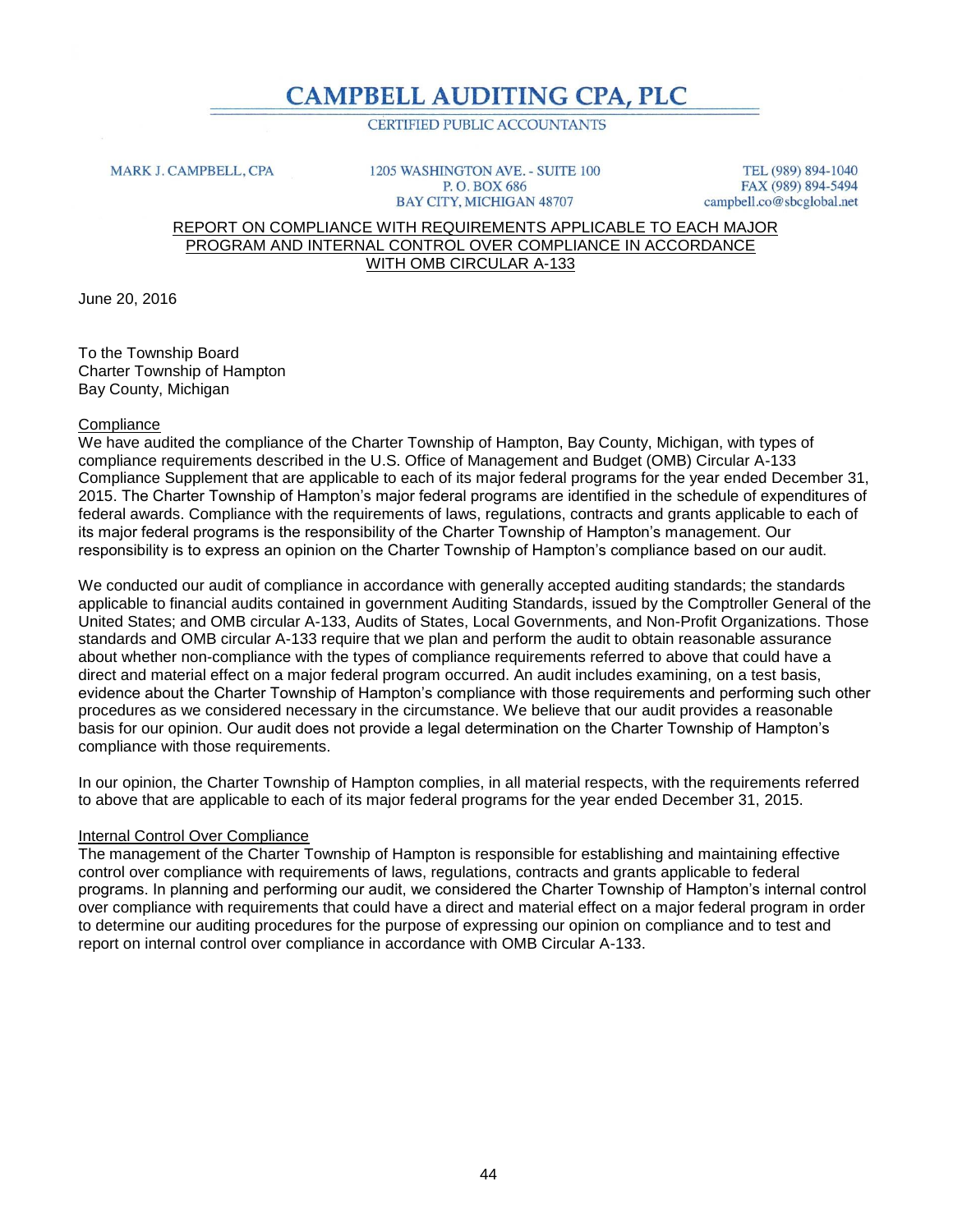To the Township Board Charter Township of Hampton Bay County, Michigan

Our consideration of the internal control over compliance would not necessarily disclose all matters in the internal control that might be a material weakness. A material weakness is a condition in which the design or operation of one or more of the internal control components does not reduce to a relatively low level the risk that noncompliance with applicable requirements of laws, regulations, contracts and grants that would be material in relation to a major federal program being audited may occur and not be detected with a timely period by employees in the normal course of performing their assigned functions. We noted no matters involving the internal control over compliance and its operation that we consider to be material weaknesses.

This report in intended solely for the information of management and federal awarding agencies and pass-through entities and is not intended to be and should not be used by anyone other than those specified parties.

Campbell auditing CPA, PLC

CAMPBELL AUDITING CPA, PLC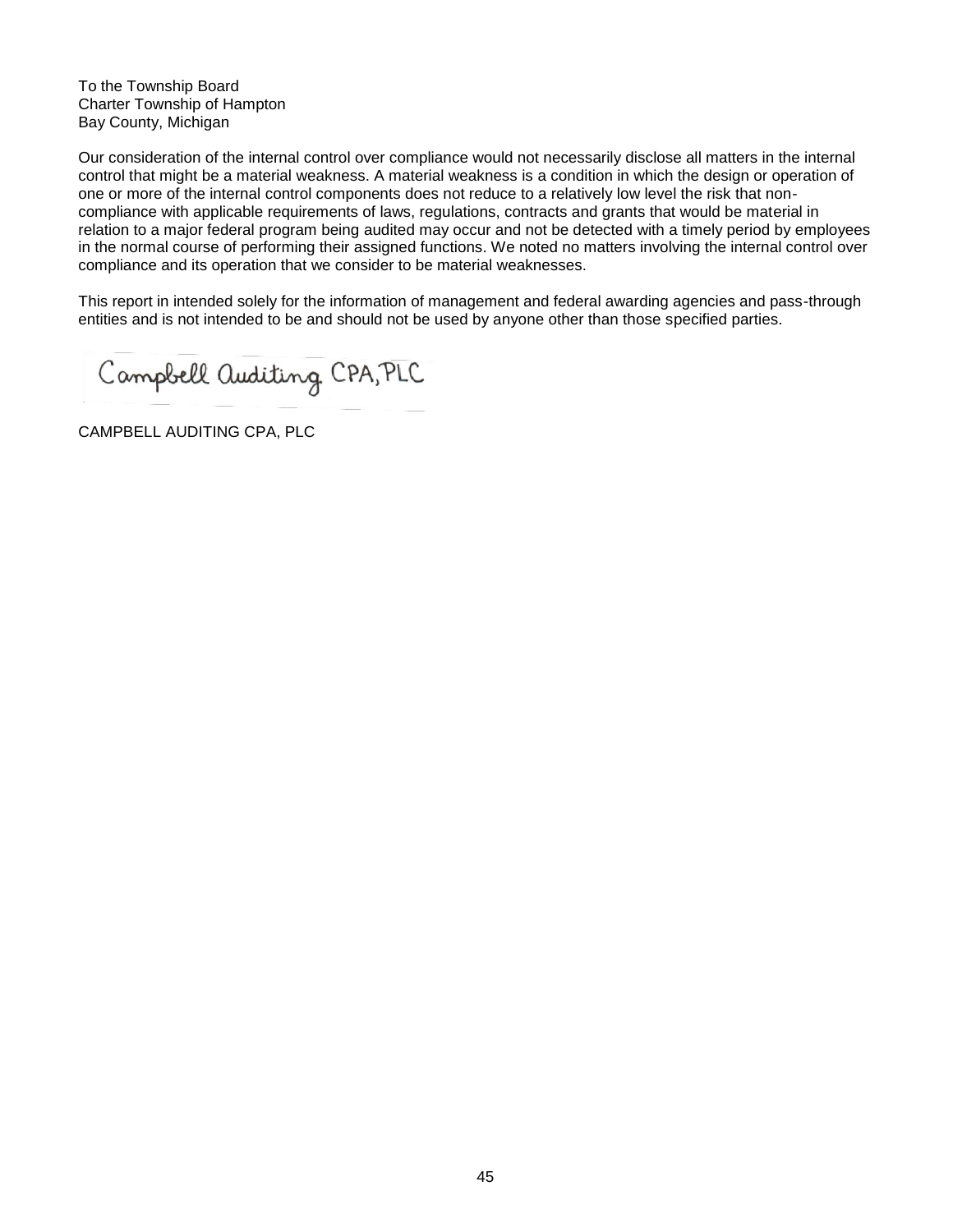# **CAMPBELL AUDITING CPA, PLC**

CERTIFIED PUBLIC ACCOUNTANTS

MARK J. CAMPBELL, CPA

1205 WASHINGTON AVE. - SUITE 100 P.O. BOX 686 **BAY CITY, MICHIGAN 48707** 

TEL (989) 894-1040 FAX (989) 894-5494 campbell.co@sbcglobal.net

# AUDIT COMMUNICATION AND REPORT OF COMMENTS AND RECOMMENDATIONS

June 20, 2016

To the Township Board Charter Township of Hampton Bay County, Michigan

We have audited the financial statements of the Charter Township of Hampton for the year ended December 31, 2015. As required by auditing standards generally accepted in the United States, the independent auditor is required to make several communications to the governing body having oversight responsibility for the audit. The purpose of this communication is to provide you with additional information regarding the scope and results of our audit that may assist you with your oversight responsibilities of the financial reporting process for which management is responsible.

#### AUDITOR'S RESPONSIBILITY UNDER AUDITING STANDARDS GENERALLY ACCEPTED IN THE UNITED **STATES**

We conducted our audit of the financial statements of the Charter Township of Hampton in accordance with auditing standards generally accepted in the United States. The following paragraph explains our responsibilities under those standards.

Management has the responsibility for adopting sound accounting policies, for maintaining an adequate and effective system of accounts, for the safeguarding of assets, and for devising an internal control structure that will, among other things, help assure the proper recording of transactions. The transactions that should be reflected in the accounts and in the financial statements are matters within the direct knowledge and control of management. Our knowledge of such transactions is limited to that acquired through our audit. Accordingly, the fairness of representations made through the financial statements is an implicit and integral part of management's accounts and records. However, our responsibility for the financial statements is confined to the expression of an opinion on them. The financial statements remain the responsibility of management.

The concept of materiality is inherent in the work of an independent auditor. An auditor places greater emphasis on those items that have, on a relative basis, more importance to the financial statements and greater possibilities of material error than those items of lesser importance or those in which the possibility of material error is remote.

For this purpose, materiality has been defined as "the magnitude of an omission or misstatement of accounting information that, in light of surrounding circumstances, makes it probable that the judgment of a reasonable person relying on the information would have been changed or influenced by the omission or misstatement."

An independent auditor's objective in an audit is to obtain sufficient competent evidential matter to provide a reasonable basis for forming an opinion on the financial statements. In doing so, the auditor must work within economic limits; the opinion, to be economically useful, must be formed within a reasonable length of time and at reasonable cost. That is why an auditor's work is based on selected tests rather than an attempt to verify all transactions. Since evidence is examined on a test basis only, an audit provides only reasonable assurance, rather than absolute assurance, that financial statements are free of material misstatement. Thus, there is a risk that audited financial statements may contain undiscovered material errors or fraud. The existence of that risk is implicit in the phrase in the audit report, "in our opinion."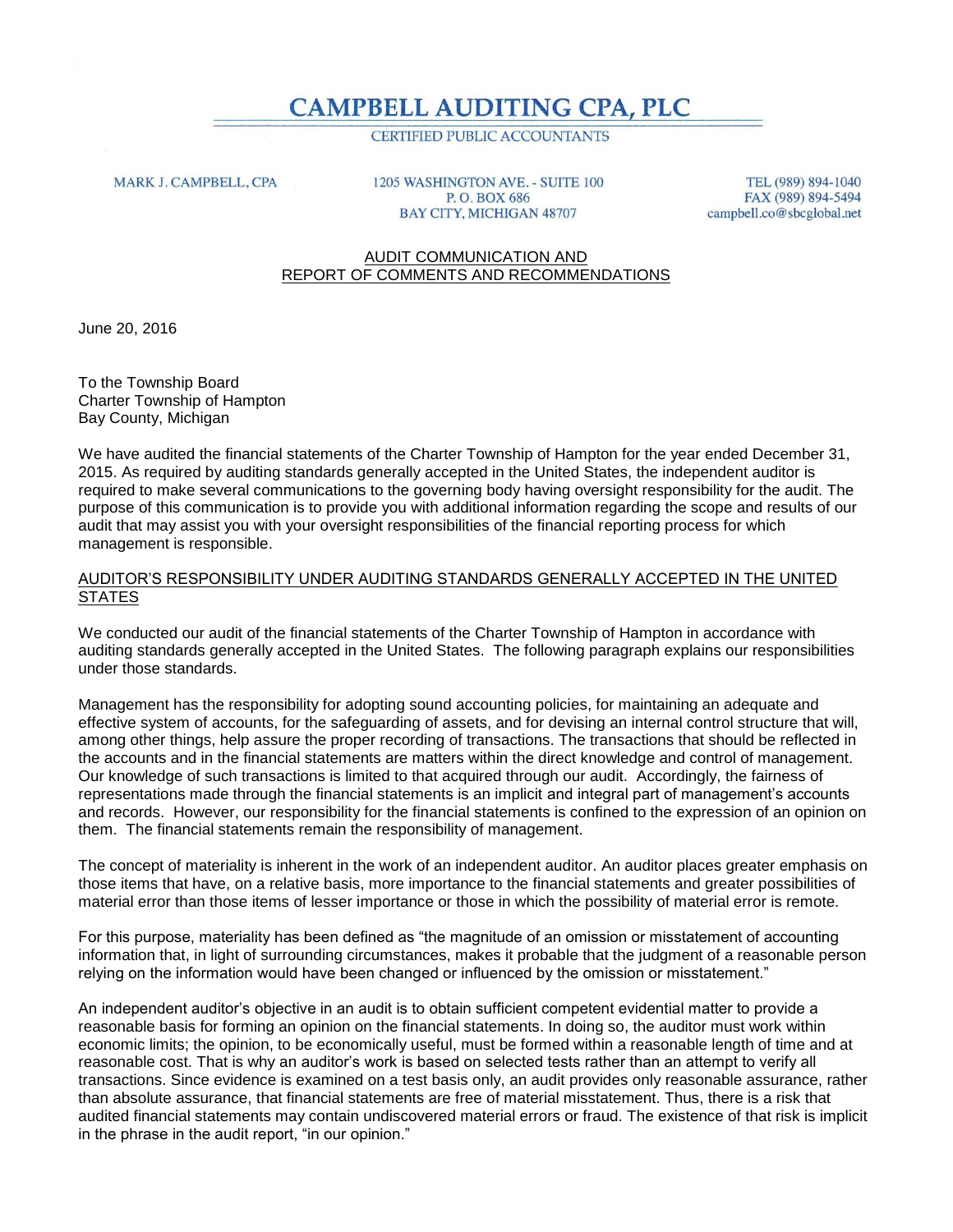To the Township Board Charter Township of Hampton Bay County, Michigan

In the audit process, we gain an understanding of the internal control structure of an entity for the purpose of assisting in determining the nature, timing, and extent of audit testing. Our understanding is obtained by inquiry of management, testing transactions, and observation and review of documents and records. The amount of work done is not sufficient to provide a basis for an opinion on the adequacy of the internal control structure.

# **SIGNIFICANT ACCOUNTING POLICIES**

The significant accounting policies are described in Note 1 to the financial statements.

### **OTHER COMMUNICATIONS**

Auditing standards call for us to inform you of other significant issues such as, but not limited to, 1) Accounting estimates that are particularly sensitive because of their significance to the financial statements or because of the possibility that future events affecting them may differ markedly from management's current judgments; 2) Significant audit adjustments that may not have been detected except through the auditing procedures we performed; 3) Disagreements with management regarding the scope of the audit or application of accounting principles; 4) Consultation with other accountants; 5) Major issues discussed with management prior to retention; and 6) Difficulties encountered in performing the audit.

We have no significant issues, regarding these matters, to report to you at this time. Audit adjustments are available to review.

### **COMMENTS AND RECOMMENDATION REGARDING INTERNAL CONTROLS/ COMPLIANCE/ EFFICIENCY**

Our procedures disclosed the following conditions that we would like to bring to your attention:

#### SEGREGATION OF DUTIES

The Township's system of internal control is affected by the size of staff that it can employ.

The ultimate accounting system would include enough employees to completely segregate all aspects of each transaction. Different departments or individuals would handle: transaction authorization, transaction execution, asset handling, recording of transactions, review of transactions and subsequent control of assets.

The Township cannot enact a complete segregation of all aspects of each transaction due to the nature of local units of government. The "cost to benefit" relationship also would not justify a complete segregation of all duties.

We recommend that the Township Board Members understand these circumstances when performing their oversight responsibilities.

#### PREPARATION OF FINANCIAL STATEMENTS

Government units are required to prepare financial statements in accordance with generally accepted accounting principles (GAAP). Responsibility for the financial statements of the governmental unit rests with the governmental unit's management. The preparation of financial statements in accordance with GAAP requires internal control over both (1) recording, processing, and summarizing accounting data (i.e. maintaining internal accounting records), and (2) reporting government-wide and fund financial statements, including the related note disclosures (i.e. external financial reporting).

It has historically been common for many governmental unites to rely on the independent auditors to assist in the preparation of the government-wide and fund financial statements, as well as the related notes to the financial statements, as part of its external financial reporting process. As a result, a government's ability to prepare financial statements in accordance with GAAP has typically been based, in part, on its reliance on the independent auditors. By definition, independent auditors cannot be part of the government's internal control.